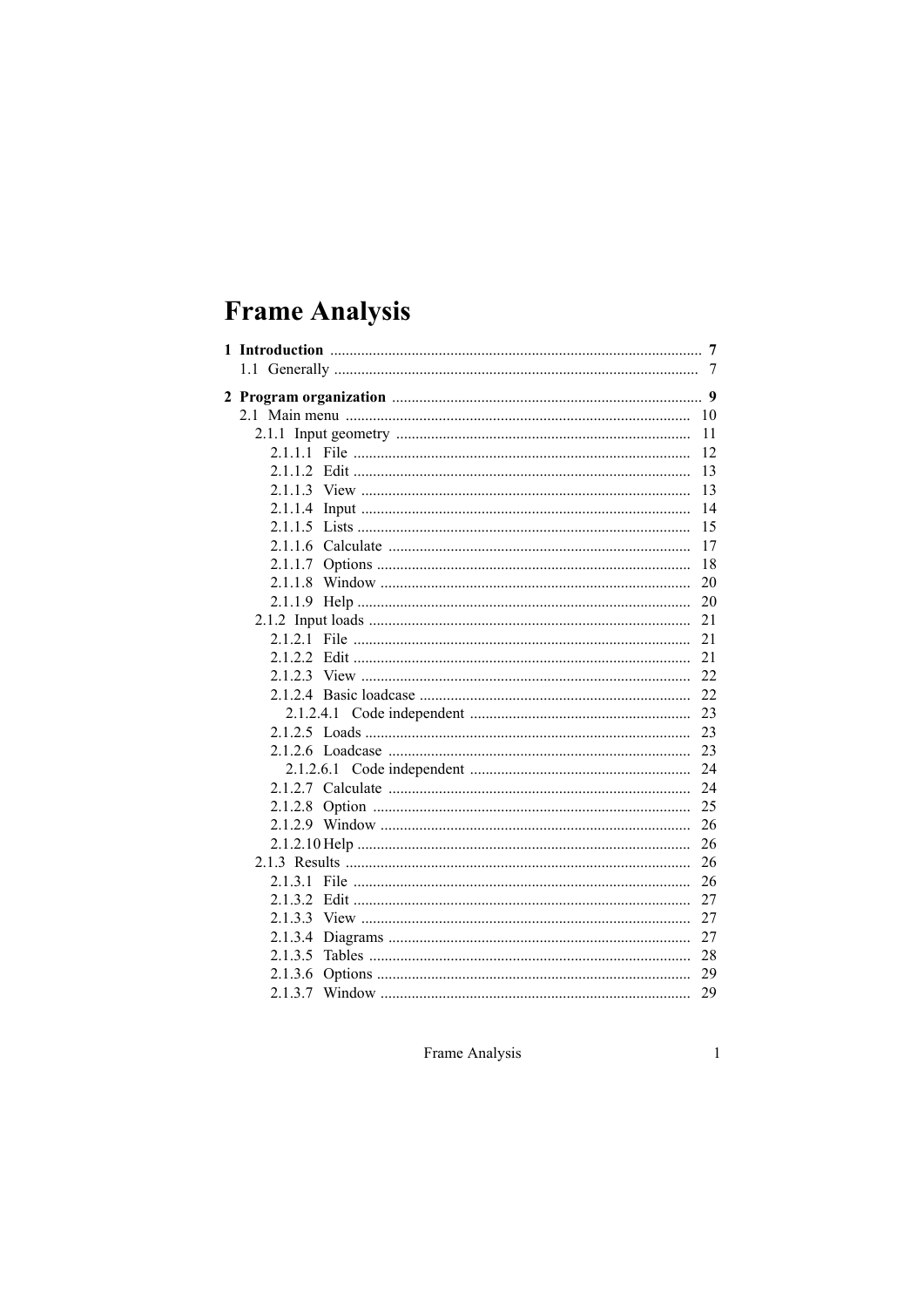|           | 30  |
|-----------|-----|
|           |     |
|           |     |
|           |     |
| 2.2.1.1   |     |
| 2.2.1.2   |     |
| 2.2.1.3   | -36 |
|           | 36  |
|           |     |
| 2.2.1.6   |     |
| 2.2.1.7   |     |
| 2.2.1.8   |     |
|           |     |
| 2221      | 40  |
|           | 41  |
| 2.2.2.3   | 43  |
| 2.2.2.4   | 43  |
| 2.2.2.5   | 44  |
|           | 44  |
|           | 45  |
|           | 45  |
|           | 46  |
| 2.3.1.1.1 | 46  |
| 2.3.1.1.2 |     |
| 2.3.1.1.3 |     |
| 2.3.1.1.4 |     |
| 2.3.1.1.5 |     |
| 2.3.1.1.6 |     |
| 2.3.1.1.7 |     |
| 2.3.1.1.8 |     |
| 2.3.1.1.9 |     |
|           |     |
|           |     |
|           |     |
|           |     |
|           |     |
|           |     |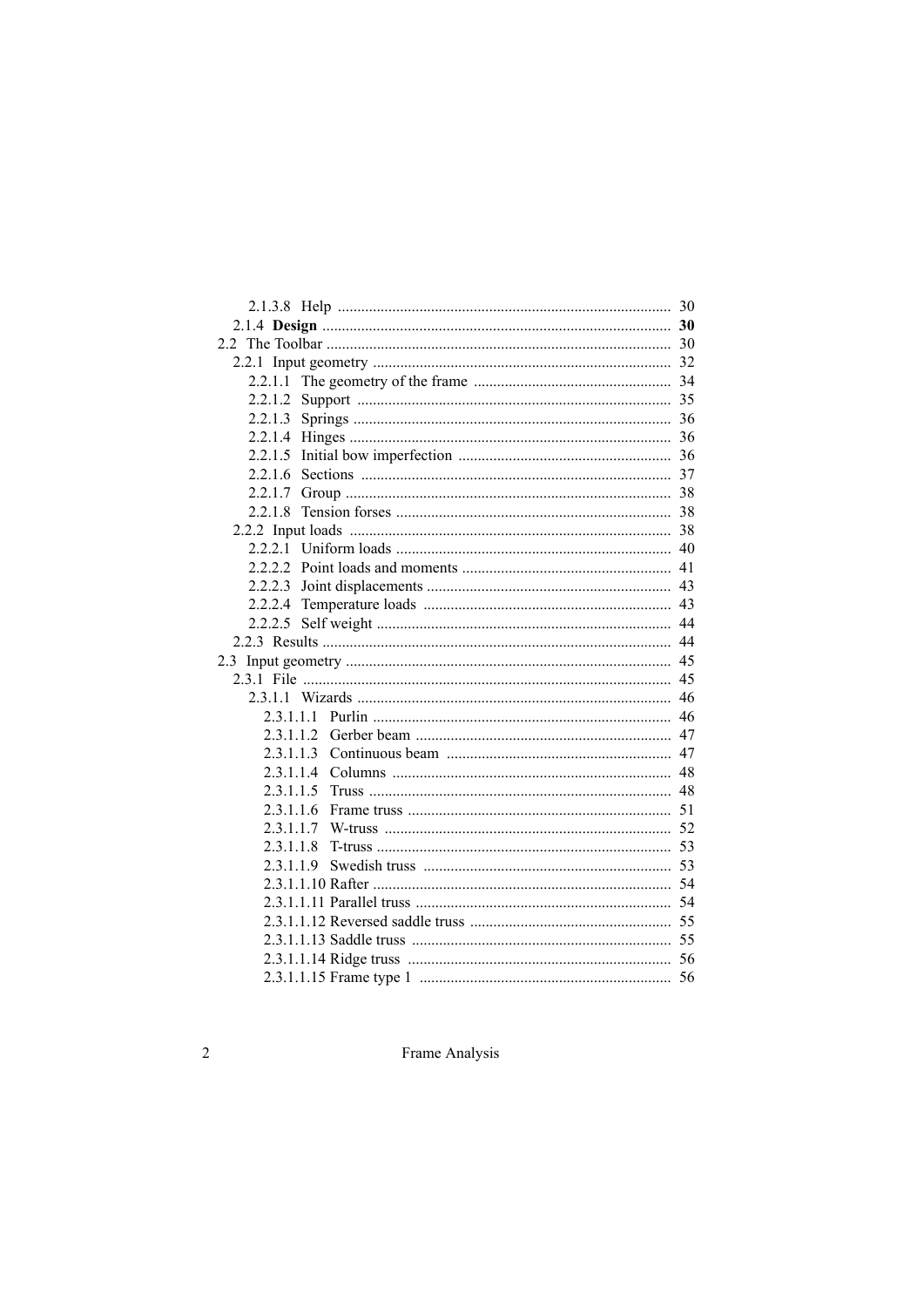| 57 |
|----|
| 57 |
| 58 |
| 58 |
| 59 |
| 59 |
| 59 |
| 61 |
| 64 |
| 64 |
| 65 |
| 66 |
| 66 |
| 68 |
| 70 |
| 75 |
|    |
| 79 |
| 81 |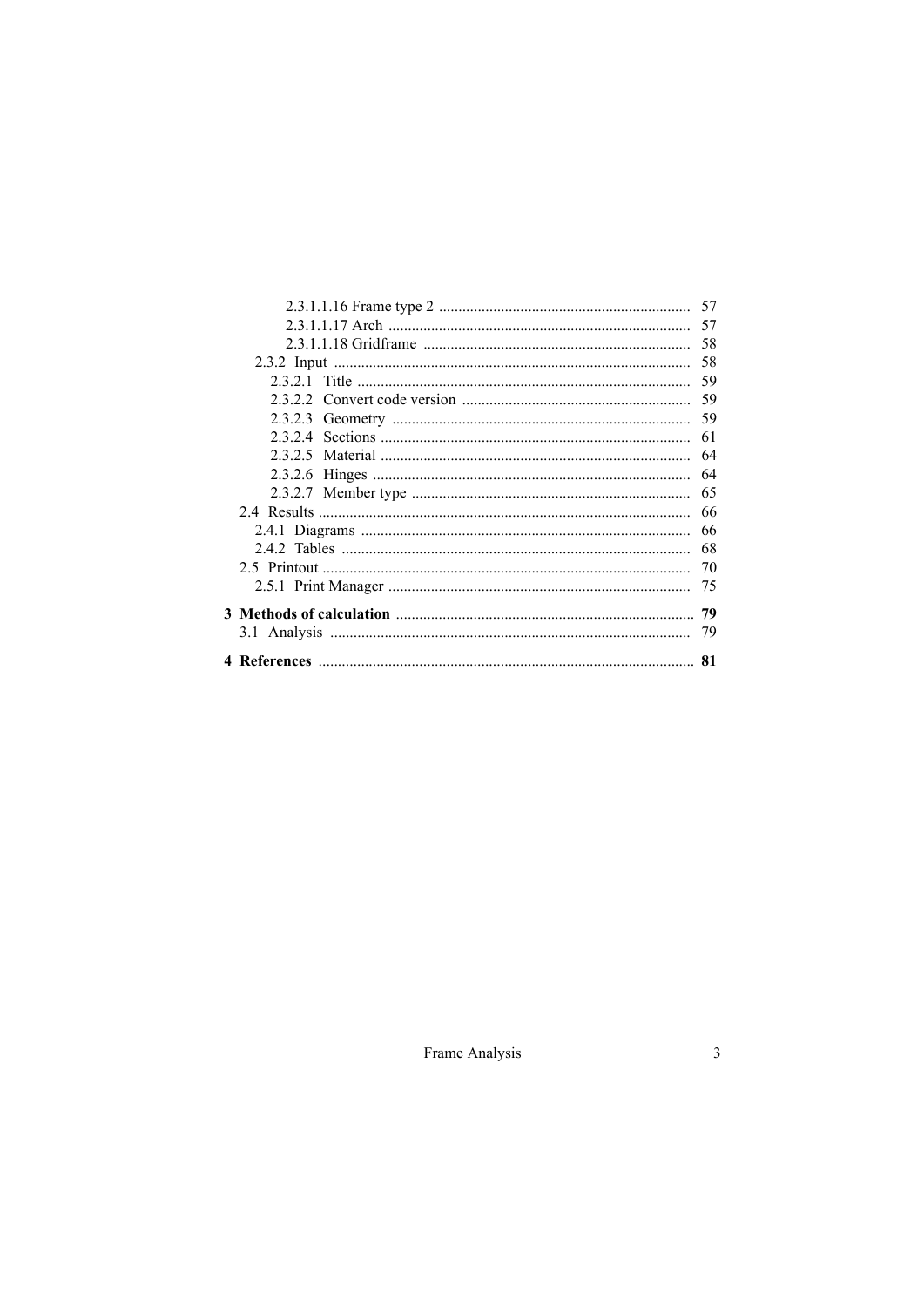4 Frame Analysis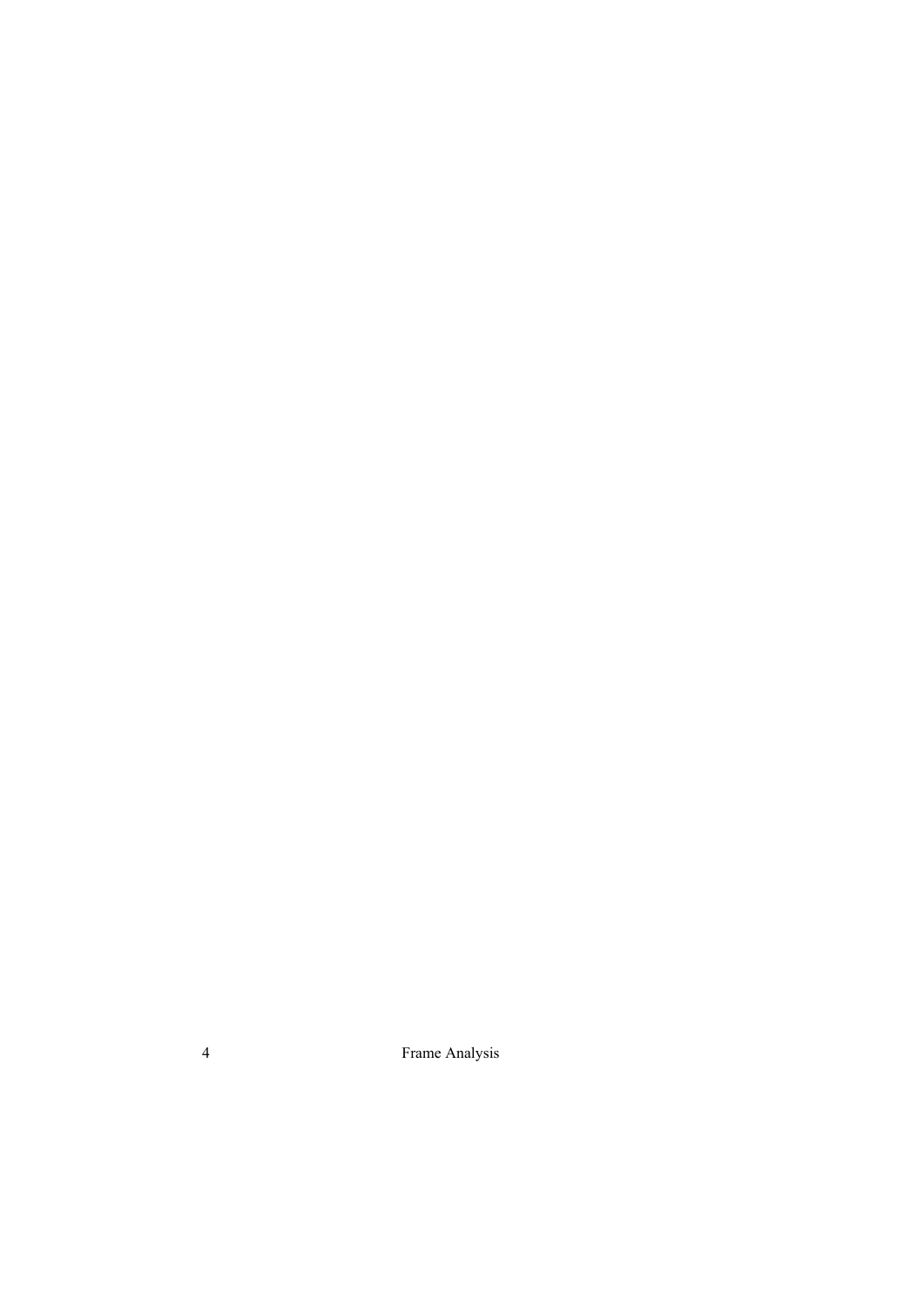# **Information**



**Frame Analysis 6**

Copyright: Structural Design Software

Datum: 090119

Latest information about programs from **WIN-Statik** and **FEM-Design** see

**www.strusoft.com**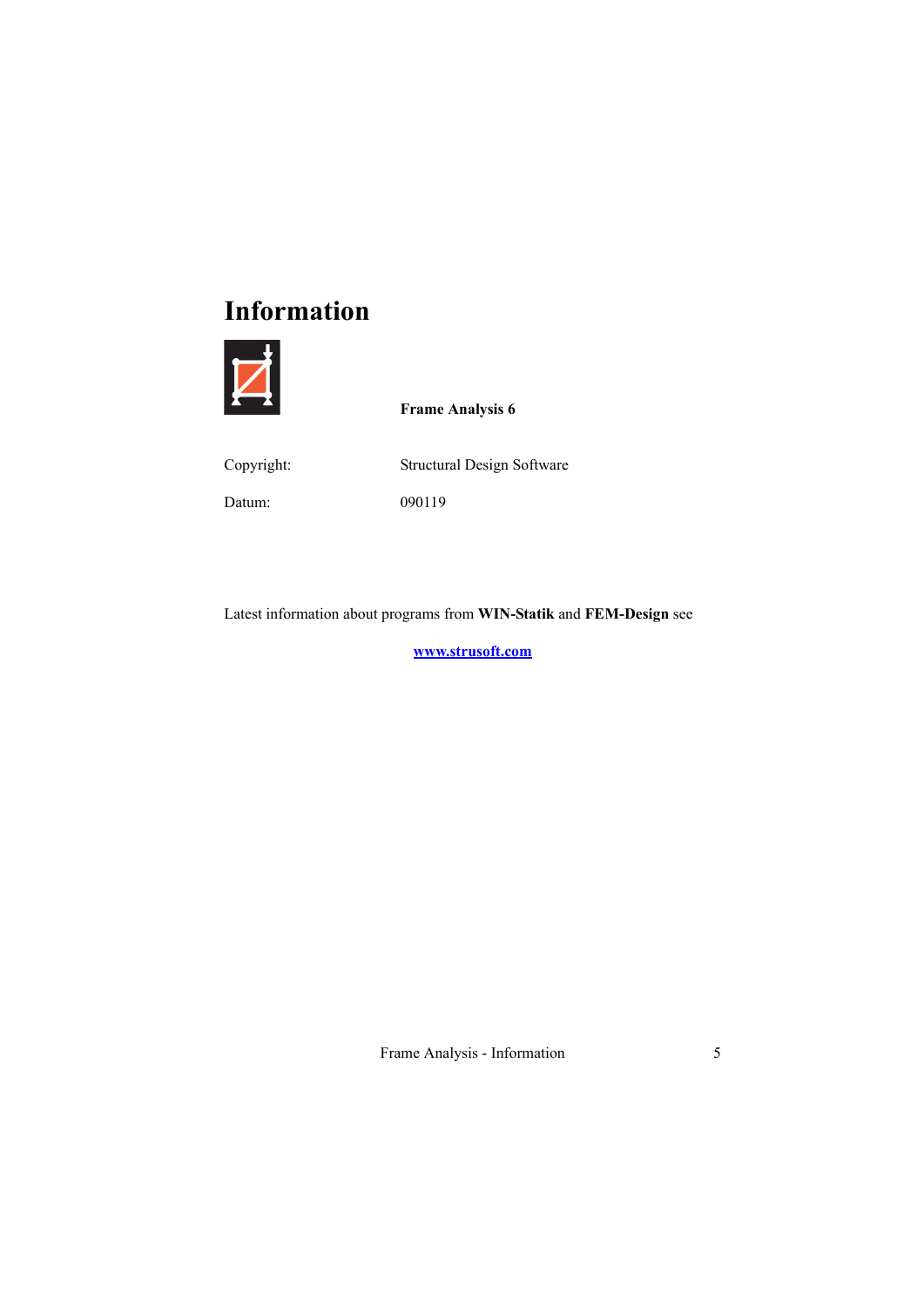6 Frame Analysis - Information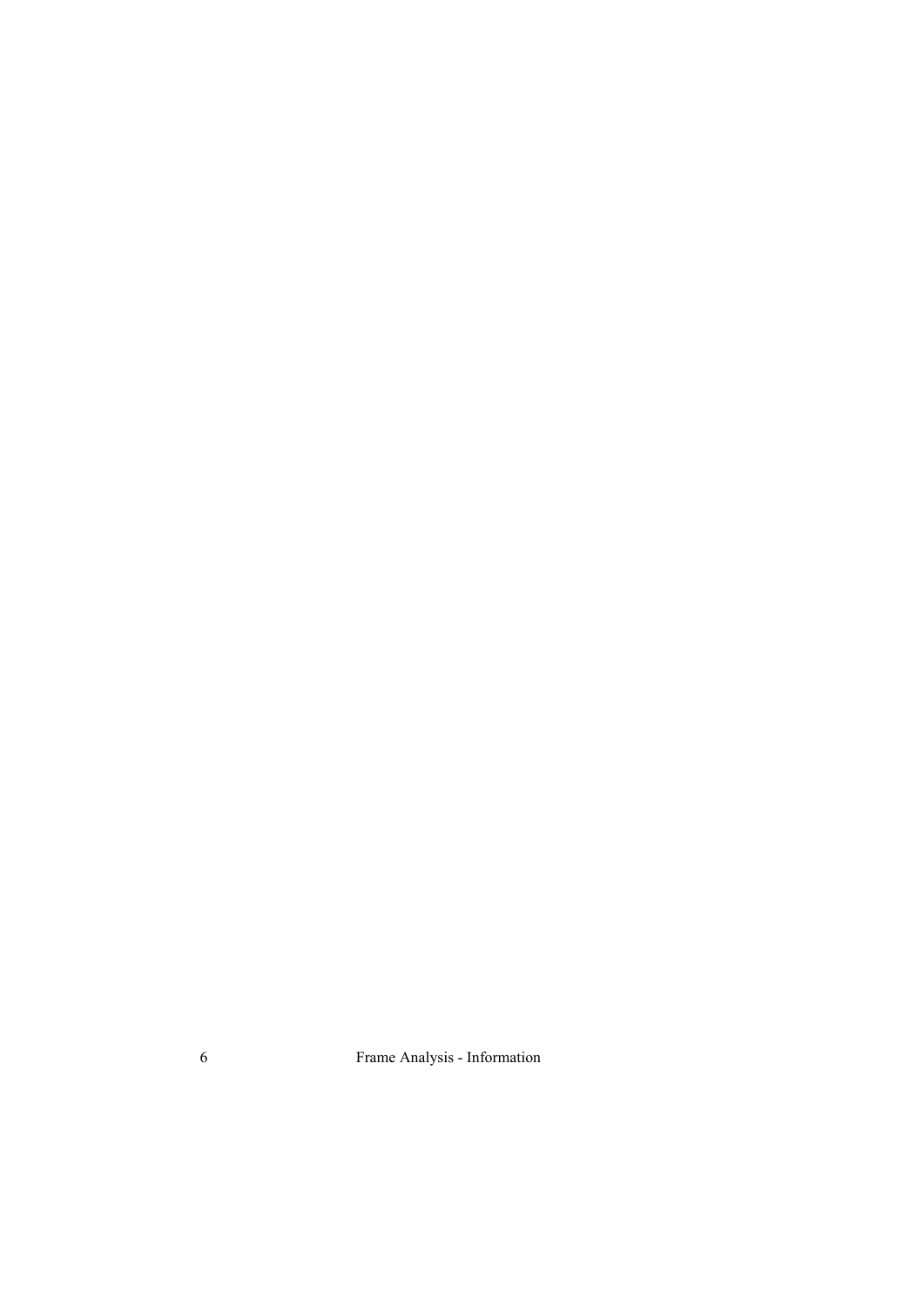# <span id="page-6-0"></span>**1 Introduction**

# **1.1 Generally**

With the software **Frame Analysis** arbitrary plane structures can be analysed according to first- and second order theory. With the program comes a **Steel**-, **Timber**- and **Concrete Module** to design frames made of steel, timber and concrete according to various codes.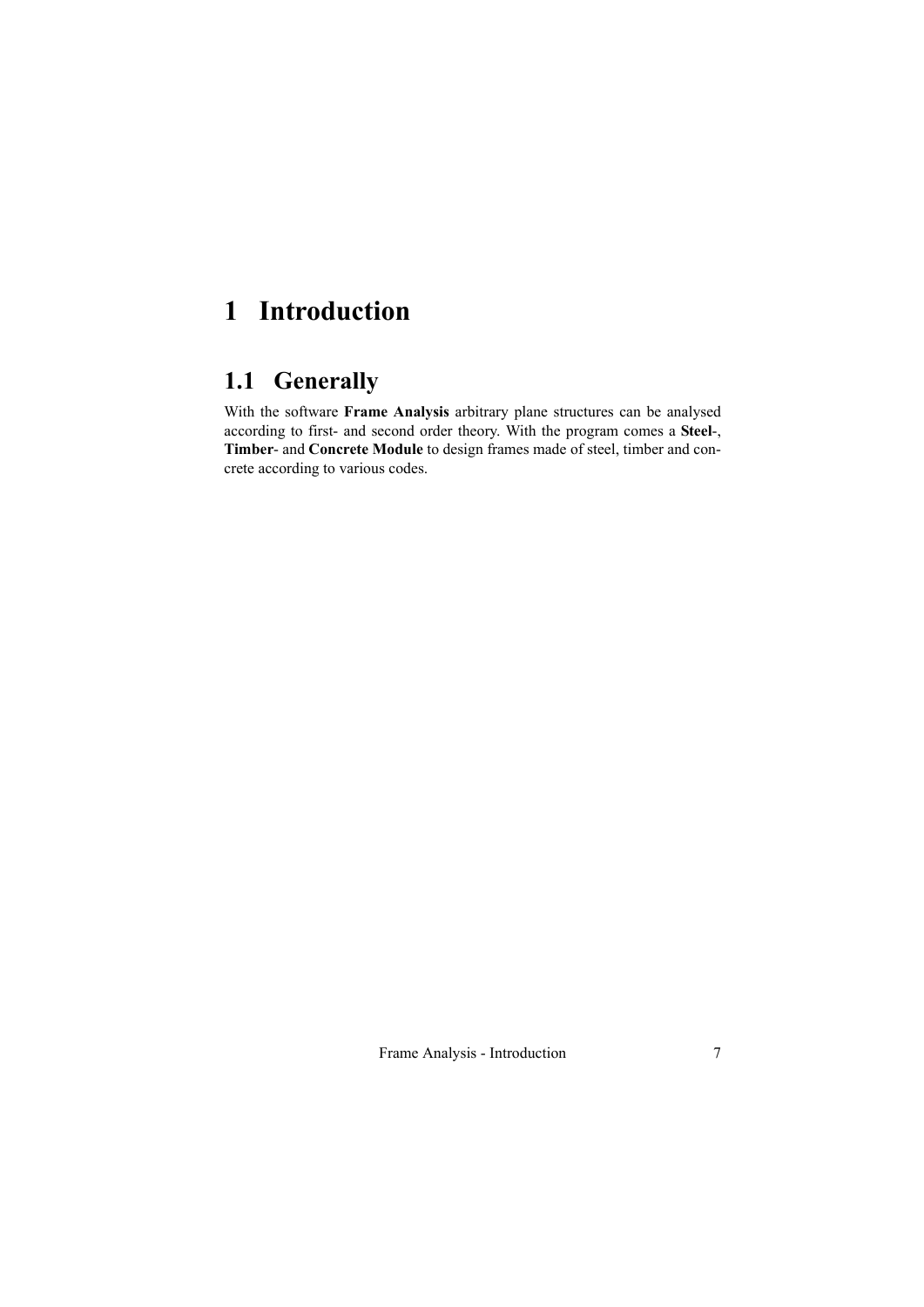8 Frame Analysis - Introduction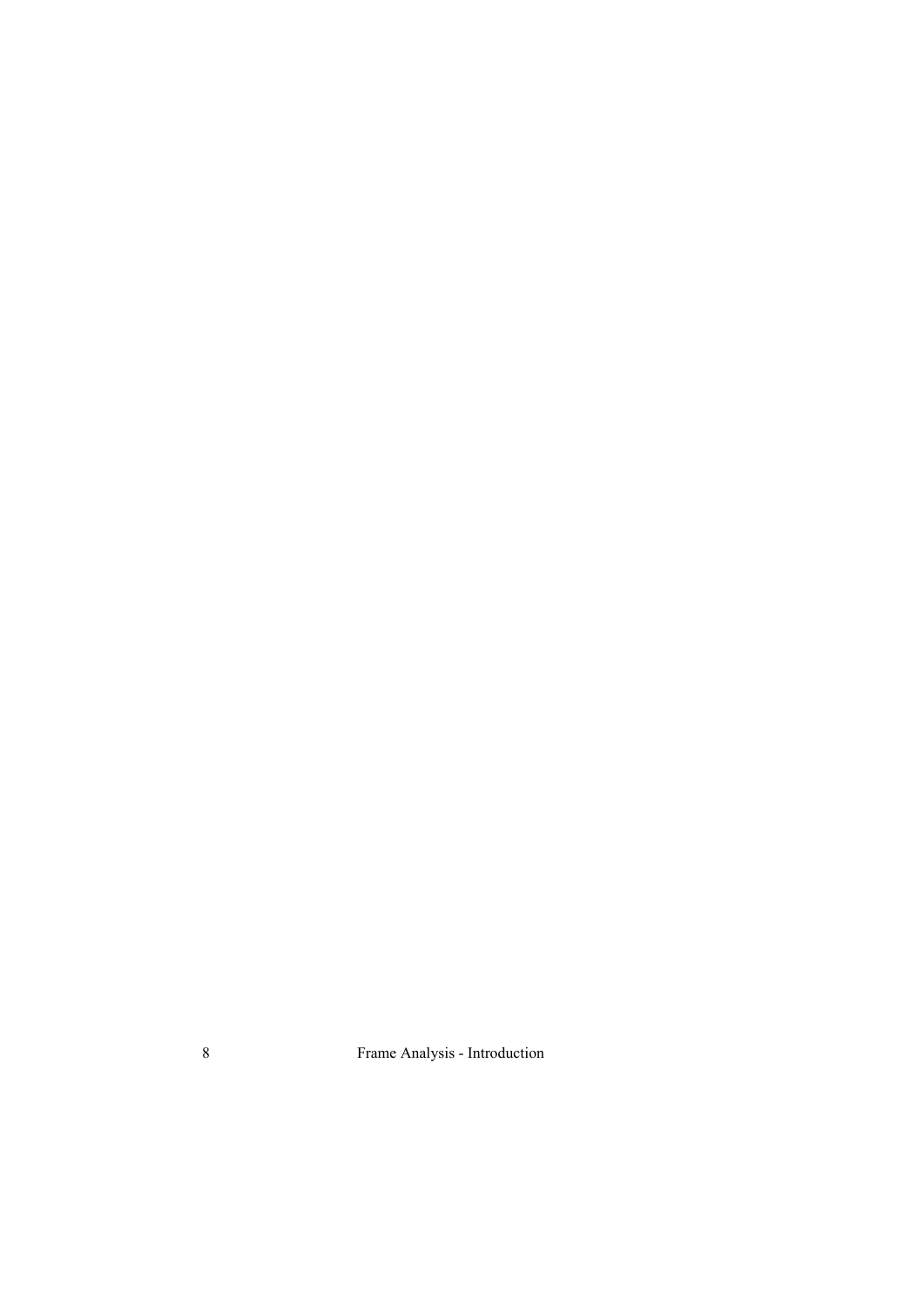# <span id="page-8-0"></span>**2 Program organization**

When starting the program the program window is shown as below:



The program window consists of the following fields or windows:

- At the top of the window the so-called title line is showing the name of the program (**Frame Analysis**), the project name (defined in **Title**) and the current file with its information (**Frame 1...** if **Save as** hasn't been used).
- The main menu, below the title line, contains several menu selections. The main menu will change depending on what section is active.
- Below the main menu there is a status bar which contains various fields showing information on: active program mode, the coordinates of the mouse, the active member or joint, active code and basic loadcase - or case loadcase list - depending on active program mode.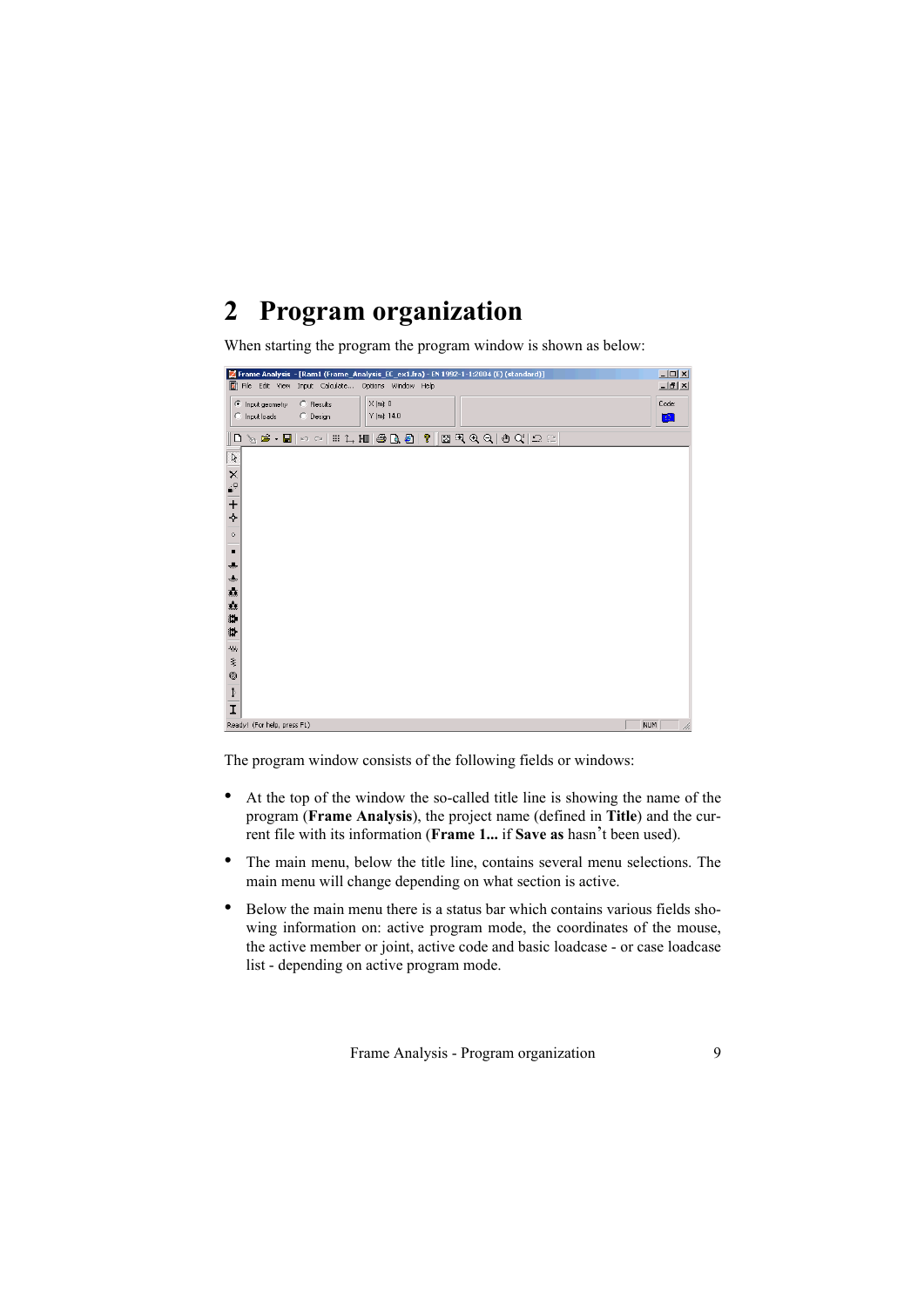- <span id="page-9-0"></span>• The window has two toolbars, one below the status field and one on the left side of the window (except for the **Design mode**). By clicking on the toolbar buttons one can quickly choose the right command. The toolbars can be hidden, shown and moved.
- The window is dominated by the drawing area, on which the frame is made.
- The message field is the field at the very bottom of the window showing information or an explanation on the active/marked command.

The toolbar at the left side of the window is used for graphical input, while the different menu options are to be use for numerical input.

## **2.1 Main menu**

In the main menu the user chooses a window by clicking on a suitable menu text. This either leads to the opening of the window or makes a sub-menu visible. There can be several levels of sub-menus. By clicking on a sub-menu choice, the window will eventually be opened.

Some menu options can be marked in grey. This indicates that the given input data has made it unsuitable to open the window, and in order to prevent this the menu option is marked in grey.

Some sub-menu options are marked with a tick, which indicates that the activity is *on*.

The tools in the toolbar can sometimes be used for a quicker choice of windows.

The appearance of the main menu will change depending on what program modeis active. The **Frame Analysis** program contains three different sections: **Input geometry**, **Input loads** and **Results**. If any of the programs **Steel Module**, **Timber Module** or **Concrete Module** have been installed, also the **Design mode** will be available (as seen below):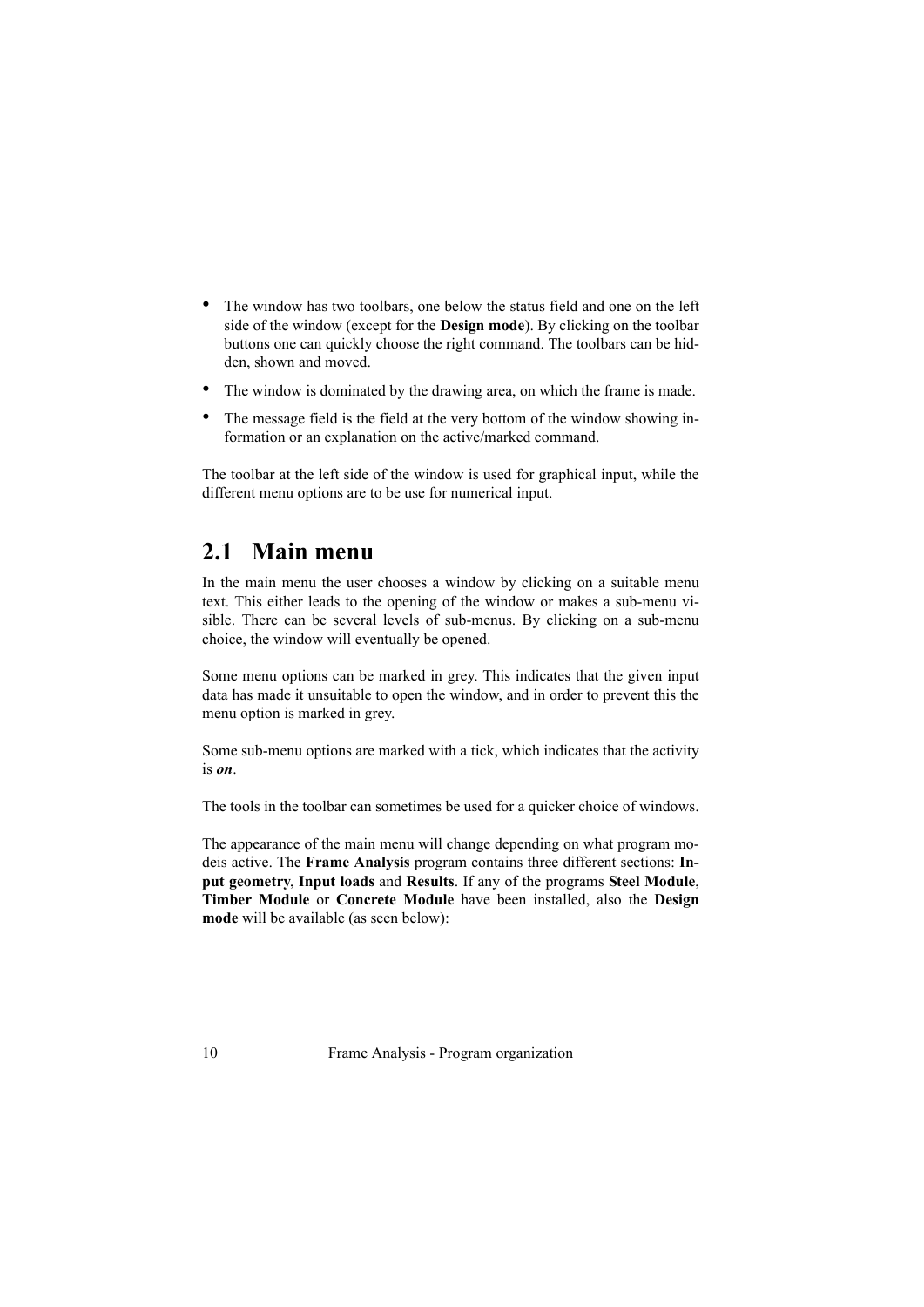## <span id="page-10-0"></span>**2.1.1 Input geometry**

|                                                                         | Trame Analysis - [Ram1 (Frame_Analysis_EC_ex1.fra) - EN 1992-1-1:2004 (E) (standard)] |                    |
|-------------------------------------------------------------------------|---------------------------------------------------------------------------------------|--------------------|
| File Edit View Input Calculate Options Window Help                      |                                                                                       | $    \times$ $-$   |
| $\mathbf{C}$ Input geometry<br>$C$ Results<br>Input loads<br>$C$ Design | $\times$ [m]: 0<br>$Y(m)$ : 14.0                                                      | Code:<br><b>ID</b> |

- File **Contains commands for different functions such as open saved in**formation, save new information and print. Several of the **File** options are identical to other Windows programs.
- **Edit** Contains editing tools like undo and redo.
- **View** This function is used for controlling the graphic drawing of the frame on the screen. It also makes it possible to show/hide different fields/tools, and to switch from one program mode to another.
- **Input** This menu option helps the user to define the problem in a numerical way. Note that the problems often can be defined graphically by using the graphical menu **Geometry tools**. The user can also mix numerical input data with graphical input data.
- **Lists** Either shows the different sections that have been chosen, the number of members using the section, the total length, weight and area, or the members section, length, weight and area.
- **Calculate** Starts the calculation.
- **Options** Contains functions to initiate the drawing area in a way that is suited for the current problem.
- **Windows** Shows the current windows.
- **Help** Contains the complete manual of the program.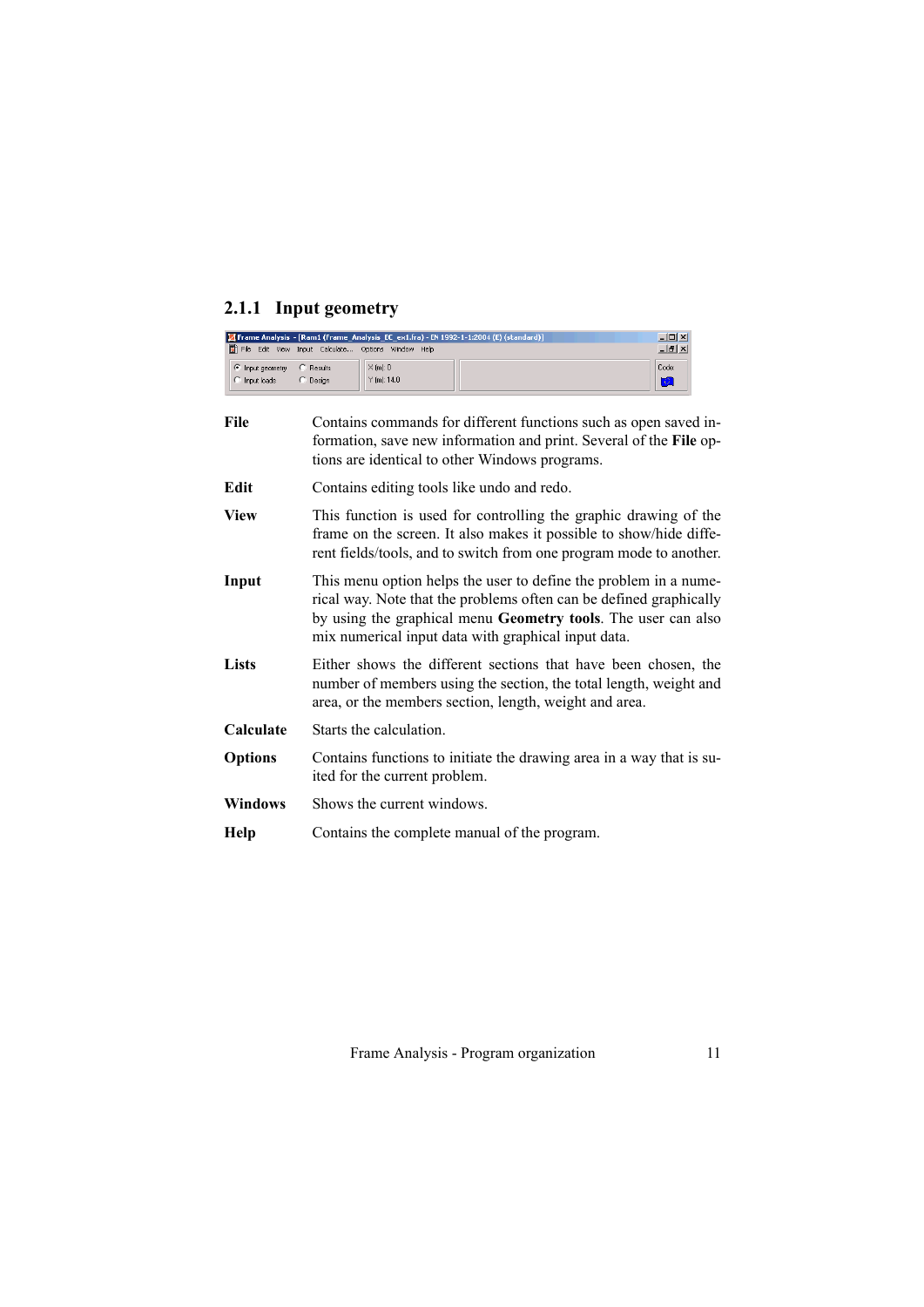#### <span id="page-11-0"></span>**2.1.1.1 File**



| <b>New</b> | Starts a new calculation. The short<br>cut is Ctrl+N.                                                                                                       |
|------------|-------------------------------------------------------------------------------------------------------------------------------------------------------------|
| Wizards    | The user can choose from several<br>pre-defined trusses and frames. See<br>2.3.1.1 for a more thorough descrip-<br>tion.                                    |
| Open       | Retrieves input data from an earlier<br>calculation. A list on saved input data<br>files (files that end with fra) is<br>shown. The short cut is $Ctrl+O$ . |

**Open Auto Save** Retrieves input data that has been saved automatically (in the **TEMP** catalogue). This function is normally not needed.

**Close** Closes current activity.

**Save** Saves input data for current calculations in the file with the current file name. **Save** is not to be used until after having used **Save as**. The short cut is Ctrl+S.

- **Save as** Saves input data for current calculations in a file with a filename different from the current.
- **Printout option** Used to choose input data and the result that will be printed.
- **Print** Used to print the current document. The short cut is Ctrl+P.
- **Preview** Makes it possible to, on the screen, study the exact outcome of the chosen printout.
- **Printer settings** This function is used to specify the printout when it comes to type of printer, paper width and so on.
- **Exit** Ends **Frame Analysis**.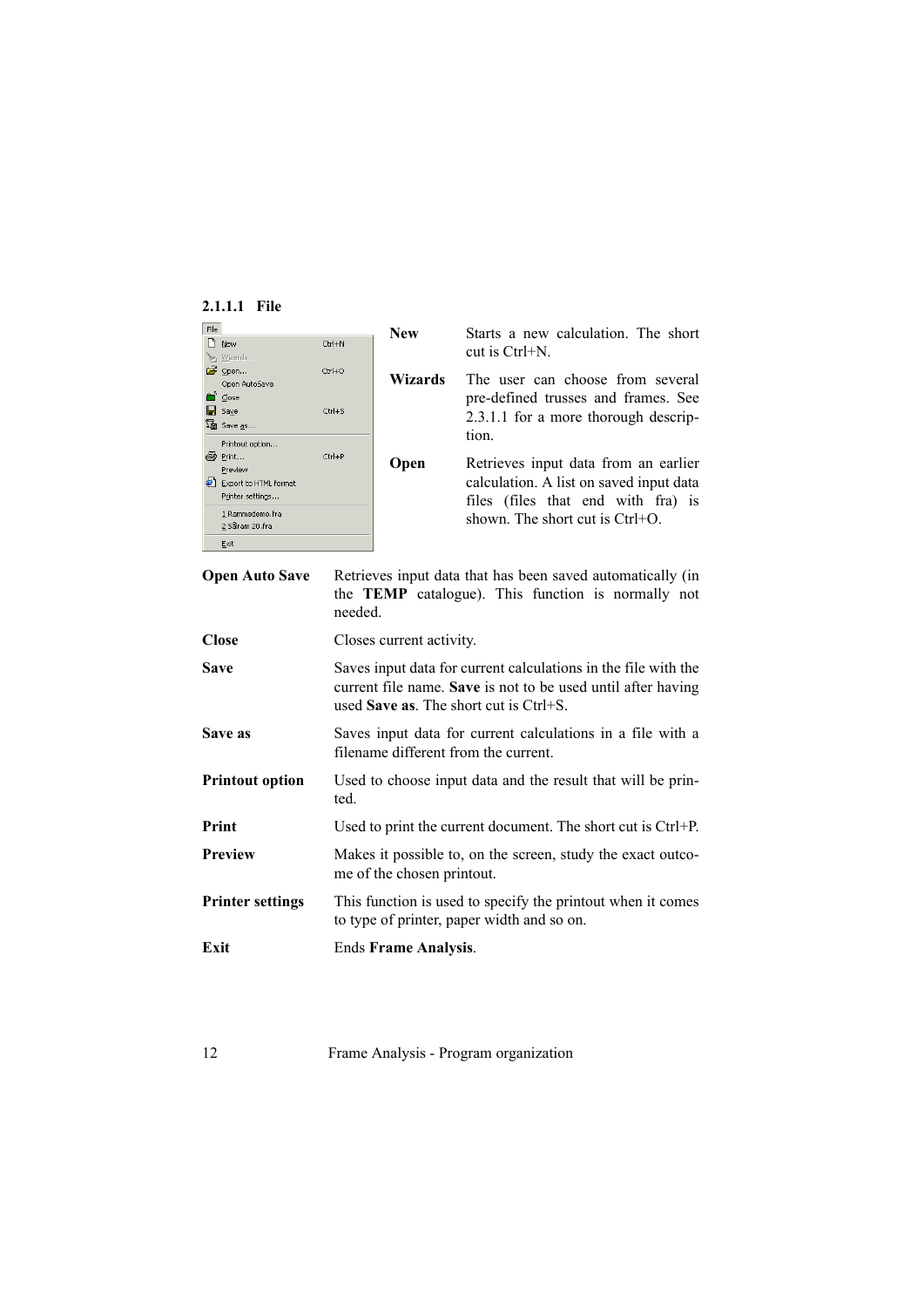#### <span id="page-12-0"></span>**2.1.1.2 Edit**

| Edit<br>$\sqrt{ }$ Undo Ctrl+Z<br>Ca Redo Ctrl+Y | Undo | This option is used to cancel a command or an action. It<br>can be repeated several times. The short cut is Ctrl+Z. |
|--------------------------------------------------|------|---------------------------------------------------------------------------------------------------------------------|
|                                                  | Redo | This option is used to reverse the effects of the com-<br>mand Undo. It can be repeated several times. The short    |

cut is Ctrl+Y.

#### **2.1.1.3 View**

| View |                |
|------|----------------|
| ⊠    | Zoom all       |
| ш    | Zoom window    |
|      | Previous view  |
|      | Tool bar       |
|      | Status bar     |
|      | Message field  |
|      | Geometry tools |
|      | Pan/Zoom tools |
|      | Input geometry |
|      | Input loads    |
|      | Results        |
|      | Design         |

| View<br>⊠      | Zoom all<br>Zoom all<br>Zoom window                             |                 |                                                                                                                                                                         | Presents the frame drawn in a maximum use of<br>the window.                    |  |  |  |  |
|----------------|-----------------------------------------------------------------|-----------------|-------------------------------------------------------------------------------------------------------------------------------------------------------------------------|--------------------------------------------------------------------------------|--|--|--|--|
| v              | Previous view<br>Tool bar                                       |                 |                                                                                                                                                                         | <b>Zoom window</b> A specified area of the frame can be enlarged.              |  |  |  |  |
|                | Status bar<br>Message field<br>Geometry tools<br>Pan/Zoom tools | <b>Tool bar</b> |                                                                                                                                                                         | <b>Previous view</b> Makes it possible to revert to the previous zoom<br>view. |  |  |  |  |
| $\checkmark$   | Input geometry<br>Input loads<br>Results                        |                 |                                                                                                                                                                         | Makes it possible to hide and restore the tool pa-<br>lette.                   |  |  |  |  |
| Design         |                                                                 |                 | <b>Status bar</b>                                                                                                                                                       | Makes it possible to hide and restore the status<br>bar.                       |  |  |  |  |
|                | <b>Message field</b>                                            |                 |                                                                                                                                                                         | Makes it possible to hide and restore the message field.                       |  |  |  |  |
|                | <b>Geometry tools</b>                                           |                 |                                                                                                                                                                         | Makes it possible to hide and restore the geometry tools.                      |  |  |  |  |
|                | Pan/zoom tools                                                  |                 | Makes it possible to hide and restore the zoom functions.                                                                                                               |                                                                                |  |  |  |  |
|                | Input geometry                                                  |                 | This function is used to activate the geometry mode.                                                                                                                    |                                                                                |  |  |  |  |
|                | <b>Input loads</b>                                              |                 |                                                                                                                                                                         | This function is used to activate the load mode.                               |  |  |  |  |
| <b>Results</b> |                                                                 |                 | This function is used to activate the result mode.                                                                                                                      |                                                                                |  |  |  |  |
| Design         |                                                                 |                 | This function is used to activate the design mode. This op-<br>tion will be marked in grey if none of the Steel-, Timber-<br>or <b>Concrete Modules</b> are accessible. |                                                                                |  |  |  |  |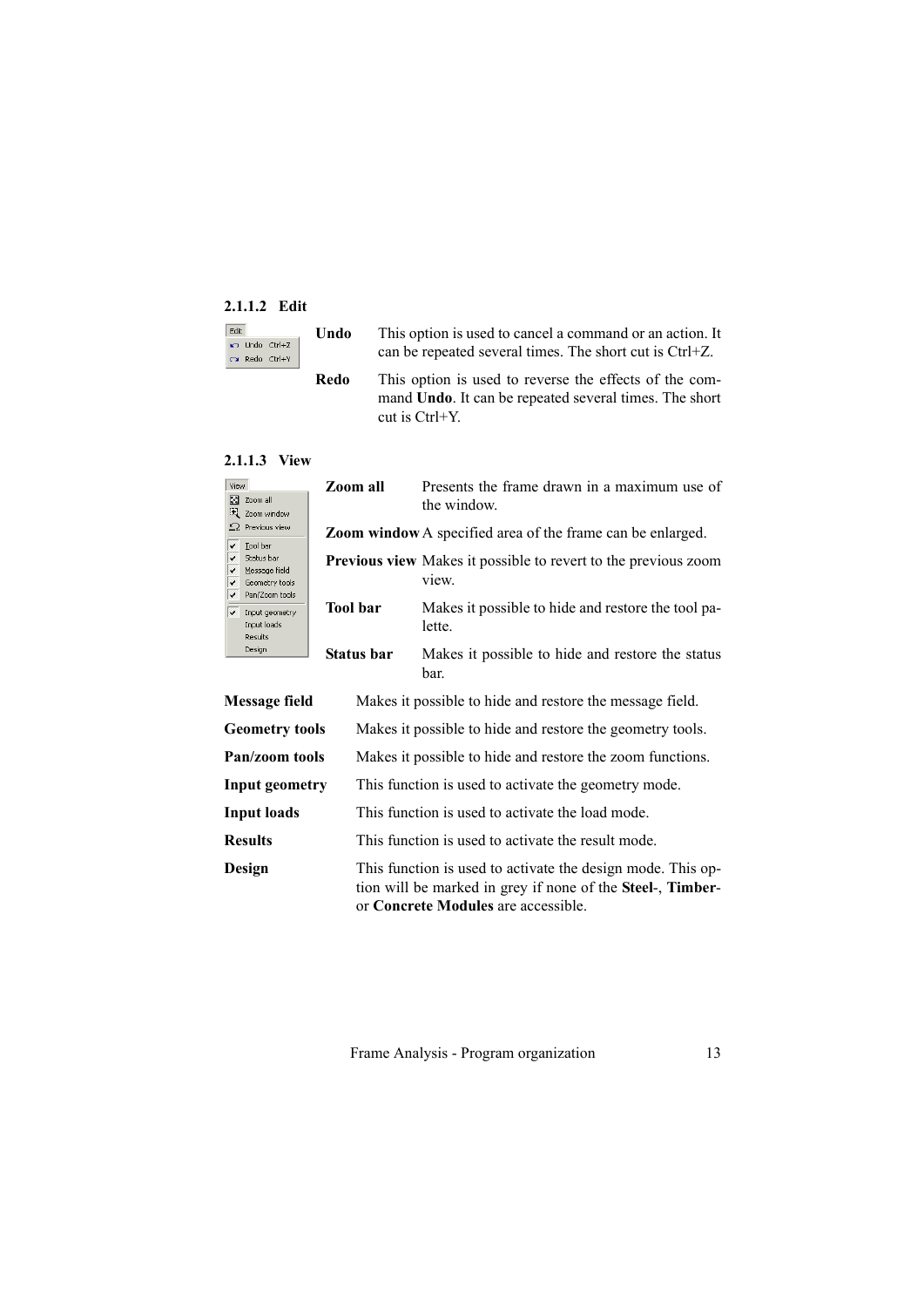### <span id="page-13-0"></span>**2.1.1.4 Input**

| <b>Input</b><br>Title                                                                                                                 | <b>Title</b>                                                                                                                                                             | This function is used to write general infor-<br>mation on the current calculation                                                                                               |  |  |  |  |
|---------------------------------------------------------------------------------------------------------------------------------------|--------------------------------------------------------------------------------------------------------------------------------------------------------------------------|----------------------------------------------------------------------------------------------------------------------------------------------------------------------------------|--|--|--|--|
| Code<br>Convert code version<br>Geometry<br>Section<br>Material<br>Hinge                                                              | Code                                                                                                                                                                     | Switches between a code independent and a<br>Code adequate analysis depending on the<br>number of codes available. The latter option<br>is needed if a design is to be executed. |  |  |  |  |
| Member type<br>Preview drawing<br>AutoCad<br>Concrete input<br>Initial bow imperfection<br>Calculation adjustments<br>Tension element | Convert code<br>version                                                                                                                                                  | With this option the user can convert bet-<br>ween different country annexes for EuroCo-<br>de or between different versions of a code<br>for a country.                         |  |  |  |  |
| Geometry                                                                                                                              | Current geometric data is defined numerically.                                                                                                                           |                                                                                                                                                                                  |  |  |  |  |
| <b>Section</b>                                                                                                                        |                                                                                                                                                                          | This function is used to define and edit sections as well as the<br>direction of the sections                                                                                    |  |  |  |  |
| <b>Material</b>                                                                                                                       | This function is used to define and allocate material to sec-<br>tions.                                                                                                  |                                                                                                                                                                                  |  |  |  |  |
| Hinge                                                                                                                                 |                                                                                                                                                                          | Members hinges (moment equals zero) are shown.                                                                                                                                   |  |  |  |  |
| Member type                                                                                                                           |                                                                                                                                                                          | Displays types of members (Normal, Purlin, Gerber beam).                                                                                                                         |  |  |  |  |
| Concrete input                                                                                                                        | If a codedependent calculation is chosen and concrete mem-<br>bers are included then material values for concrete and rein-<br>forcement are definded under this option. |                                                                                                                                                                                  |  |  |  |  |
| <b>Initial bow</b>                                                                                                                    |                                                                                                                                                                          |                                                                                                                                                                                  |  |  |  |  |

**imperfection** With this option initial bow imperfection can be defined chosen members. (Only if Steel, Timber or Concrete Module is available).

**Calculation adjustments** With this option necessary calculation accuracy for concrete members can be defined.

**Tension element** With this option arbitrary members can be declared as tension members meaning members that only resist tension but not compression.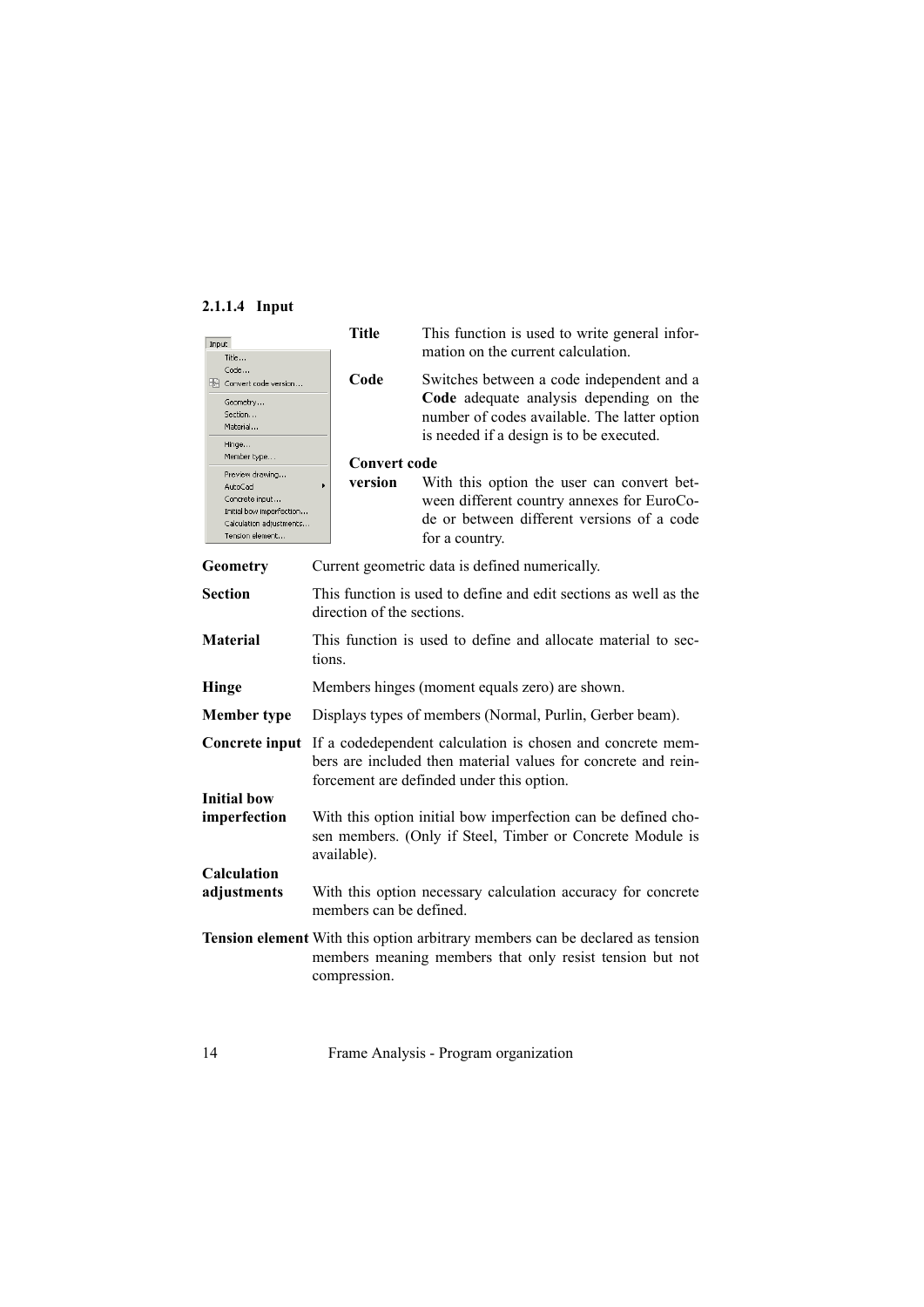#### <span id="page-14-0"></span>**2.1.1.5 Lists**

The menu option **Lists** shows a dialogue box with three tabs: **Member list**, **Section list**, **Section specification**, see below:

#### **Member list**

Contains a list on member numbers associated section, length, weight and surface.

| Lists                                                                                                                        |                                      |               |                   |                           |             |                        |                     |           | $\vert x \vert$ |
|------------------------------------------------------------------------------------------------------------------------------|--------------------------------------|---------------|-------------------|---------------------------|-------------|------------------------|---------------------|-----------|-----------------|
| Member list                                                                                                                  | Section list   Section specifikation |               |                   |                           |             |                        |                     |           |                 |
| Member                                                                                                                       |                                      | Length<br>[m] | Weight<br>[kg]    | Area<br>[m <sup>2</sup> ] | Cost<br>[k] | Cost<br>concrete. (kr) | Cost<br>reinf. (kr) |           |                 |
| 1                                                                                                                            |                                      | 5.000         | 515.000           | 8.100                     |             |                        |                     | Weight    |                 |
|                                                                                                                              |                                      | 5.000         | 515.000           | 8.100                     |             |                        |                     | Œ<br>kg   |                 |
|                                                                                                                              |                                      | 4.000         | 412.000           | 6.480                     |             |                        |                     | C.<br>ton |                 |
|                                                                                                                              |                                      | 4.000         | 412.000           | 6.480                     |             |                        |                     |           |                 |
|                                                                                                                              |                                      | 8.000         | 780.800           | 14.080                    |             |                        |                     |           |                 |
| 234567                                                                                                                       |                                      | 8.000         | 780.800           | 14.080                    |             |                        |                     |           |                 |
|                                                                                                                              |                                      | 4.000         | 412.000           | 6.480                     |             |                        |                     |           |                 |
| $\frac{8}{9}$                                                                                                                |                                      | 4.000         | 412.000           | 6.480                     |             |                        |                     |           |                 |
|                                                                                                                              |                                      | 5.000         | 515.000           | 8.100                     |             |                        |                     |           |                 |
| 10                                                                                                                           |                                      | 5.000         | 515.000           | 8.100                     |             |                        |                     |           |                 |
| 11                                                                                                                           |                                      | 4.000         | 412.000           | 6.480                     |             |                        |                     |           |                 |
| 12                                                                                                                           |                                      | 4.000         | 412.000           | 6.480                     |             |                        |                     |           |                 |
| 13                                                                                                                           |                                      | 5.000         | 515.000           | 8.100                     |             |                        |                     |           |                 |
| 14                                                                                                                           |                                      | 5.000         | 515,000           | 8.100                     |             |                        |                     |           |                 |
| 15                                                                                                                           |                                      | 8.000         | 780.800           | 14.080                    |             |                        |                     |           |                 |
| <b>Advisor Advisor Advisor Advisor Advisor Advisor Advisor Advisor Advisor Advisor Advisor Advisor Advisor Advisor</b><br>16 |                                      | 8.000         | 780.800           | 14.080                    |             |                        |                     |           |                 |
|                                                                                                                              | Sum:                                 |               | 118.000 11808.400 | 200.120                   |             |                        |                     |           |                 |
|                                                                                                                              |                                      |               |                   |                           |             |                        | 0K                  | Cancel    |                 |

#### **Section list**

This function contains a list on used sections considering quantity, length, weight and surface.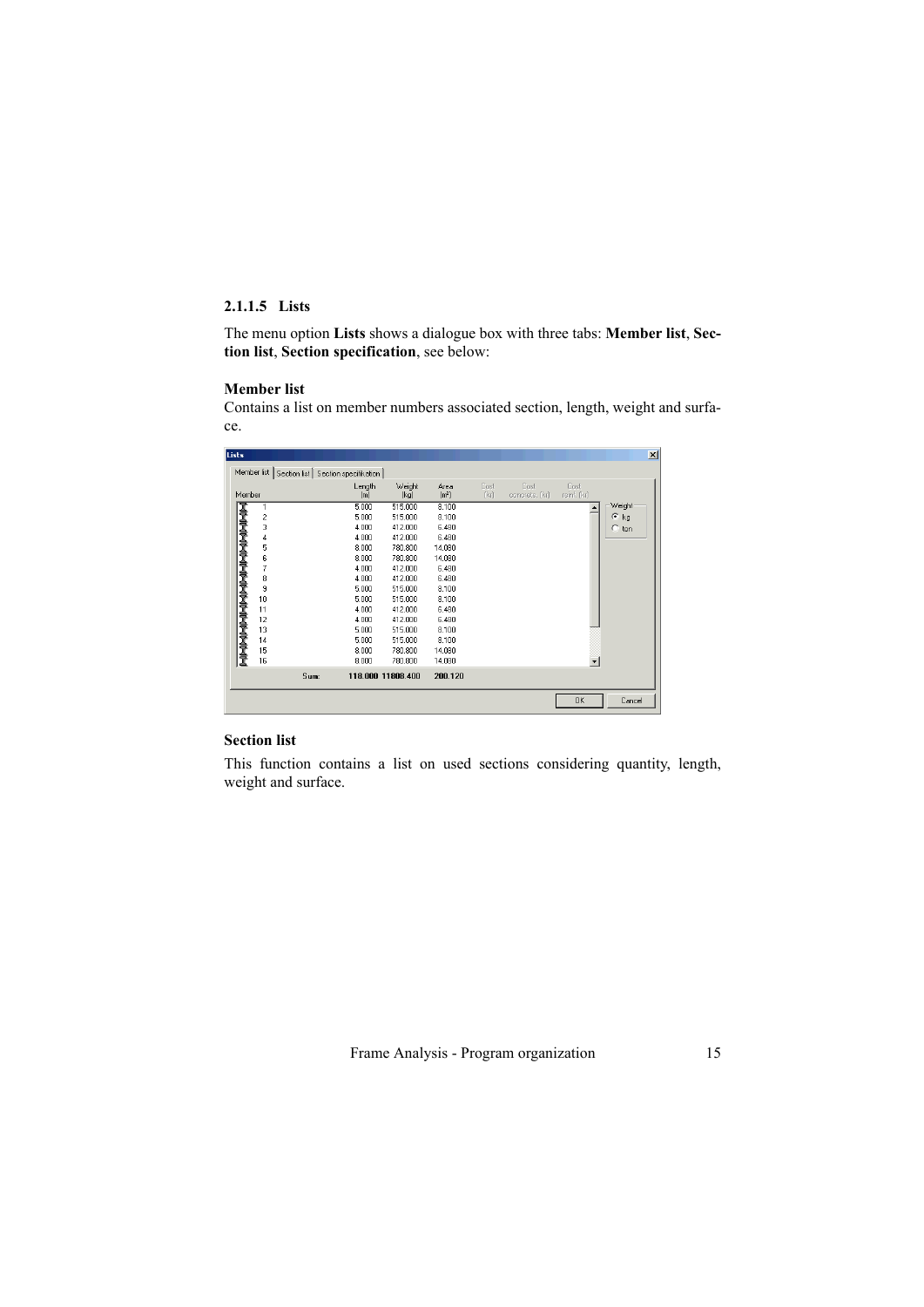| Lists<br>Member list             | Section list   Section specifikation |                  |                   |                           |              |                        |                     |           | $\vert x \vert$ |
|----------------------------------|--------------------------------------|------------------|-------------------|---------------------------|--------------|------------------------|---------------------|-----------|-----------------|
| Section                          | Number of<br>members                 | Length<br>[m]    | Weight<br>[kg]    | Area<br>[m <sup>2</sup> ] | Cost<br>(kr) | Cost<br>concrete. (kr) | Cost<br>reinf. (kr) |           |                 |
| T HEB 320                        | 0                                    | $\theta$         | 0                 | 0                         |              |                        |                     | Weight    |                 |
| <b>HEA 260</b>                   | 0                                    | 0                | 0                 | 0                         |              |                        |                     | $C$ kg    |                 |
| 류<br><b>HEA 360</b>              | 0                                    | 0                | 0                 | 0                         |              |                        |                     | C.<br>ton |                 |
| ᄛ<br><b>HEA 300</b>              | 0                                    | $\Omega$         | 0                 | n                         |              |                        |                     |           |                 |
| Ī<br><b>HEA 320</b><br>了 HEB 280 | 8<br>12                              | 64.000<br>54.000 | 6246.400          | 112.640<br>87,480         |              |                        |                     |           |                 |
|                                  |                                      |                  |                   |                           |              |                        |                     |           |                 |
|                                  | Sum:                                 |                  | 118.000 11808.400 | 200.120                   |              |                        |                     |           |                 |
|                                  |                                      |                  |                   |                           |              |                        | 0K                  | Cancel    |                 |

#### **Section specification**

This function contains a list where each member with the same section/material and length has been added.

| Lists                                              |                          |                         |                                  |                             |              |                         |                      |                             | $\vert x \vert$ |
|----------------------------------------------------|--------------------------|-------------------------|----------------------------------|-----------------------------|--------------|-------------------------|----------------------|-----------------------------|-----------------|
| Member list   Section list   Section specifikation |                          |                         |                                  |                             |              |                         |                      |                             |                 |
| Section                                            | Number of<br>members     | Length<br>[m]           | Weight<br>[kg]                   | Area<br>[m <sup>2</sup> ]   | Cost<br>(kr) | Cost.<br>concrete. (kr) | Cost.<br>reinf. (kr) |                             |                 |
| THEB 280<br>THEB 280<br>THEA 320                   | $\overline{6}$<br>6<br>8 | 5.000<br>4.000<br>8.000 | 3090.000<br>2472.000<br>6246.400 | 48,600<br>38.880<br>112.640 |              |                         |                      | Weight<br>$C$ kg<br>$C$ ton |                 |
|                                                    | Sum:                     |                         | 118.000 11808.400                | 200.120                     |              |                         |                      |                             |                 |
|                                                    |                          |                         |                                  |                             |              |                         | 0K                   | Cancel                      |                 |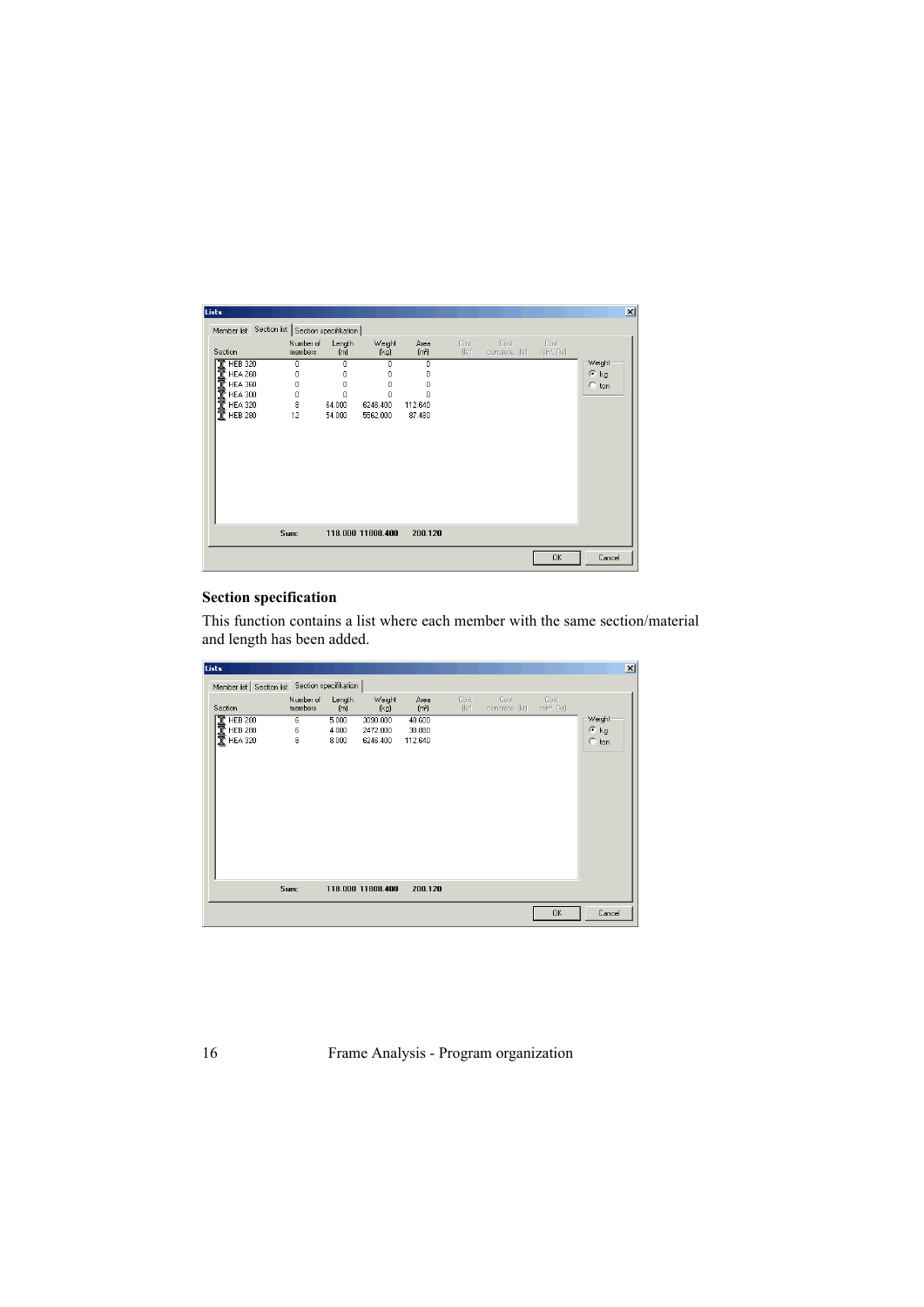#### <span id="page-16-0"></span>**2.1.1.6 Calculate**

The calculations are being made with the **Calculate** option. When this option has been activated the following dialogue box will be shown on the screen.

| Calculate                           |           |
|-------------------------------------|-----------|
| Second order analysis               | Calculate |
| $\nabla$ All loadcases              | Cancel    |
| 20<br>No. of displayed sections     |           |
| 2.00<br>Convergence cond. [%]:      |           |
| m<br>Max. no. of iterations         | Standard  |
| Calculation parameters for concrete |           |
| 0.10<br>Convergence cond. [%]:      |           |
| 20<br>Max. no. of iterations        |           |
| 10<br>Min. stiffness red. [%]:      |           |
| Cracked section<br>⊽.<br>analusis   | Standard  |

The user must state if the frame will be calculated according to the second order theory and which loadcases are to be analysed. It is, in most cases, wise to use the conditions given as standard. If not all defined loadcases are to be calculated this box will be cleared, and the user can choose what loadcases are to be calculated.

| <b>Calculation</b>                 |
|------------------------------------|
| <b>INPUT CHECK</b>                 |
| INITIATE CALCULATION               |
| STIFFNESS CALCULATION              |
| SOLVING EQUATION SYSTEM            |
| CALCULATING FORCES AND DEFLECTIONS |
| Loadcase<br>Load                   |
| Theory 1                           |
| Iteration 1                        |
| Member<br>- 11<br>ı                |
| SAVING BESHLTS                     |
|                                    |
|                                    |
| Cancel calculation                 |

Without a second order analysis a possible design will be performed with consideration to user defined buckling lengths.

When the calculation is completed the resultwindow will be activated, and the **Result mode** will then be activated in the status field. See chapter [2.4.](#page-65-0)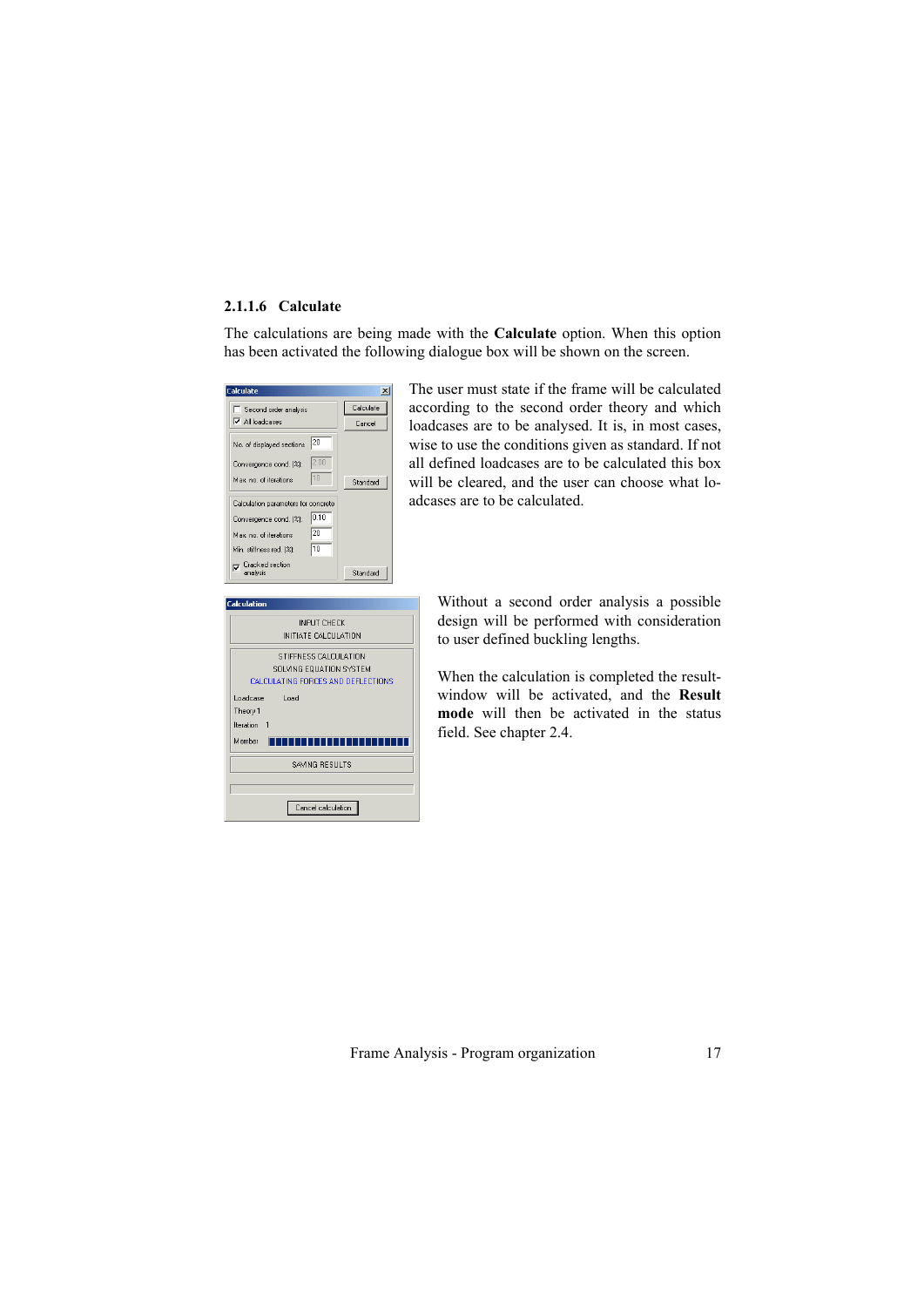## <span id="page-17-0"></span>**2.1.1.7 Options**

| Options<br>1:th order                       |                                |               | <b>Coordinates</b> This function shows/ |
|---------------------------------------------|--------------------------------|---------------|-----------------------------------------|
| 2:nd order                                  |                                |               | hides the current coor-                 |
| Increase scale                              |                                |               | dinates of the cursor.                  |
| Reduce scale<br>Reset scale                 |                                | Member        |                                         |
| Coordinates<br>$\checkmark$                 |                                | names         | Shows/hides the mem-                    |
| Member names<br>Joint names<br>$\checkmark$ |                                |               | ber names.                              |
| Joint symbols<br>$\checkmark$               |                                |               | Shows/hides member                      |
| Display max values                          |                                | <b>Hinges</b> |                                         |
| Dynamic uppdating                           |                                |               | hinges.                                 |
| Create a new window for every view section  |                                |               | Joint names Shows/hides joint na-       |
| Drawing area                                |                                |               |                                         |
| <b>Settings</b><br>Auto Save                | Paths<br>File compression      |               | mes.                                    |
| Change language                             |                                |               |                                         |
|                                             | Window title<br>User/Signature |               |                                         |

| Joint symbols                                 | Shows/hides joint symbols.                                                                                                                                                                                                |
|-----------------------------------------------|---------------------------------------------------------------------------------------------------------------------------------------------------------------------------------------------------------------------------|
| <b>Section image</b>                          | Shows/hides the image of the member's current sec-<br>tion.                                                                                                                                                               |
| <b>Detailed</b>                               | This function shows the members drawn according to<br>scale with consideration to the current section.                                                                                                                    |
| Dynamic update                                | This function updates the calculation automatically<br>when a change of input data has been made. This op-<br>tion builds on the assumption that every view section<br>has been assigned a window of its own (see below). |
| Create a new window<br>for every view section | Here view sections means Input geometry, Input lo-<br>ads, Results and Design which by this option are as-<br>signed windows of their own.                                                                                |
| Renumbering                                   | <b>Automatically:</b> Renumbers joints and members (crea-<br>tes new joint-/member names, according to current or-<br>der in the internal lists.                                                                          |
|                                               | <b>Members:</b> Renumbers members (creates new member<br>names as the members are being marked).                                                                                                                          |
|                                               | <b>Joints:</b> Renumbers members (creates new joint names<br>as the joints are being marked).                                                                                                                             |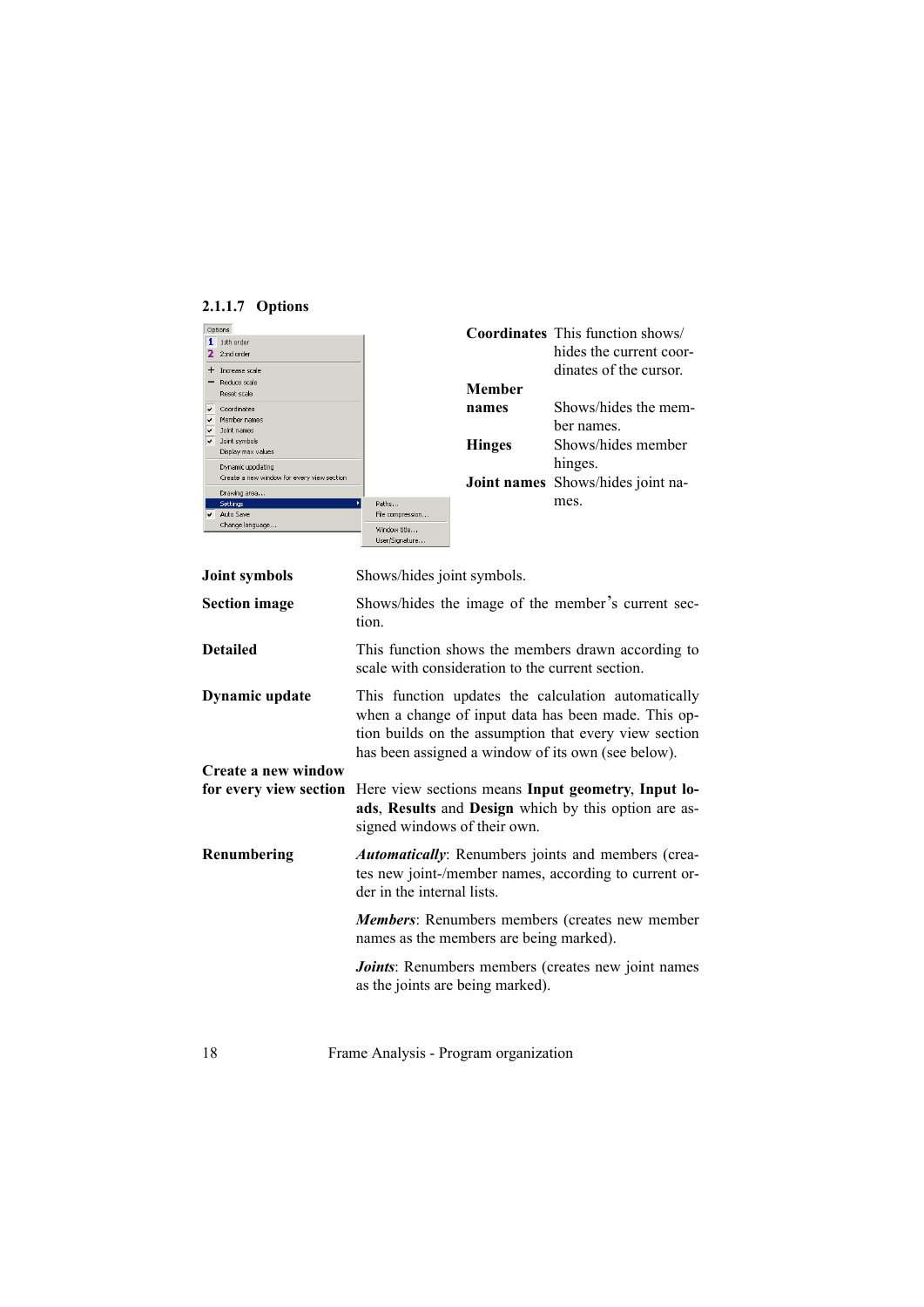| <b>Reassortment</b>    | <b>Automatically:</b> Re-sorts the internal lists so that they<br>come in the same order as the member- and joint num-<br>bers.                                                                                                                                                                                                                                         |
|------------------------|-------------------------------------------------------------------------------------------------------------------------------------------------------------------------------------------------------------------------------------------------------------------------------------------------------------------------------------------------------------------------|
|                        | <b>Members:</b> Re-sorts the internal lists so that they come<br>in the same order as the members have been marked.                                                                                                                                                                                                                                                     |
|                        | <b>Joints:</b> Re-sorts the internal lists so that they come in<br>the same order as the joints have been marked.                                                                                                                                                                                                                                                       |
| <b>Drawing</b> area    | This function is used to decide drawing-area size, dis-<br>tance between points (grid), origin of co-ordinate axis,<br>resolution of the grid and the snap distance to the joint/<br>member (pixels).                                                                                                                                                                   |
| <b>Settings</b>        | <b>Paths:</b> This function is used to define paths to data files<br>such as section database, codes or wizards.                                                                                                                                                                                                                                                        |
|                        | <b>File compression:</b>                                                                                                                                                                                                                                                                                                                                                |
|                        | <b>Window title:</b> This function is used to specify the text<br>in the window title-line. (Note that title or filename has<br>to be included.).                                                                                                                                                                                                                       |
|                        | <b>User/signature</b> : This function is used to remove users<br>and to show how the automatic generation of the signa-<br>ture is to be performed.                                                                                                                                                                                                                     |
| <b>Auto Save</b>       | This function is used to create a document restore-file<br>automatically after a 10-minute time interval. The<br>restored file can contain information that hasn't been<br>saved and would have disappeared from the original<br>document otherwise. The restored file doesn't replace<br>the Save command. The sample must still be saved<br>when the job is finished. |
| <b>Change language</b> |                                                                                                                                                                                                                                                                                                                                                                         |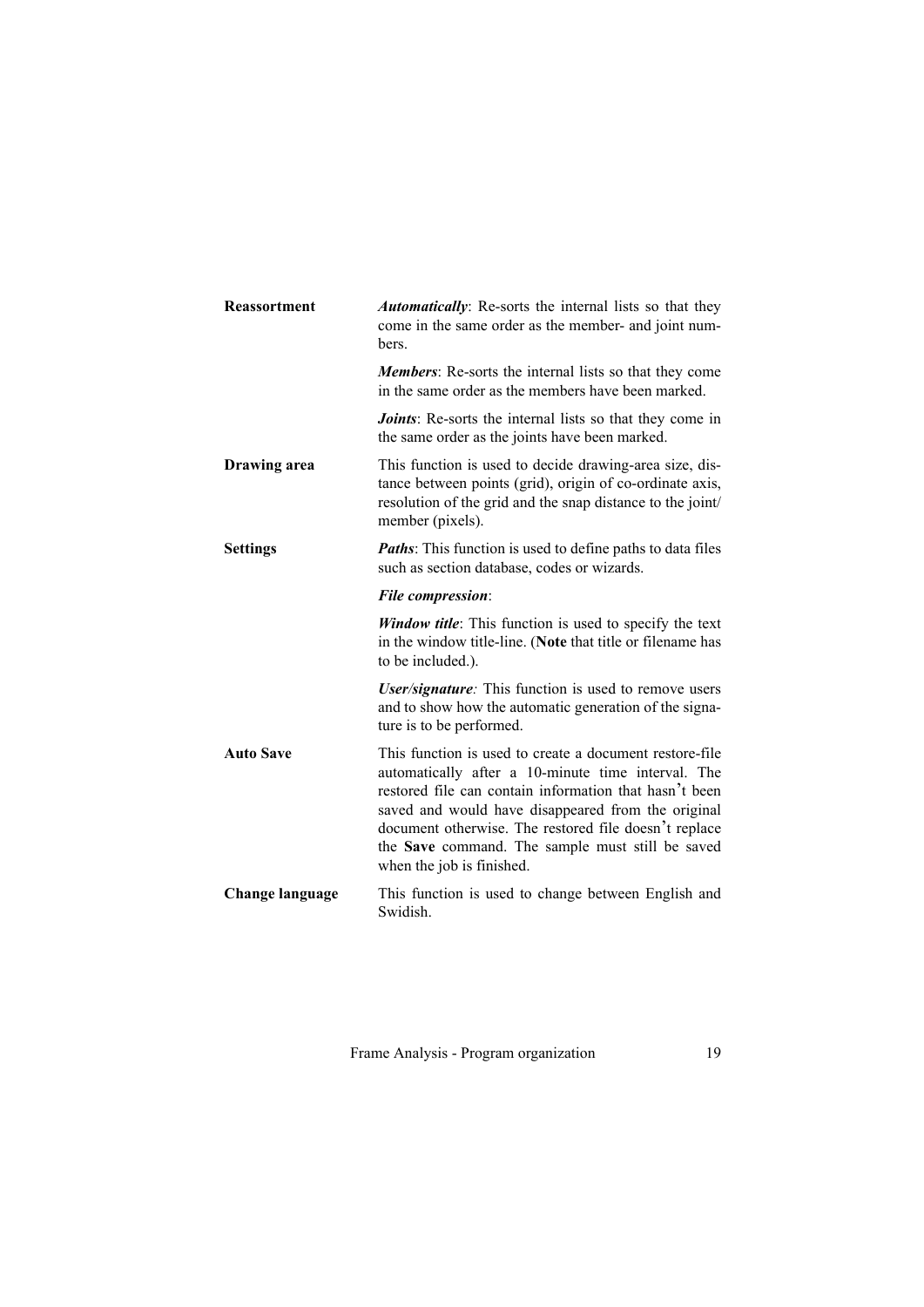## <span id="page-19-0"></span>**2.1.1.8 Window**

| Window<br>New window<br><b>异</b> Cascading<br>Arrange horizontally<br>TT Side by side<br><b>III</b> Arrange icons |           | New window This function opens a new window<br>with the same example where the<br>user can have several images, be-<br>longing to the same example, vi-<br>sible at the same time. |
|-------------------------------------------------------------------------------------------------------------------|-----------|------------------------------------------------------------------------------------------------------------------------------------------------------------------------------------|
| 1 Frame1<br>2 Narmaplan2_ny_medledfra.fra*<br>$\vee$ 3 Ram.fra*                                                   | Cascading | This function is used to arrange the<br>document windows that are shown<br>in a way that makes them cascade<br>each other.                                                         |

| Arrange              |                                                                                                                |
|----------------------|----------------------------------------------------------------------------------------------------------------|
| horizontally         | This function is used to arrange current document windows so<br>that they all can be shown in full.            |
| Side by side         | This function places all open document windows side by side,<br>so that they all can be seen at the same time. |
| <b>Arrange icons</b> | This function is used to arrange the different calculation-ex-<br>ample icons that might be on the screen.     |
| 1 Frame1.fra*        | The hook shows that the window that represents the<br><b>Frame 1</b> example is active.                        |

## **2.1.1.9 Help**

| Help                      | <b>Contents</b> | The <b>Frame Analysis</b> manual can be ac- |
|---------------------------|-----------------|---------------------------------------------|
| Contents                  |                 |                                             |
| Concrete module (EN 1992) |                 | cessed directly in the program by this op-  |
| Limitations               |                 | tion.                                       |
| Send rapport              | Concrete module |                                             |
| About Frame Analysis      | (EN 1992)       |                                             |

## **Limitations**

| Send report                 | This function is used to send Frame Analysis e-mail<br>to Structural Design Software. |
|-----------------------------|---------------------------------------------------------------------------------------|
| <b>About Frame Analysis</b> | This function shows information about the program,<br>for instance version number.    |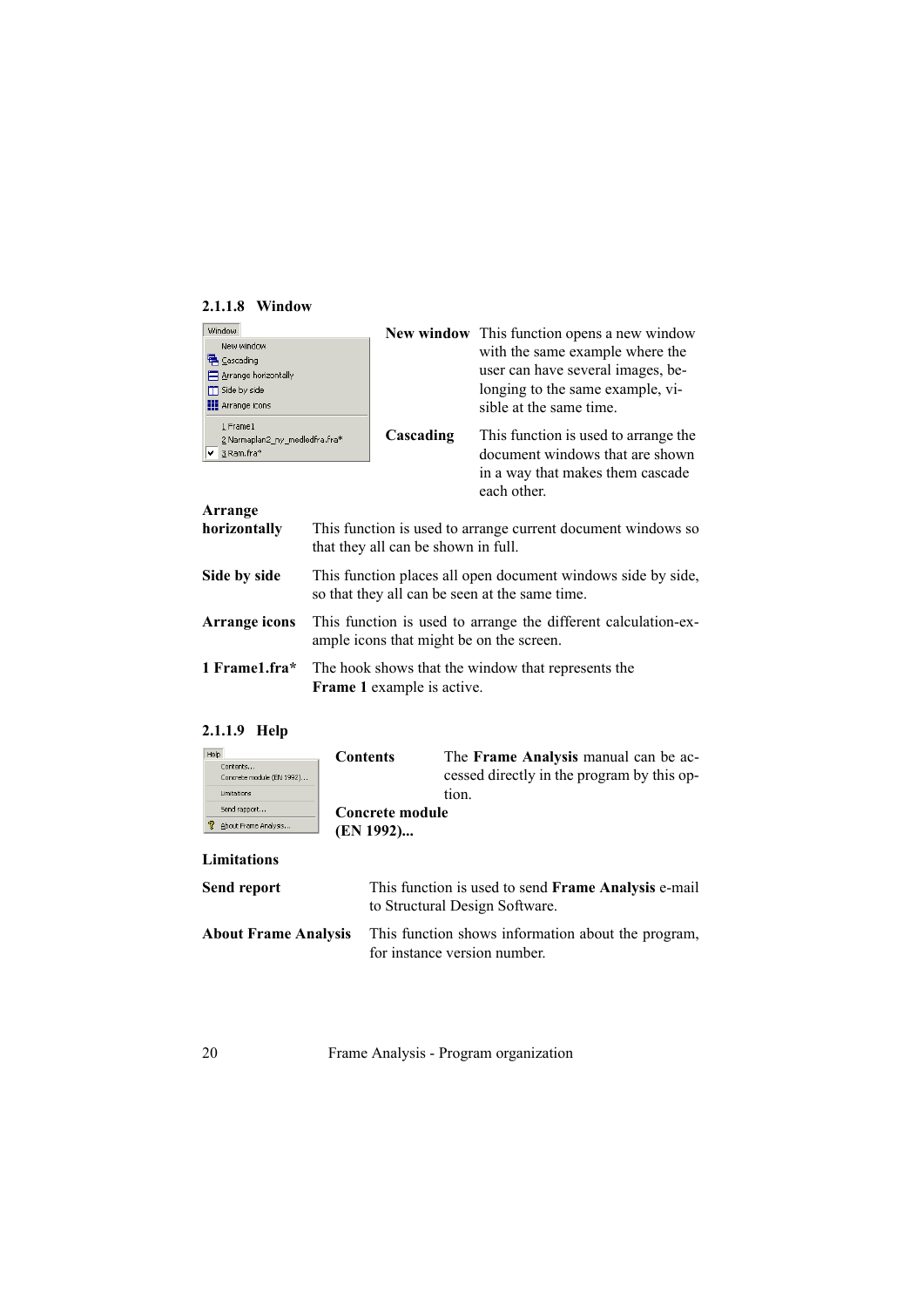## <span id="page-20-0"></span>**2.1.2 Input loads**

|                                                      |                                | Trame Analysis - [Ram1 (Frame_Analysis_EC_ex1.fra)* - EN 1992-1-1:2004 (E) (standard)] | $  D  \times  $                |
|------------------------------------------------------|--------------------------------|----------------------------------------------------------------------------------------|--------------------------------|
| $\blacksquare$ File                                  |                                | Edit View Basic-loadcases Loads Loadcases Calculate Option Window Help                 |                                |
| Input geometry<br>Results<br>C Input loads<br>Design | $X$ (m): -2.5<br>$Y$ (m): 14.0 |                                                                                        | Basic loadcase<br>Code<br>Load |

| File                  | See $2.1.1$ above.                                                                                                                                                                                |
|-----------------------|---------------------------------------------------------------------------------------------------------------------------------------------------------------------------------------------------|
| Edit                  | See $2.1.1$ above.                                                                                                                                                                                |
| View                  | See $2.1.1$ above.                                                                                                                                                                                |
| <b>Basic loadcase</b> | This function is used to name different basic loadcases. The<br>user will also state current load type when calculating timber<br>members. Type of load and load value is given in <b>Loads</b> . |
| Loads                 | The numerical input of loads that are a part of the different ba-<br>sic loadcases as well as their value and placement. This input<br>can also be made completely graphically.                   |
| Loadcases             | This function is used to name and describe the different load-<br>cases. The basic loadcases will be combined with the belong-<br>ing load coefficients to ultimate accident and serviceability   |

|           | loadcases if a codedependent calculation will be made. |
|-----------|--------------------------------------------------------|
| Calculate | See $2.1.1$ above.                                     |
| Option    | See $2.1.1$ above.                                     |
| Window    | See $2.1.1$ above.                                     |
| Help      | See 2.1.1 above.                                       |

#### **2.1.2.1 File**

See [2.1.1.1](#page-11-0) above.

### **2.1.2.2 Edit**

See [2.1.1.2](#page-12-0) above.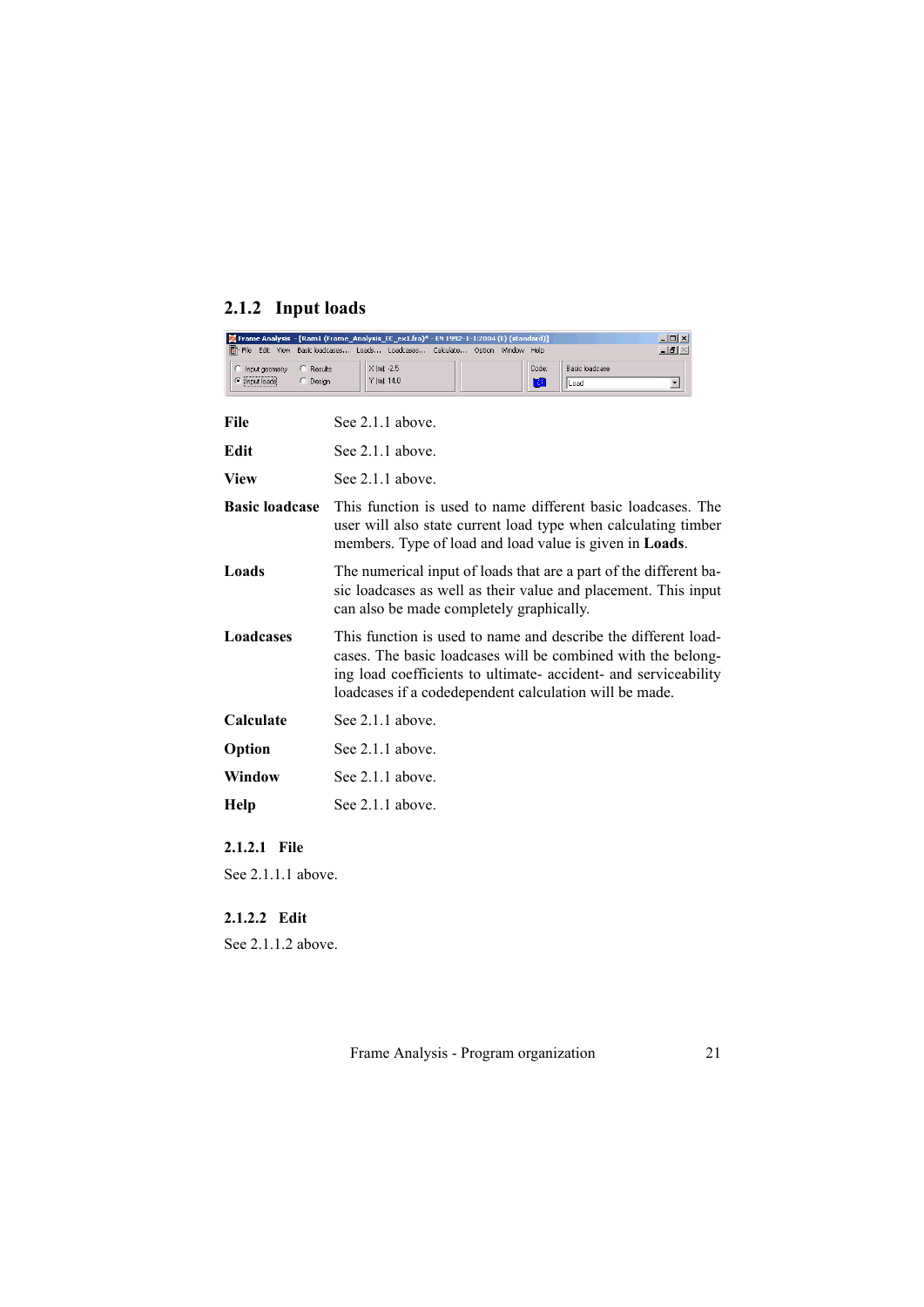#### <span id="page-21-0"></span>**2.1.2.3 View**

Γvi

| <b>View</b> | Zoom all                       | Zoom all             | See $2.1.1.3$ above. |
|-------------|--------------------------------|----------------------|----------------------|
| ∽           | Previous view<br>E Zoom window | <b>Previous view</b> | See $2.1.1.3$ above. |
|             | Toolbar<br>Status bar          | <b>Zoom window</b>   | See $2.1.1.3$ above. |
|             | Message field<br>Load tools    | <b>Tool</b> bar      | See $2.1.1.3$ above. |
|             | Input geometry<br>Input loads  | <b>Status bar</b>    | See $2.1.1.3$ above. |
|             | Results<br>Design              | <b>Message field</b> | See 2.1.1.3 above.   |

| <b>Load tools</b> | Makes it possible to hide and restore the load tools. |
|-------------------|-------------------------------------------------------|
| Input geometry    | See $2.1.1.3$ above.                                  |
| Input loads       | See $2.1.1.3$ above.                                  |
| <b>Results</b>    | See $2.1.1.3$ above.                                  |
| Design            | See 2.1.1.3 above.                                    |

#### **2.1.2.4 Basic loadcase**

The **Basic loadcase** menu-option shows a dialogue box. The basic loadcases that will be combined to loadcases are named in this box. It is advisable to state the different basic loadcases that are to be used during the calculation. The basic loadcases are defined by naming them and then press **Add**. Press **OK** when all the basic loadcases have been defined.

The basic loadcases that have been defined will bee shown in a pull down menu in the status bar right at the top of the screen to the right.

The user must go to **Loads** or to the toolbar at **Input loads** in order to define type, size and direction of loads in the basic loadcases.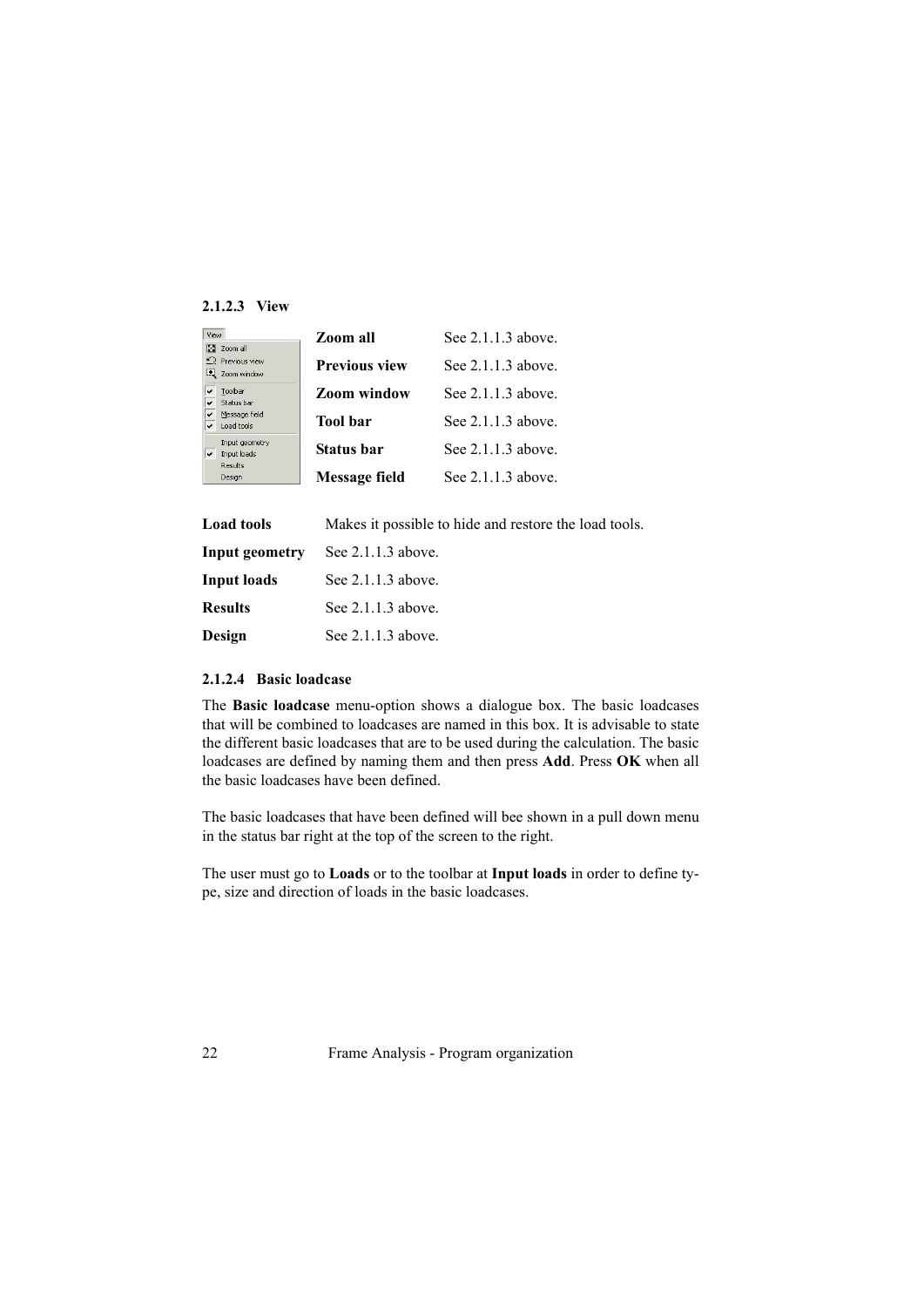<span id="page-22-0"></span>**2.1.2.4.1 Code independent**

| <b>Basic loadcases</b> |        | $\vert x \vert$ |
|------------------------|--------|-----------------|
| Name:<br>Snow          |        |                 |
| Snow                   |        | Add             |
| Dead Load<br>Live Load |        | Change          |
| Wind                   |        | Delete          |
|                        |        | Copy            |
|                        | Cancel | <b>OK</b>       |

## **2.1.2.5 Loads**

| Loads                                                                                                                |                                                                                                                                                                                          |                                                         | $\vert x \vert$       |
|----------------------------------------------------------------------------------------------------------------------|------------------------------------------------------------------------------------------------------------------------------------------------------------------------------------------|---------------------------------------------------------|-----------------------|
| Basic loadcase:<br>Imposed load<br>Wind load<br>Snow load<br>Dead load                                               | Load type<br>C Distributed load<br>Point load<br>n.<br>Joint load<br>n<br>C Variable distributed load<br>Point moment<br>o<br>Joint displacement<br>n<br>Temperature load<br>Self weight |                                                         |                       |
| Member<br>Direction<br>q(kN/m)<br>Ι×<br>1<br>▼∣<br>3.000<br>$\overline{5}$<br>Ÿ<br>6<br>3.000<br>Y                   | L1(m)<br>0<br>0                                                                                                                                                                          | L2(m)<br>г<br>$\overline{0}$<br>0                       | Symbolic image<br>Add |
| 15<br>Y<br>3.000<br>16<br>3.000<br>Y<br>17<br>Y<br>3.000<br>18<br>Ÿ<br>3.000<br>19<br>Y<br>3.000<br>Ÿ<br>20<br>3.000 | n<br>n<br>n<br>n<br>O<br>n                                                                                                                                                               | n<br>n<br>$\mathbf{0}$<br>0<br>$\mathbf{0}$<br>$\Omega$ | Change<br>Delete      |
|                                                                                                                      |                                                                                                                                                                                          |                                                         | Cancel<br>OK          |

The user defines: load type, placement, direction and size of the loads that are to be a part of previously defined basic loadcases.

One of the basic loadcases defined above must be activated in order to state a load that will operate upon the construction. This is done in the top left dialogue box, as seen above.

If the input has been made graphically the numerical value can be confirmed. The **Symbo-**

**lic image** option in the dialogue box shows more detailed what the load types look like graphically.

Loads can also be stated graphically, see chapter [2.2.2.](#page-37-0)

## **2.1.2.6 Loadcase**

Under **Loadcase** the various basic loadcases are combined to loadcases with consideration to current load coefficients. It is also possible to save and retrieve loadcases.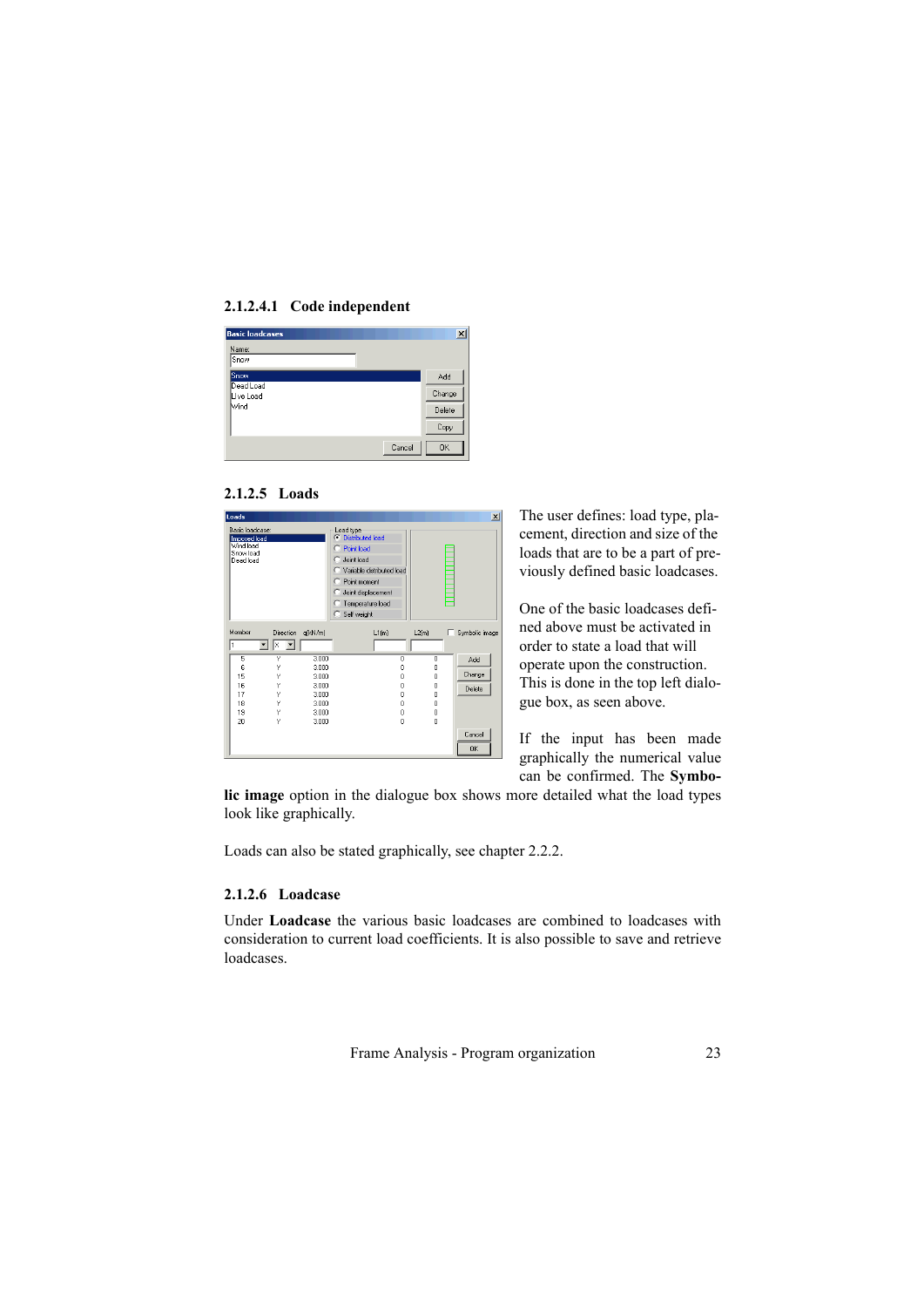<span id="page-23-0"></span>It is advisable to state the various partial-coefficients that belong to the various loadcases, as the loadcases are being defined. By defining several various loadcases with various partial-coefficients it will be rather easy to compare them between themselves, to see what loadcase is the most dangerous. The loadcases are defined in the same way as everything else has been defined earlier i.e. press **Add** for every new loadcase that is to be added, and end with **OK** when all loadcases have been defined.

If the construction has been defined via any of the wizard that contain load generation, and the option **Loadcase** has been activated, the chequer above will contain all loadcases that the **Code** prescribes.

|    | Loadcase                                                                                                                                                              |                                                                                                                                                            |                                                                                                   |                                                                    | $\vert x \vert$ |
|----|-----------------------------------------------------------------------------------------------------------------------------------------------------------------------|------------------------------------------------------------------------------------------------------------------------------------------------------------|---------------------------------------------------------------------------------------------------|--------------------------------------------------------------------|-----------------|
| ID | Name<br>Snow as main loadt                                                                                                                                            | Comb. of basic loadcases (ex. 1.4*B1+0.7B2)<br>.4B2+0.5°B3+0.25°B4+1.5°B1                                                                                  | Limit-state Type<br>of<br>ULS -                                                                   | Dependent<br>Loadcase:                                             |                 |
|    | Snow as main loadt<br>2 Live load as main load<br>3 Wind as main load<br>4 Wind as main load floadcase 21<br>5 Seviceability long time<br>6 Serviceability short time | 1.4B2+0.5*B3+0.25*B4+1.5*B1<br>1.4B2+1.5*B3+0.25*B4+0.7*B1<br>1.4B2+0.5*B3+1.5*B4+0.7*B1<br>0.85*B2+1.5*B4<br>B2+0.2*B3+0.1*B1<br>B2+0.5*B3+0.25*B4+0.7*B1 | <b>ULS</b><br><b>ULS</b><br><b>ULS</b><br><b>ULS</b><br><b>SLS</b><br>Long<br><b>SLS</b><br>Short | Snow<br>181<br>lB2<br>Dead Load<br>lB3<br>Live Load<br>IB4<br>Wind |                 |
|    | Add<br>Delete<br>Change                                                                                                                                               | Save<br>Load<br>Insert                                                                                                                                     | Original text<br>⊽                                                                                | <b>OK</b><br>Cancel                                                |                 |

#### **2.1.2.6.1 Code independent**

## **2.1.2.7 Calculate**

See [2.1.1.6](#page-16-0) above.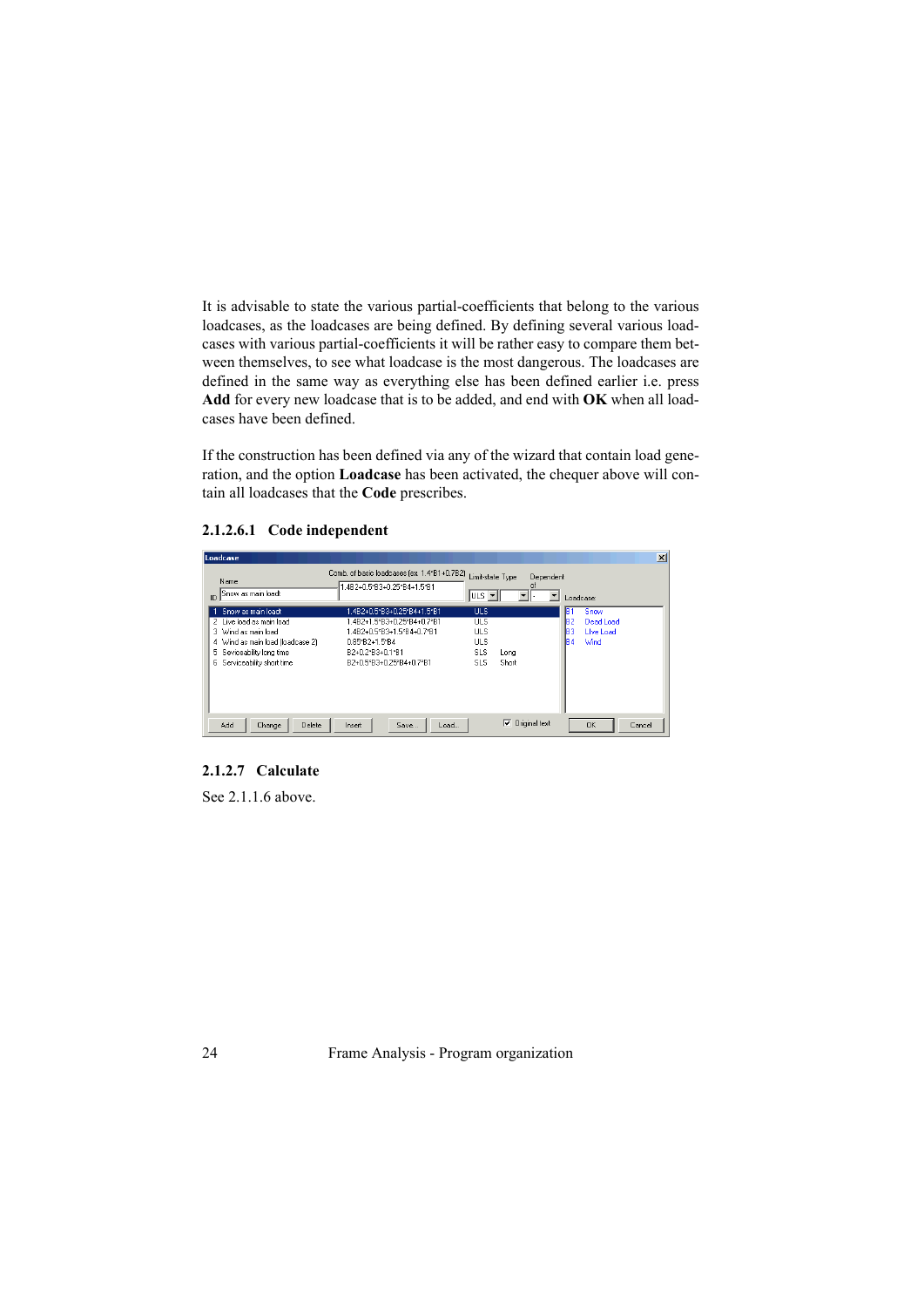### <span id="page-24-0"></span>**2.1.2.8 Option**



| <b>Draw loads</b><br>proportionally | This function is used to draw loads proportionally.                              |
|-------------------------------------|----------------------------------------------------------------------------------|
| <b>Enlarge scale</b>                | This function is used to enlarge the scale on drawn<br>loads.                    |
| Reduce scale                        | This function is used to reduce the scale on drawn lo-<br>ads.                   |
| <b>Reset scale</b>                  | This function is used to recalculate (reset) the scale<br>on proportional loads. |
| <b>Coordinates</b>                  | See 2.1.1.7 above.                                                               |
| Member name                         | See 2.1.1.7 above.                                                               |
| Joint name                          | See 2.1.1.7 above.                                                               |
| Joint symbols                       | See 2.1.1.7 above.                                                               |
| Dynamic update                      | See 2.1.1.7 above.                                                               |
| Create a new window                 |                                                                                  |
| for every view section              | See 2.1.1.7 above.                                                               |
| <b>Drawing</b> area                 | See 2.1.1.7 above.                                                               |
| <b>Settings</b>                     | See 2.1.1.7 above.                                                               |
| <b>Auto Save</b>                    | See 2.1.1.7 above.                                                               |
| <b>Change language</b>              | See 2.1.1.7 above.                                                               |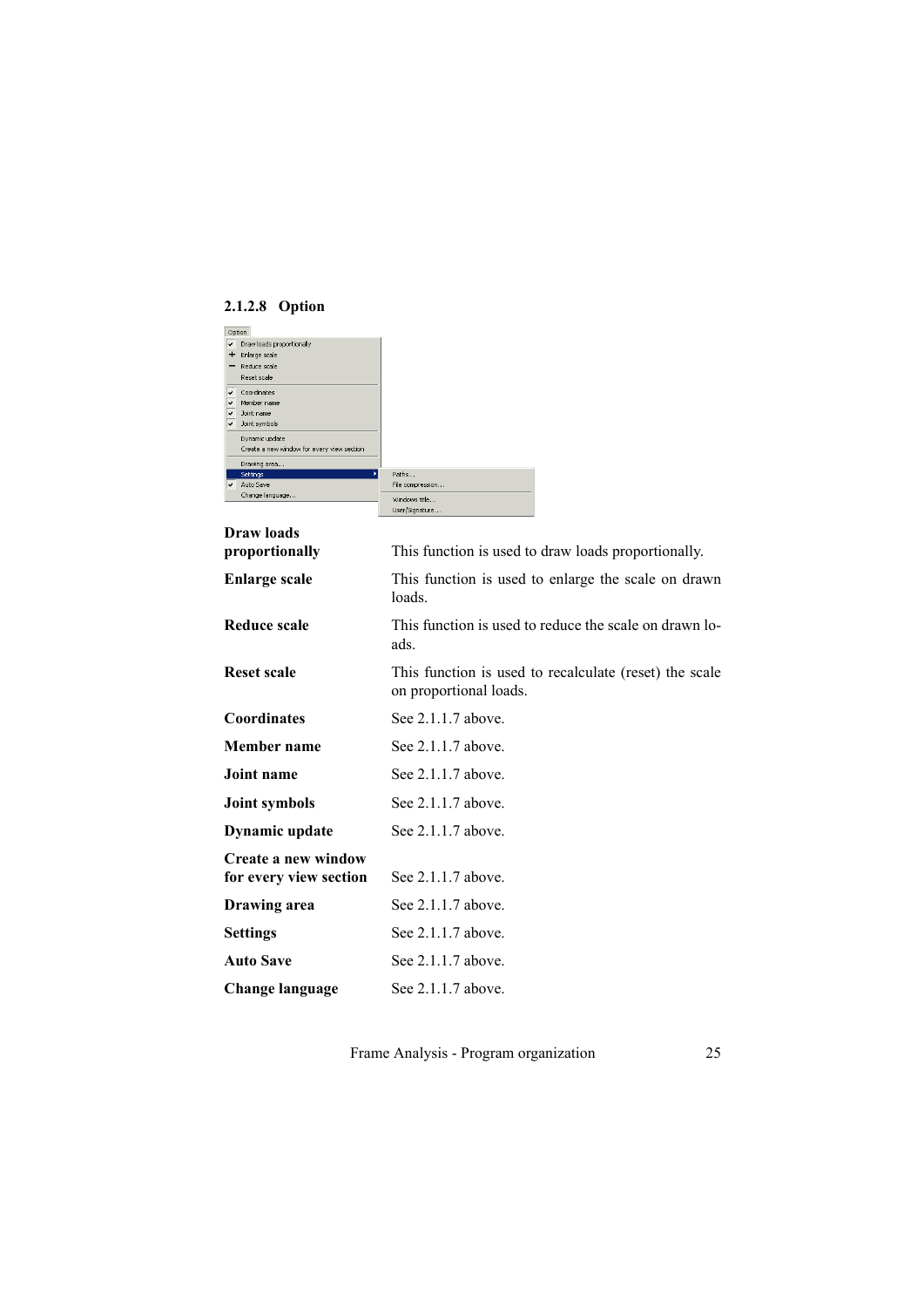#### <span id="page-25-0"></span>**2.1.2.9 Window**

See [2.1.1.8](#page-19-0) above.

## **2.1.2.10 Help**

See [2.1.1.9](#page-19-0) above.

## **2.1.3 Results**

After the completion of the calculation the **Result** section will be lit and the design of the main menu will change as seen below. The **Result** option in the main menu makes it possible to have the calculation result shown numerically and graphically.

| Z Frame Analysis - [Frame_Analysis_EC_ex3.fra* - EN 1992-1-1:2004 (E) (standard)] |                  |                                                    |  |       |                      |                |
|-----------------------------------------------------------------------------------|------------------|----------------------------------------------------|--|-------|----------------------|----------------|
|                                                                                   |                  | File Edit View Diagrams Tables Options Window Help |  |       |                      | $-10$ $\times$ |
| Input geometry                                                                    | <b>C</b> Results | $\times$ [m]: 3.5                                  |  | Code: | Loadcase             |                |
| Input loads                                                                       | Design           | Y (m): 12.5                                        |  | 隐     | l Snow as main loadt |                |

| File            | See $2.1.1$ above.                                                                                                                                                               |  |
|-----------------|----------------------------------------------------------------------------------------------------------------------------------------------------------------------------------|--|
| Edit            | See $2.1.1$ above.                                                                                                                                                               |  |
| <b>View</b>     | See $2.1.1$ above.                                                                                                                                                               |  |
| <b>Diagrams</b> | This function makes it possible to choose what sort of calculation-<br>result one wants to have shown in a graphic way.                                                          |  |
| <b>Tables</b>   | Selects what tables are to be written on the screen.                                                                                                                             |  |
| Option          | Selects to study the result according to the first- and/or second or-<br>der theory as well as functions to initiate the drawing area in a<br>way that fits the current problem. |  |
| Window          | See $2.1.1$ above.                                                                                                                                                               |  |
| <b>Help</b>     | See $2.1.1$ above.                                                                                                                                                               |  |

## **2.1.3.1 File**

See [2.1.1.1](#page-11-0) above.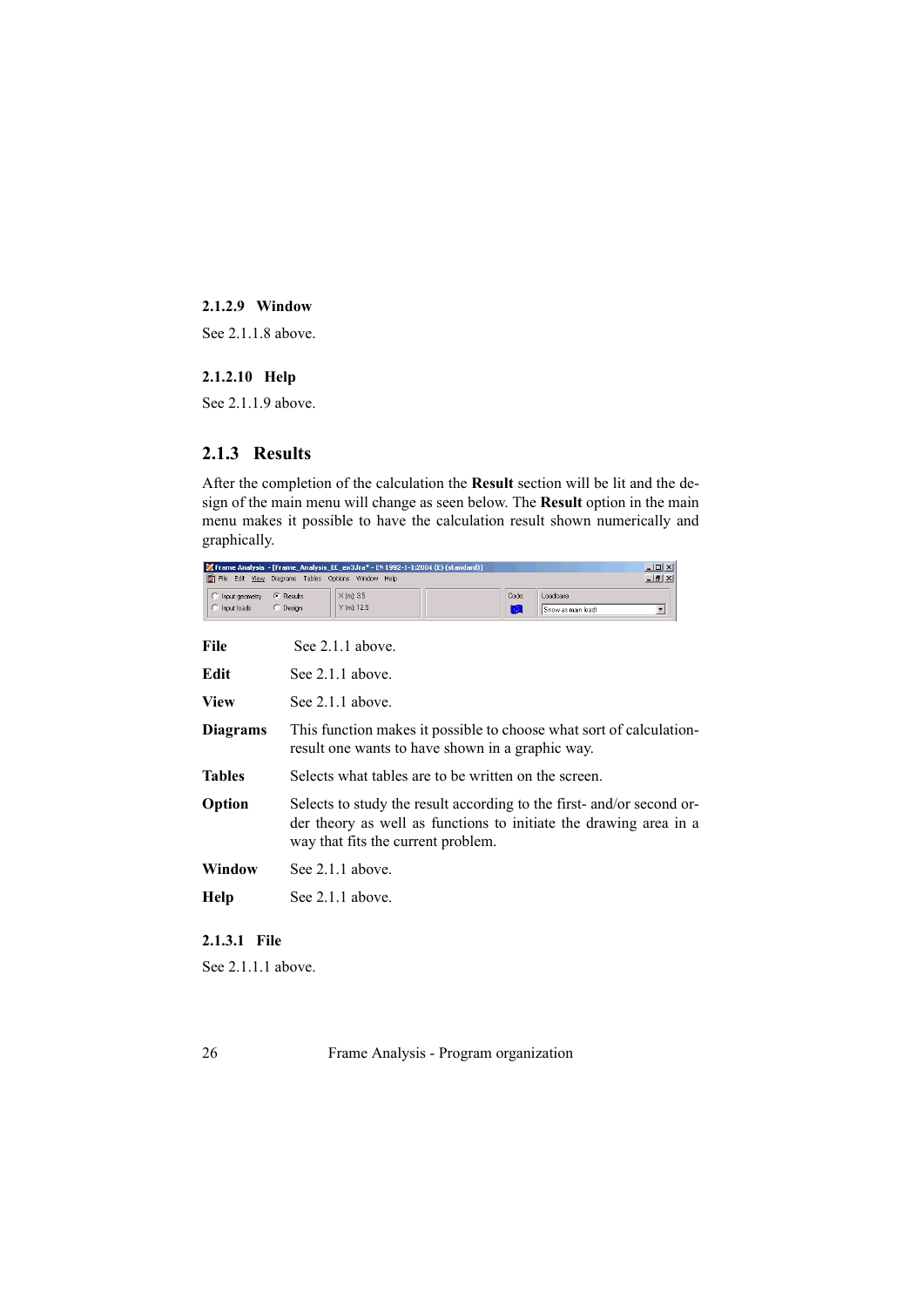#### <span id="page-26-0"></span>**2.1.3.2 Edit**

See [2.1.1.2](#page-12-0) above.

#### **2.1.3.3 View**

| View<br>⊠<br>Zoom all                                     | Zoom all             | See $2.1.1.3$ above. |
|-----------------------------------------------------------|----------------------|----------------------|
| $\Omega$ Previous view<br>E Zoom window                   | <b>Previous view</b> | See $2.1.1.3$ above. |
| Toolbar<br>$\checkmark$<br>Status bar<br>٠                | <b>Zoom window</b>   | See $2.1.1.3$ above. |
| $\overline{\mathbf{v}}$<br>Message field<br>Diagram tools | <b>Toolbar</b>       | See $2.1.1.3$ above. |
| Input geometry<br>Input loads                             | Status bar           | See $2.1.1.3$ above. |
| $\checkmark$<br>Results<br>Design                         | Message field        | See $2.1.1.3$ above. |

**Diagram tools** Makes it possible to hide and restore the diagram tools. **Input geometry** See [2.1.1.3](#page-12-0) above.

| Input loads    | See $2.1.1.3$ above. |
|----------------|----------------------|
| <b>Results</b> | See $2.1.1.3$ above. |
| Design         | See $2.1.1.3$ above. |

### **2.1.3.4 Diagrams**

| <b>Diagrams</b><br>Loadcase                                                            | Loadcase           | This function is used to choose what loadcase is            |  |  |
|----------------------------------------------------------------------------------------|--------------------|-------------------------------------------------------------|--|--|
| Moments                                                                                |                    | to be active in the account for a result.                   |  |  |
| $\mathbf{A}_{\mathbf{u}}$ Shear forces<br><b>mm</b> Axial forces<br><b>Deflections</b> | Moment             | This function displays current moment dia-<br>grams.        |  |  |
| Member<br>$+$ Increase scale $+$<br>Reduce scale<br>Reset scale                        | <b>Shear force</b> | This function displays current shear force dia-<br>grams.   |  |  |
|                                                                                        | <b>Axial force</b> | This function displays current axial force dia-<br>grams.   |  |  |
| Deflections                                                                            |                    | This function displays current deflections diagrams.        |  |  |
| Member                                                                                 |                    | This function makes it possible to show diagrams and tables |  |  |

for a separate member.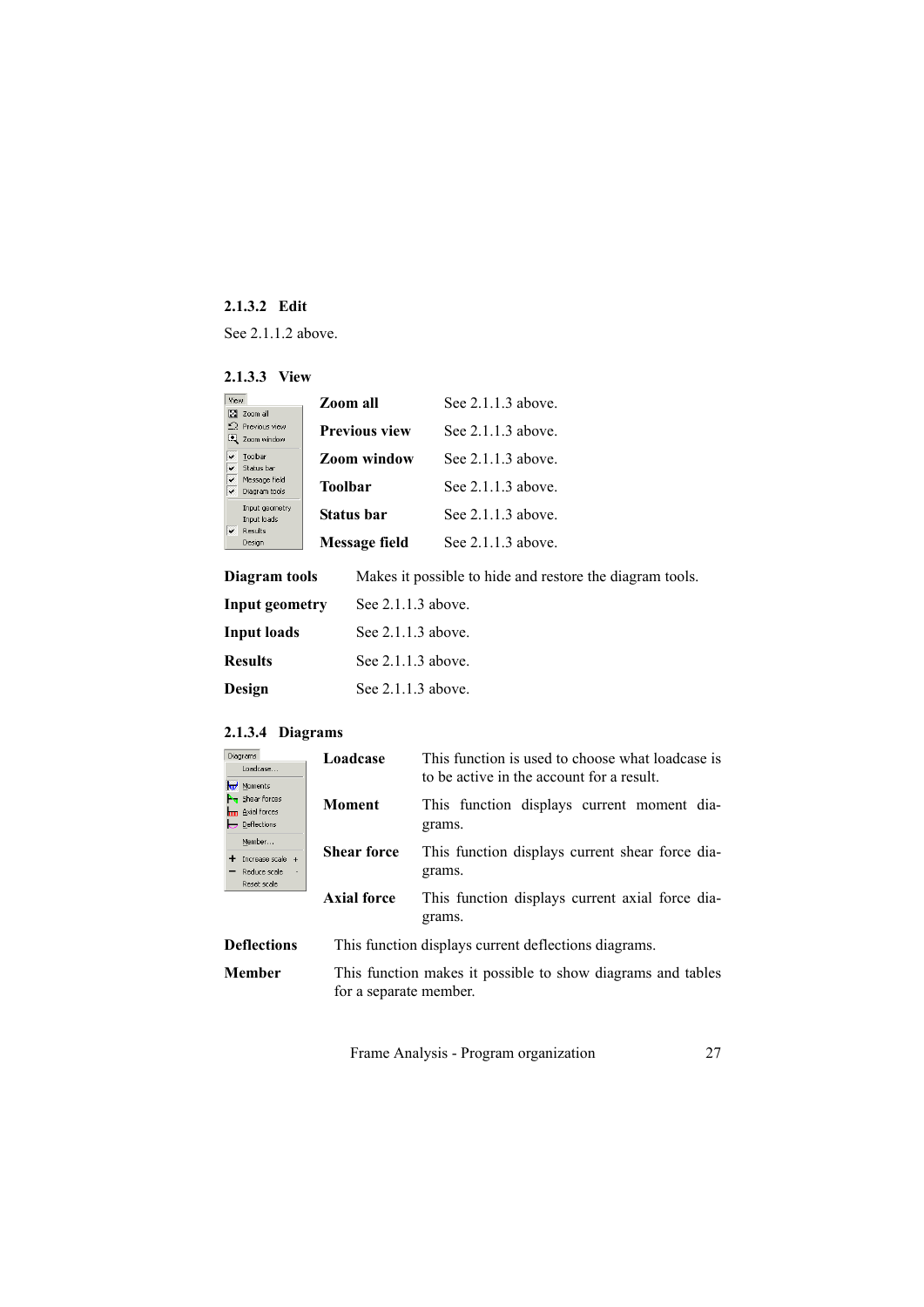<span id="page-27-0"></span>

| This function is used to increase the scale of the diagrams.                 |
|------------------------------------------------------------------------------|
| This function is used to reduce the scale of the diagrams.                   |
| This function is used to recalculate (reset) the scale of the dia-<br>grams. |
|                                                                              |

### **2.1.3.5 Tables**

| Tables<br>Joint forces<br>Joint displacements<br>Support reactions<br>Spring forces<br>Max/Min tables | <b>Joint forces</b> | This function shows the calculated<br>section forces: M, T and A for each<br>joint, according to first- or second or-<br>der theory and for each loadcase.                                                                                                                                                                                         |
|-------------------------------------------------------------------------------------------------------|---------------------|----------------------------------------------------------------------------------------------------------------------------------------------------------------------------------------------------------------------------------------------------------------------------------------------------------------------------------------------------|
| Equilibrium check                                                                                     | Joint displacement  | This function shows the calculated<br>joint displacement for each joint, ac-<br>cording to first- or second order theo-<br>ry and for each loadcase.                                                                                                                                                                                               |
| <b>Support reactions</b>                                                                              |                     | This function shows calculated support reactions in x-<br>and y-directions and moments for supported joints. The-<br>se support reactions can be chosen for first- or second or-<br>der theory as well as for each loadcase.                                                                                                                       |
| <b>Spring forces</b>                                                                                  | each loadcase       | This function shows possible spring forces in x- and y-<br>directions and moments. These support reactions can be<br>chosen for first- or second order theory as well as for                                                                                                                                                                       |
| Max/Min tables                                                                                        |                     | This function shows the calculated maximum positive-<br>and maximum negative forces as well as stresses for<br>each member with current distances, together with at the<br>same point acting respective moments, shear forces and<br>axial forces. These values can be chosen for first- or se-<br>cond order theory as well as for each loadcase. |
| Equilibrium check                                                                                     | ry.                 | This function shows an equilibrium check for every lo-<br>adcase and can be chosen for first or second order theo-                                                                                                                                                                                                                                 |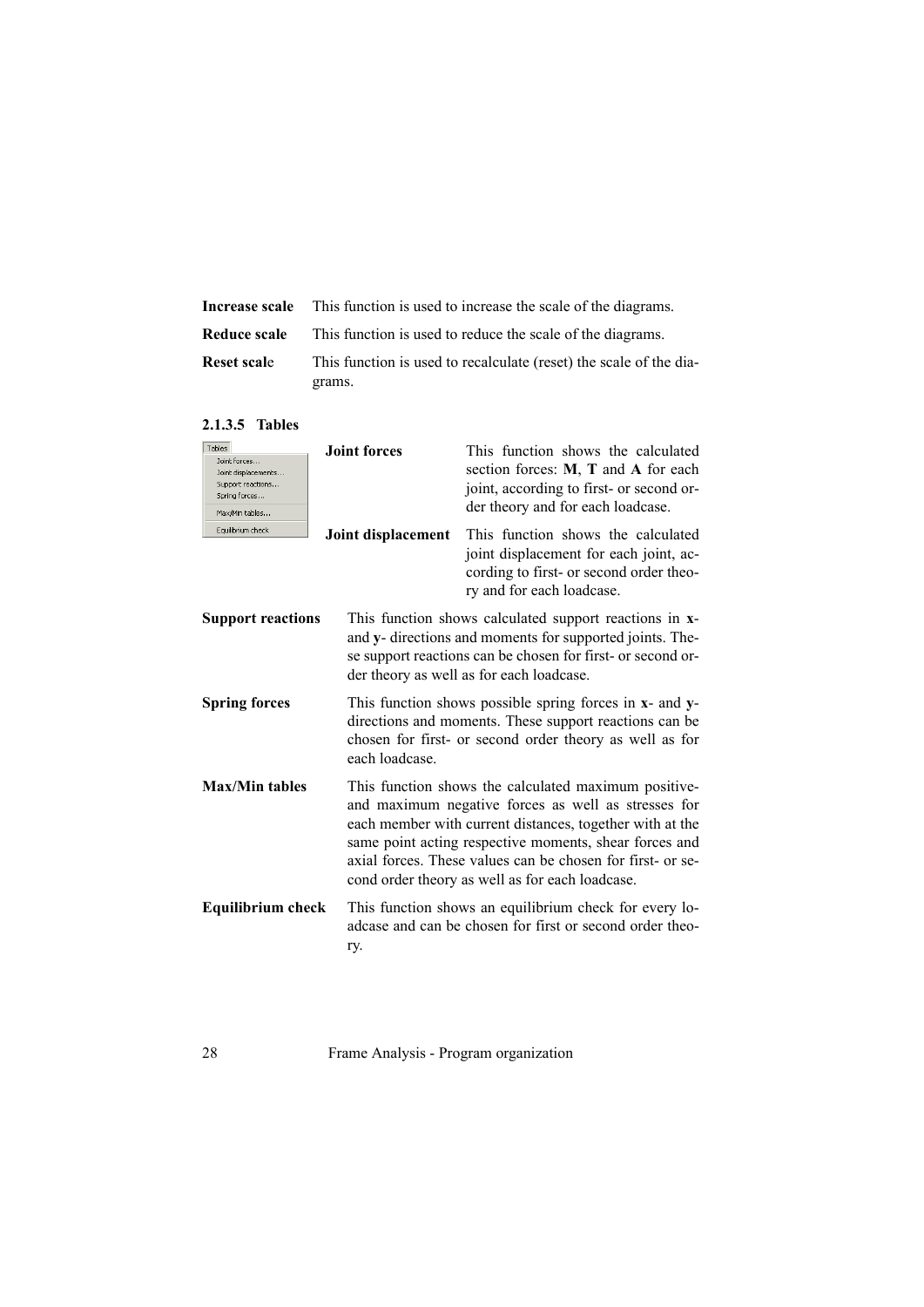## <span id="page-28-0"></span>**2.1.3.6 Options**

|                          | Options                                    |                  |
|--------------------------|--------------------------------------------|------------------|
|                          | 1:th order                                 |                  |
|                          | 2 2:nd order                               |                  |
| +                        | Increase scale                             |                  |
|                          | Reduce scale                               |                  |
|                          | Reset scale                                |                  |
| ✓                        | Coordinates                                |                  |
| $\overline{\phantom{0}}$ | Member names                               |                  |
| $\overline{\mathbf{v}}$  | Joint names                                |                  |
| $\overline{\phantom{0}}$ | Joint symbols                              |                  |
|                          | Display max values                         |                  |
|                          | Dynamic uppdating                          |                  |
|                          | Create a new window for every view section |                  |
|                          | Drawing area                               |                  |
|                          | Settings                                   | Paths            |
| $\checkmark$             | Auto Save                                  | File compression |
|                          | Change language                            | Window title     |
|                          |                                            | User/Signature   |

| 1 <sup>st</sup> order | Views/hides the re-<br>sult of the 1 <sup>st</sup> theory. |
|-----------------------|------------------------------------------------------------|
| $2nd$ order           | Views/hides the re-<br>sult of the 2 <sup>nd</sup> theory. |
| Increase scale        | See $2\ 1\ 3\ 4$ above                                     |
| <b>Reduce scale</b>   | See $2\ 1\ 3\ 4$ above                                     |
| Reset scale           | See $2.1.3.4$ above.                                       |
| Coordinates           | See 2 1 1 7 above                                          |

| <b>Member names</b>                                              | See 2.1.1.7 above.                                                  |
|------------------------------------------------------------------|---------------------------------------------------------------------|
| <b>Joint names</b>                                               | See $2.1.1.7$ above.                                                |
| <b>Joint symbols</b>                                             | Views/hides joint symbols.                                          |
| Display max values                                               | This function displays maximum moments, shear- and<br>axial forces. |
| Dynamic update                                                   | See 2.1.1.7 above.                                                  |
| Create a new window<br>for every view section See 2.1.1.7 above. |                                                                     |
| Drawing area                                                     | See $2.1.1.7$ above.                                                |
| <b>Settings</b>                                                  | See $2.1.1.7$ above.                                                |
| Auto Save                                                        | See $2.1.1.7$ above.                                                |
| Change language                                                  | See $2.1.1.7$ above.                                                |
|                                                                  |                                                                     |

### **2.1.3.7 Window**

See [2.1.1.8](#page-19-0) above.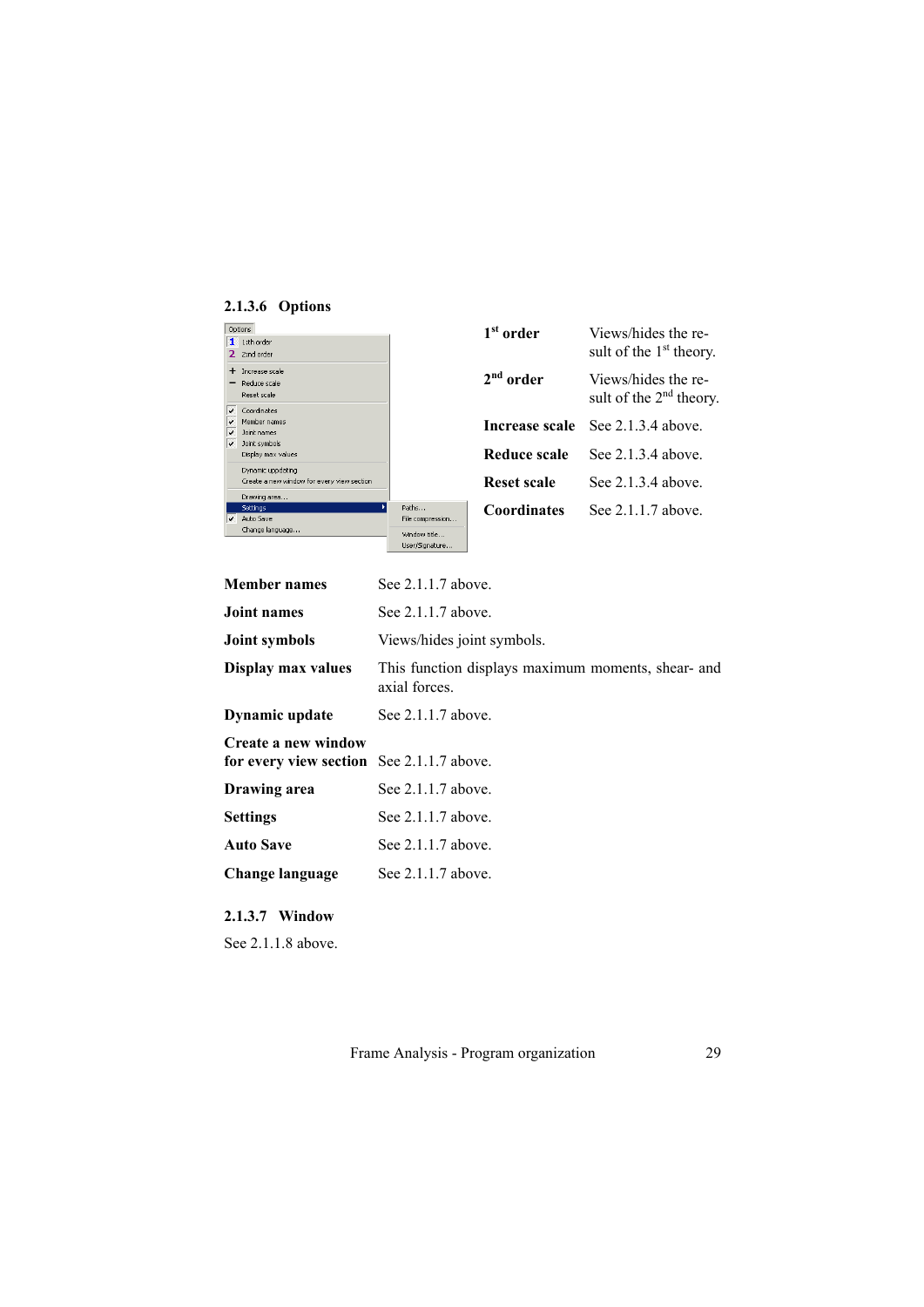### <span id="page-29-0"></span>**2.1.3.8 Help**

See [2.1.1.9](#page-19-0) above.

## **2.1.4 Design**

When the calculation has been completed the program mode **Design** will be lit and the appearance of the main menu will change as seen below. The **Design** option in the main menu makes it possible to define possible supplementary information for a design, and to study the outcome of the calculation.

**Note** that this section will only be available if any of the **Steel**-, **Timber**- or **Concrete Modules** are installed.

| Z Frame Analysis - [Frame_Analysis_EC_ex3.fra* - EN 1992-1-1:2004 (E) (standard)] |                                  |                                                                                      |       |          | $ \vert \Box \vert \times \vert \vert$ |
|-----------------------------------------------------------------------------------|----------------------------------|--------------------------------------------------------------------------------------|-------|----------|----------------------------------------|
| File Edit View Input Calculate Results Option Window Help                         |                                  |                                                                                      |       |          | $-12$ $\times$                         |
| Results<br>Input geometry<br>C Design<br>Input loads                              | $\times$ fml: 6.0<br>Y [m]: 18.5 | Member: 1 (R 400/400 / C50/60)<br>Start joint 1   0, -0.3  <br>End joint: 2 (0, 5.5) | Code: | Loadcase |                                        |

# **2.2 The Toolbar**

The toolbar contains the graphic tools with which a large part of the, for the calculation, necessary information can be defined. Each button in the toolbar represents a tool. When using the graphic tools the handling will often be quicker and simpler than it is with numerical input.

The toolbar (the toolbox) is a window itself so it can be moved and changed in size.

The user activates the tools by clicking with the mouse on the chosen button. The cursor's appearance will now change to that of the chosen tools.

The toolbar is in the drawing area's upper part and at the left side of the window. The toolbox in the upper part of the window will look the same through the entire run; see the image below.

This toolbox contains the most frequent and common commands that are accessible in all the program's four program modes.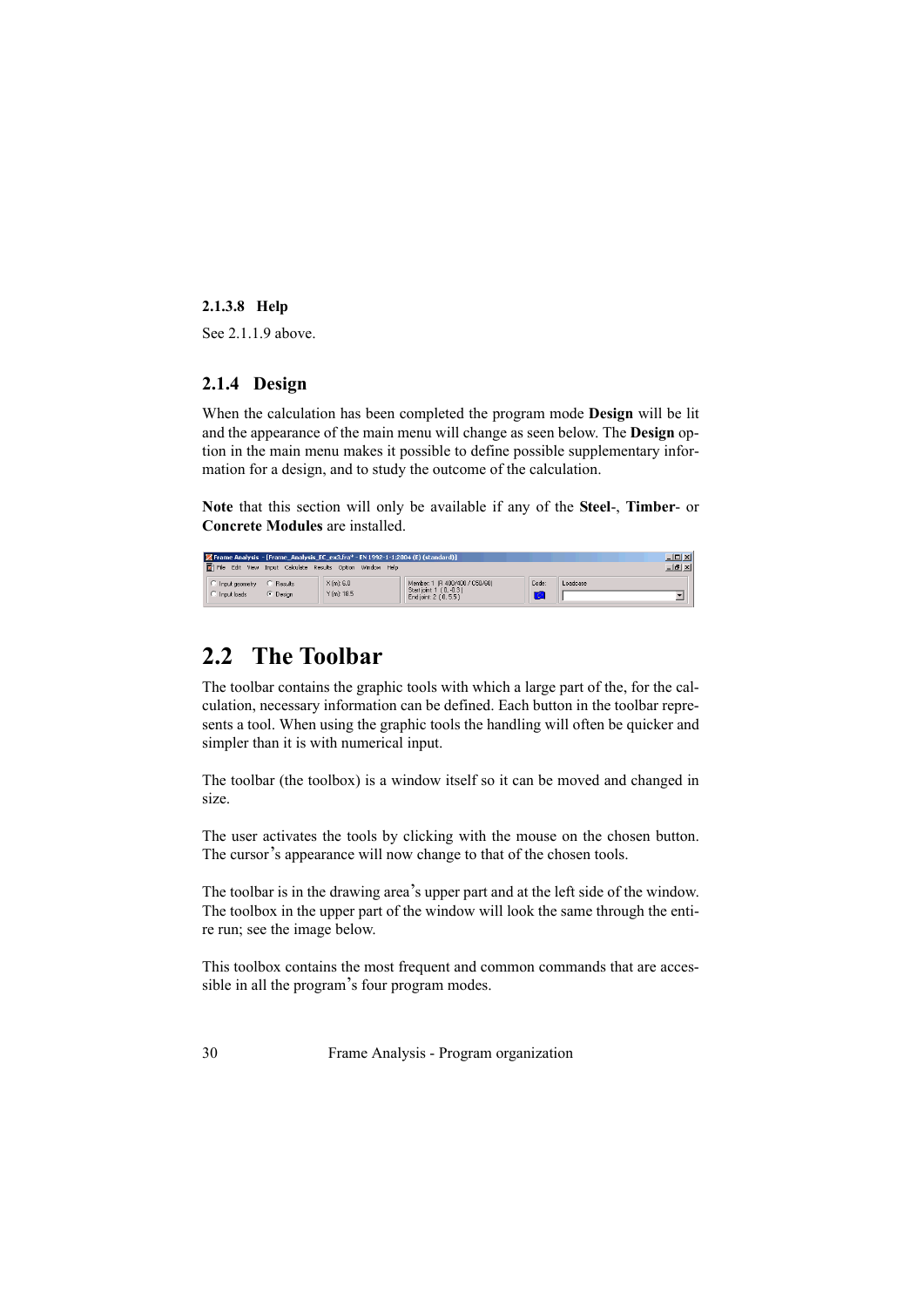| Undo<br>New<br>Open                                                                           | Preview<br>Detailed current<br>Infor<br>Zoom<br>Zoom<br>Grid members view<br>Zoom<br>Next<br>mation<br>window<br>out                                                                       |
|-----------------------------------------------------------------------------------------------|--------------------------------------------------------------------------------------------------------------------------------------------------------------------------------------------|
| $\triangleright$ $\beta$ $\cdot$ $\blacksquare$<br>D<br>$\mathbb{R}^m\mathbb{J}=\mathbb{C}^m$ | P<br>図<br>$H \circledcirc$<br>⊕ Q:∣<br>⊇ 2<br>⊞ L H<br>69 Q & I                                                                                                                            |
| Wizards<br>Save<br>Redo                                                                       | <b>Coordinate Printout Export</b><br>Zoom<br>Zoom<br><b>Panorate Previous</b><br>axes<br>to HTML<br>all<br>in                                                                              |
| <b>New</b>                                                                                    | Starts a new example.                                                                                                                                                                      |
| Wizards                                                                                       | Retrieves pre-defined frames, rafters and trusses with their<br>parameter measure. Also see 2.1.1.1. A more detailed des-<br>cription of <b>Wizards</b> is to be found in chapter 2.3.1.1. |
| Open                                                                                          | Retrieves input data from a previous example and shows a<br>list on saved input data-files (files that end with FRA or<br>RAM).                                                            |
| Save                                                                                          | Saves input data for a current calculation in a file with cur-<br>rent file name. Save is not to be used until having used<br>Save as.                                                     |
| Undo                                                                                          | This button is used to cancel a command or an action. It<br>can be repeated several times. The short cut is Ctrl+Y.                                                                        |
| Redo                                                                                          | This button is used to reverse the effects of the command<br>Undo. It can be repeated several times. The short cut is<br>$Ctrl+Z.$                                                         |
| Grid                                                                                          | Displays/hides grids.                                                                                                                                                                      |
| Co-ordinate axis                                                                              | Displays/hides co-ordinate axis.                                                                                                                                                           |
| <b>Detailed members</b>                                                                       | This button is used to display section shaped members.                                                                                                                                     |
| Print                                                                                         | This button is used to print input data and the result that<br>has been chosen in Printout options under File in the<br>main menu.                                                         |
| Preview                                                                                       |                                                                                                                                                                                            |
| current view                                                                                  | Displays a print preview of the current view.                                                                                                                                              |
| <b>Export to HTML</b>                                                                         | Exports the current output to a HTML file.                                                                                                                                                 |
| <b>Information</b>                                                                            | This button shows information about the program, for in-<br>stance version-number.                                                                                                         |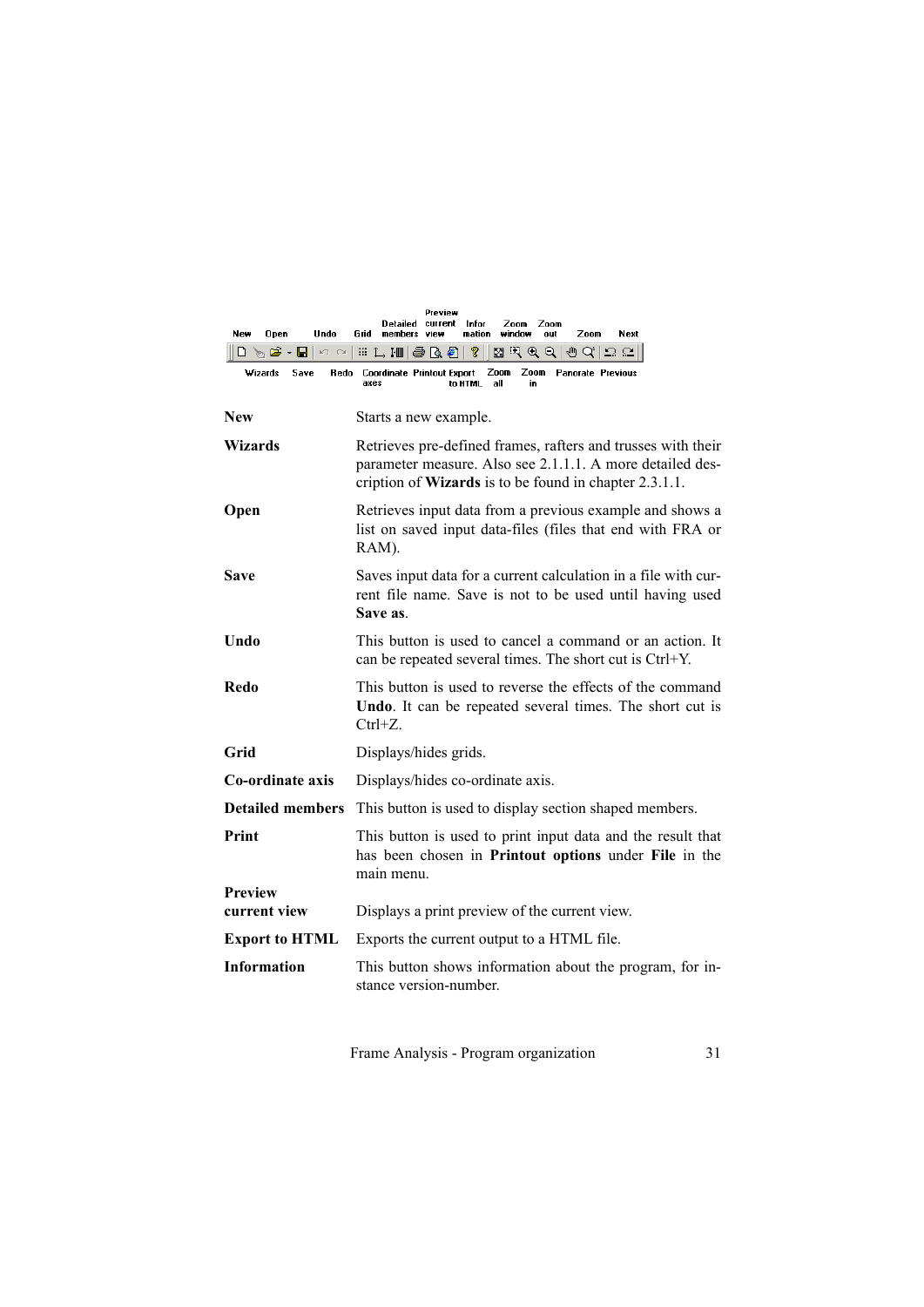<span id="page-31-0"></span>

| Zoom all           | With the <b>Zoom all</b> function the drawing area will be used<br>to its maximum extent.                                                                                                                                                                                                                                                                    |
|--------------------|--------------------------------------------------------------------------------------------------------------------------------------------------------------------------------------------------------------------------------------------------------------------------------------------------------------------------------------------------------------|
| <b>Zoom window</b> | A specified area can be enlarged with this tool.                                                                                                                                                                                                                                                                                                             |
| Zoom in            | This button is used to enlarge the window gradually.                                                                                                                                                                                                                                                                                                         |
| Zoom out           | This button is used to reduce the window gradually.                                                                                                                                                                                                                                                                                                          |
| Panorate           | This button is used to activate the panorate function.                                                                                                                                                                                                                                                                                                       |
| Zoom               | This button is used to zoom dynamically. After having ac-<br>tivated this button the appearance of the cursor will change<br>as it is introduced to the drawing area. If the left mouse<br>button is pressed down at the same time as the cursor is be-<br>ing moved there will be a dynamic zoom in or zoom out<br>depending on the direction of transport. |
| <b>Previous</b>    | Shows the previous view.                                                                                                                                                                                                                                                                                                                                     |
| <b>Next</b>        | Shows the next view.                                                                                                                                                                                                                                                                                                                                         |

The toolbox on the left side of the program window changes appearance depending on program mode (see below). The active program mode is marked in the status bar (the upper part of the window). By choosing program mode in the status bar or in the **View** menu the mode's toolbox can be obtained (or concealed).

## **2.2.1 Input geometry**

When the program is in the geometry mode the frame model can also be defined graphically. The following buttons can then be used.

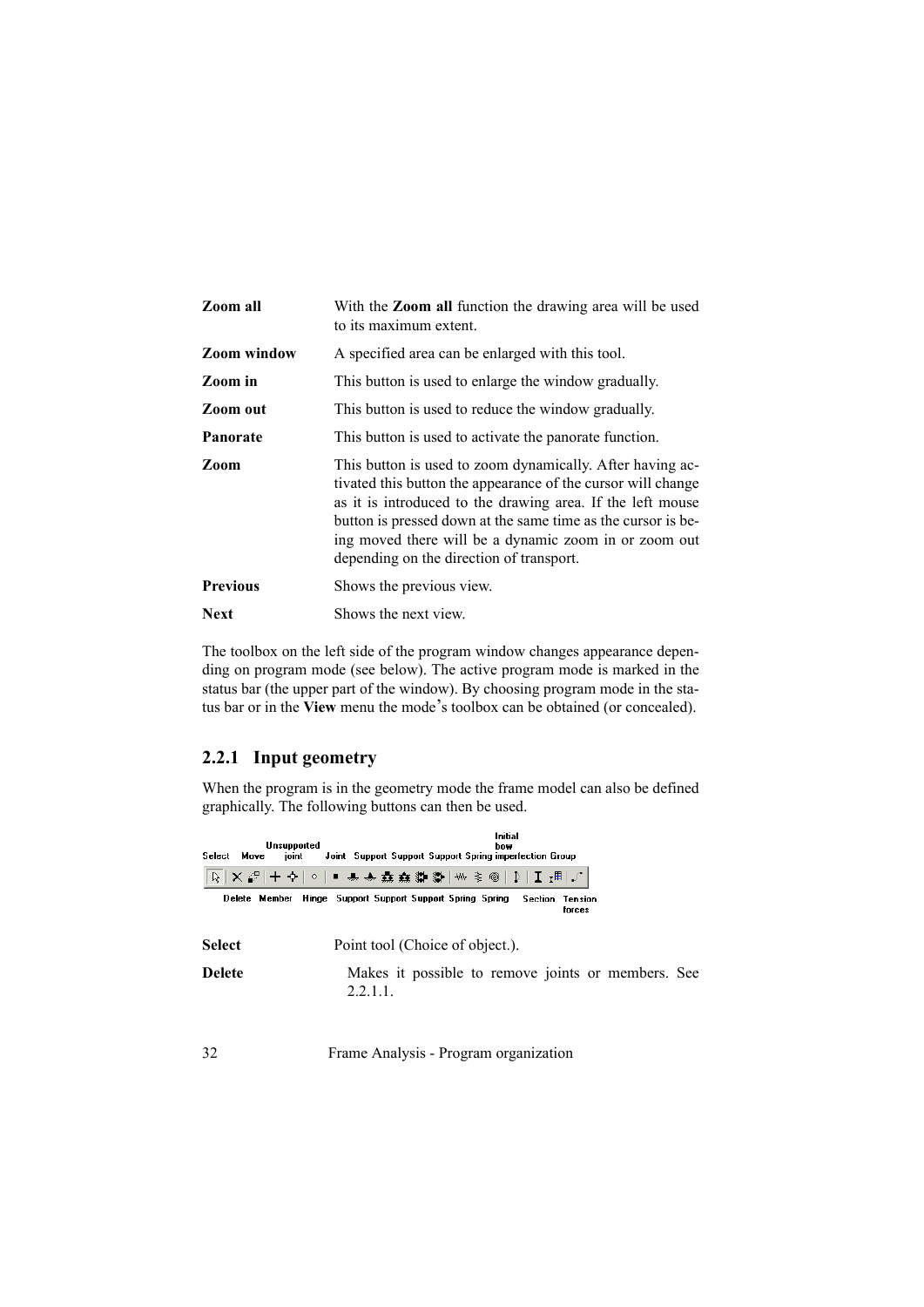| Move                     | Used to move joints. See 2.2.1.1.                                                                                                                                                                                                                                                                                                                                                                                                                           |
|--------------------------|-------------------------------------------------------------------------------------------------------------------------------------------------------------------------------------------------------------------------------------------------------------------------------------------------------------------------------------------------------------------------------------------------------------------------------------------------------------|
| <b>Members</b>           | Used to create new members. See 2.2.1.1.                                                                                                                                                                                                                                                                                                                                                                                                                    |
| <b>Unsupported joint</b> | This function creates a joint that, at a possible design,<br>isn't automatically laterally supported with considera-<br>tion to flexural buckling out of the frame plane. The joint<br>is however considered to have a good enough torsional<br>stiffness to assume a support with consideration to late-<br>ral-torsional buckling. An unsupported joint doesn't<br>split members, it only allows connection with other<br>members to itself. See 2.2.1.1. |
| Hinge                    | Used to create hinges. See 2.2.1.4.                                                                                                                                                                                                                                                                                                                                                                                                                         |
| Joint                    | Used to create joints. See 2.2.1.1.                                                                                                                                                                                                                                                                                                                                                                                                                         |
| <b>Support</b>           | Used to create a support rigid in all directions. See<br>2.2.1.2.                                                                                                                                                                                                                                                                                                                                                                                           |
| <b>Support</b>           | Used to create a support rigid in x- and y-direction. See<br>2.2.1.2.                                                                                                                                                                                                                                                                                                                                                                                       |
| <b>Support</b>           | Used to create a support rigid in y- and z-direction. See<br>2.2.1.2.                                                                                                                                                                                                                                                                                                                                                                                       |
| <b>Support</b>           | Used to create a support rigid in y-direction only. See<br>2.2.1.2.                                                                                                                                                                                                                                                                                                                                                                                         |
| <b>Support</b>           | Used to create a support rigid in x- and z-direction. See<br>2.2.1.2.                                                                                                                                                                                                                                                                                                                                                                                       |
| <b>Support</b>           | Used to create a support rigid in x-direction only. See<br>2.2.1.2.                                                                                                                                                                                                                                                                                                                                                                                         |
| <b>Spring</b>            | Used to create a horizontal spring. See 2.2.1.3.                                                                                                                                                                                                                                                                                                                                                                                                            |
| <b>Spring</b>            | Used to create a vertical spring. See 2.2.1.3.                                                                                                                                                                                                                                                                                                                                                                                                              |
| Spring                   | Used to create a moment spring. See 2.2.1.3.                                                                                                                                                                                                                                                                                                                                                                                                                |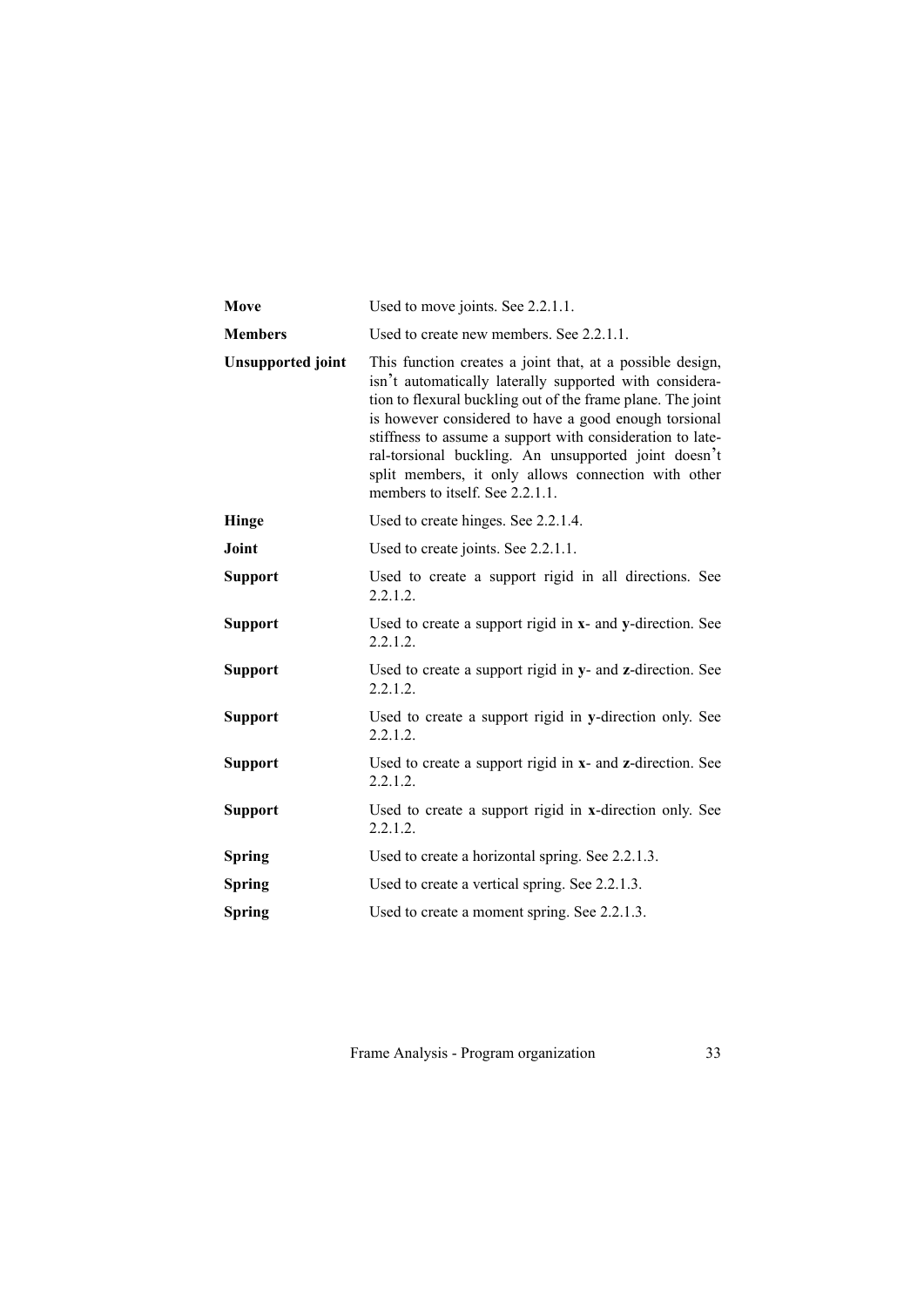<span id="page-33-0"></span>

| <b>Initial bow</b>    |                                                                                                                                 |
|-----------------------|---------------------------------------------------------------------------------------------------------------------------------|
| imperfection          | Used to allocate initial bow imperfections to the mem-<br>bers. Only active at a code dependent calculation. See<br>$2.2.1.5$ . |
| <b>Section</b>        | Point tool for sections. See 2.2.1.6.                                                                                           |
| Group                 | Used to group members so that all members in the group<br>can be allocated the same section with one marking.                   |
| <b>Tension forces</b> | Used to define members as tension members meaning<br>that they can resist only tension but not compression.                     |

#### **2.2.1.1 The geometry of the frame**

Graphic input is made from the toolbar shown at the left side of the screen.

The cross in the toolbar is used to define the geometry. The current coordinates are being shown simultaneously in the message field. By placing the cross at the required coordinates and clicking one time on the left mouse button a joint will be defined. If the mouse button is kept pressed down the member will be created between the coordinates where the mouse button was pressed down and where it was released. If the shift key is pressed at the same time the cross will only be able to move in an orthogonal way. If two joints are to be tied together with a member the user must place the cross on the first joint point and then press the left mouse button. The user will then drag the cross to the second joint point and let go of the button. A structure can look like the structure below. The coordinates and other data are the same as those at the numeric input above.



When the input of joints and members are being done graphically they will automatically be placed in the numeric menu, which has been described above. The arrow above the cross is used to edit joint points. By pointing at the joint point that is to be moved, and then keep the left mouse button pressed down, the joint point will automatically be moved to the point where the arrow is when the mouse button was released. All members that are attached

to the current joint will automatically follow. All members attached to the joint must be removed before removing the joint.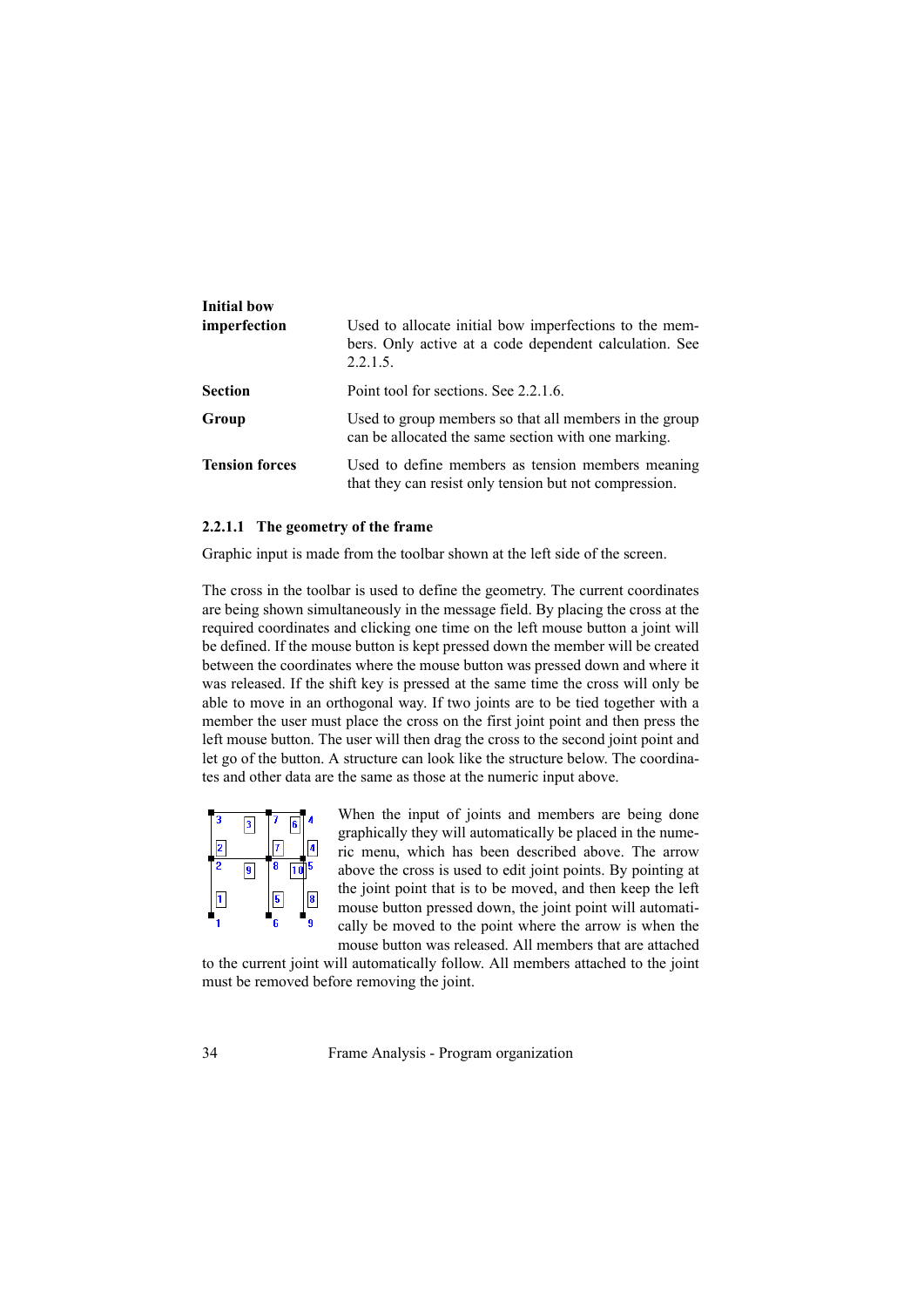<span id="page-34-0"></span>**Important!** A joint that has been defined with the **Member** tool will automatically be regarded as laterally supported with consideration to flexural instability out off the frame plane at a possible design. If the joint should not be supported against flexural buckling out of the frame plane but only against lateral-torsional buckling the tool **Unsupported joint** can be used if the joint is considered to have a good enough torsional stiffness to assume a support with consideration taken to lateral-torsional instability. An unsupported joint doesn't split members; it only allows connection with other members to itself.

The geometry can be edited numerically through **Input/Geometry** if it has been defined graphically. First graphically draw the geometry roughly, and then edit it numerically. A more thorough description of the numeric input of the geometry is to be found in chapter [2.3.2.3](#page-58-0).

### **2.2.1.2 Support**

The supports can also be given graphically by choosing one of the tools above (see [2.2.1](#page-31-0)), and place them on the joints that are to be defined as supports.

The geometry on the screen can look as below after a graphic or numeric input of the supports; all supports are rigid.



The supports can be created immediately by having the left mouse button pressed down and at the same time drag it over the joints where supports are to be defined. This is marked with a dashed square as seen above. The joints within the square will be allocated the current support.

The joint button can only be used to take away support.

A more thorough description of the so-called numeric input is to be found in chapter [2.3.2.3](#page-58-0).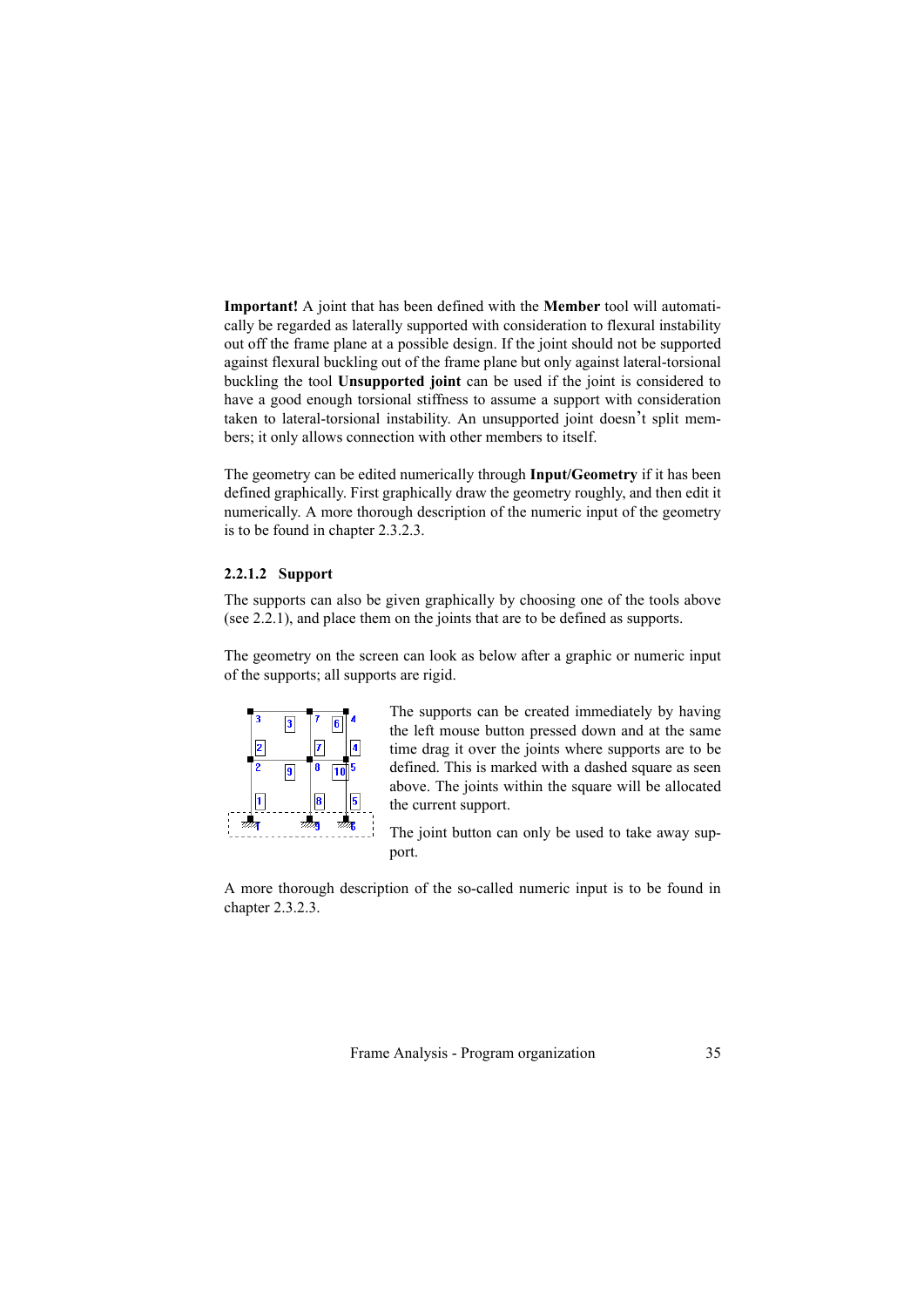### <span id="page-35-0"></span>**2.2.1.3 Springs**

The different springs can be combined. In the figure below a **y**-direction spring and a rotation spring have been combined and replace the previous rigid support. The current supports must be removed before it is possible to replace supports with springs. The supports and springs can be removed the same way as the members and joint points (chapter [2.2.1.1](#page-33-0). The geometry of the frame).



The springs can be created immediately by having the left mouse button pressed down and at the same time drag it over the points where springs are to be defined. The user can also point at the current joint and click with the left mouse button.

A more thorough description is to be found in chapter [2.3.2.3.](#page-58-0)

### **2.2.1.4 Hinges**

The input of the hinges is done with help from the ring in the toolbar. By clicking on the joints or the members the hinge will be applied to the outer ends of the member.

By clicking on the member a hinge on the nearest joint will be defined.



If the user clicks on centre of the joint hinges will be applied on all members that are connected to the current joint.



If the user clicks one more time the hinge will be removed. A more thorough description is to be found in chapter [2.3.2.6](#page-63-0).

## **2.2.1.5 Initial bow imperfection**

To be able to choose **Initial bow imperfection** any of the **Steel**- **Timber**- or **Concrete Modules** must be installed.

Consideration must be taken to initial bow imperfection when designing axial force loaded members. If flexural buckling in the frame's plane is being calcula-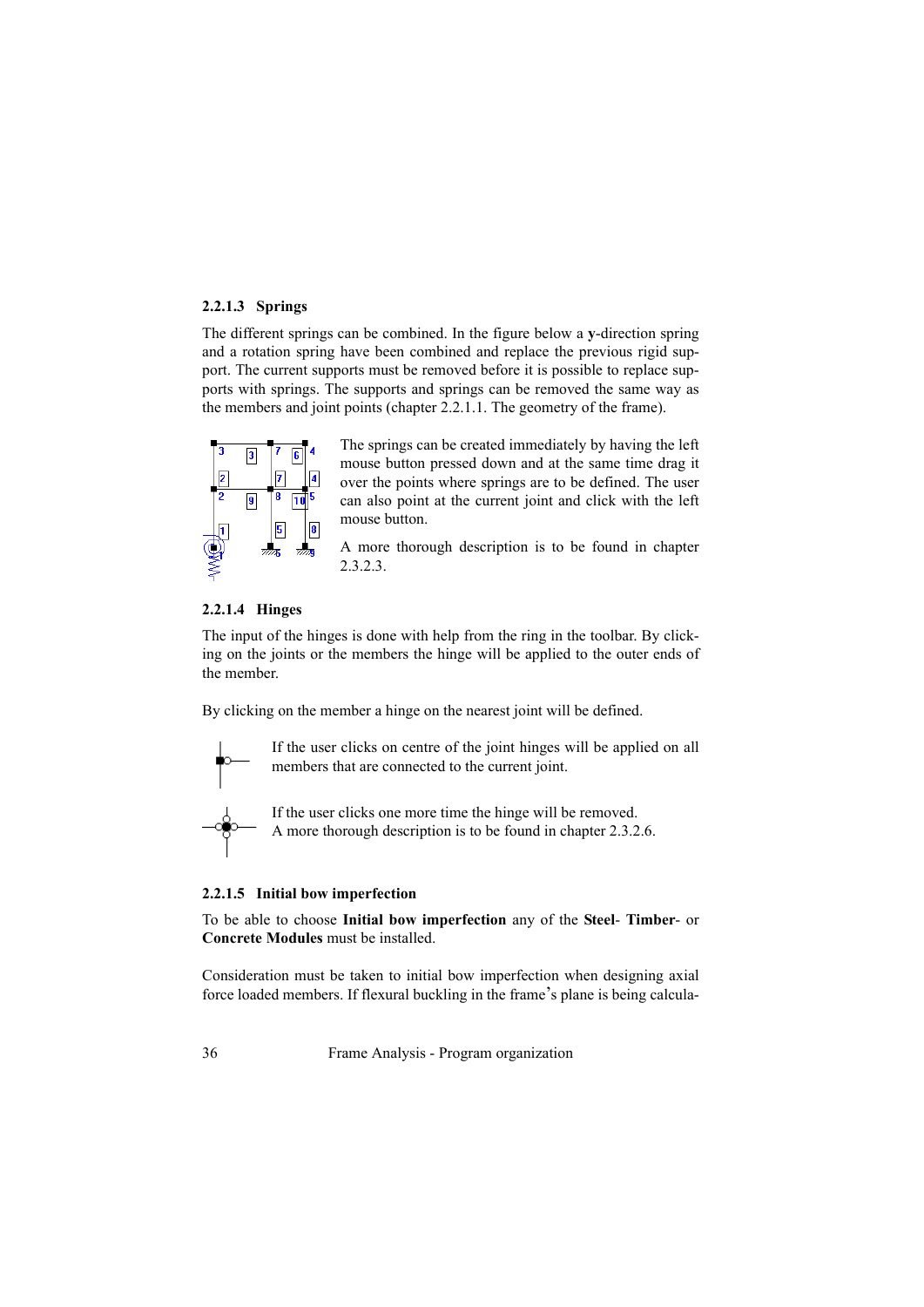ted with the help from a buckling diagram, or of a corresponding method, the effect is a part of it. If on the other hand the second order theory is used the effect of initial bow imperfection is a part of the calculation. This can either be done by deforming the members, to the required position before calculation or can horizontal loads, and counter directed reaction forces responding to these, be added. The **Frame Analysis** uses a variation of the first method to consider the initial bow imperfection for the members of the user's choice within the solution.



Consideration to initial bow imperfection is being made with help from the tool shown to the left. This button must be activated in order to allocate initial bow imperfection to the members. By keeping the left mouse- button pressed down, and drag it over the members where initial bow

imperfection is to be applied, all members within the chequer will be allocated initial bow imperfection. The members that have been allocated this effect will be marked in blue.

## **2.2.1.6 Sections**



The requested section is allocated graphically to the members with help from the tool shown to the left. A chequer will display the preselected sections when the button has been activated. In order to allocate the

members correct sections the current section is marked in the chequer after which the members that are to be allocated the sections will be marked.

By keeping the left mouse-button pressed down, and drag it over the members where the current section is to be applied, all members within the chequer will be allocated the current section.



The members that have been allocated the current section will be marked in blue.

The members can also be allocated the sections numerically. A more thorough description is to be found in chapter [2.3.2.3](#page-58-0).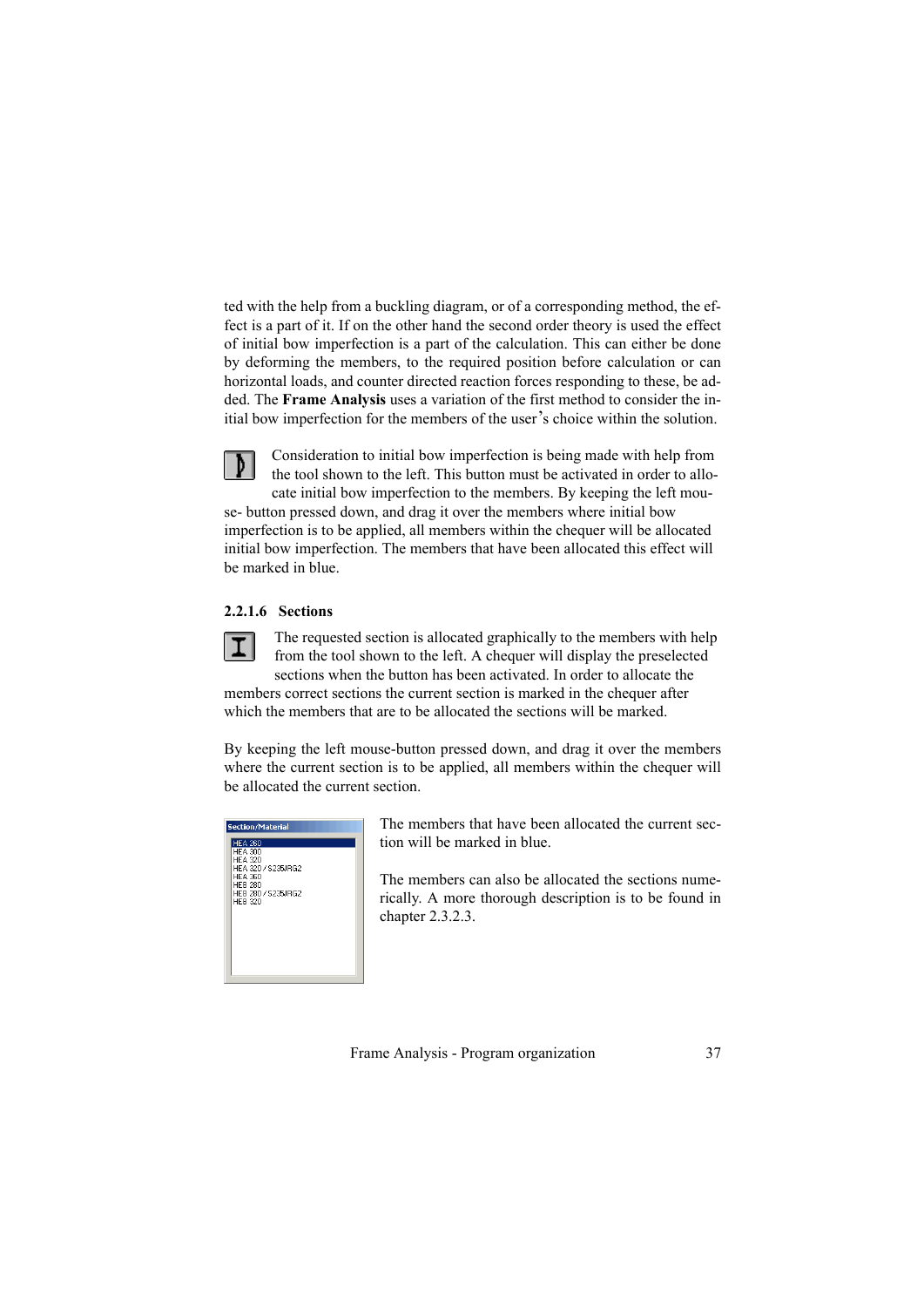## **2.2.1.7 Group**



 $\mathcal{J}$ 

In order to be able to tie members to a section more quickly several members can be brought together to a group with help from the tool to the left.

All members belonging to a group will be marked in blue when the group number is active. An optional number of groups can be given at this point.



To mark that a member is no longer to be a part of a group the

**None** option must be activated after which the current member is being marked.

## **2.2.1.8 Tension forses**

If the structure contains members which are not able to resist compression they can be defined as tension members with this tool. All tension members will be marked in blue when this tool is active.

# **2.2.2 Input loads**

The program is in load mode when loads are to be defined. In this mode the toolbox to the left in the window changes appearance and the following tools are accessible:

| Uniform Joint<br>Point Temperature Increase<br>Select<br>load<br>moment load<br>load<br>scale<br>$\sqrt{2}$ $\times$ $\vert$ $\overline{1}$ $\overline{2}$ $\overline{4}$ $\overline{1}$ $\overline{4}$ $\overline{2}$ $\overline{4}$ $\overline{3}$ $\overline{4}$ $\overline{2}$ $\overline{3}$ $\overline{4}$ $\overline{2}$ $\overline{3}$ $\overline{4}$ $\overline{2}$ $\overline{4}$ $\overline{2}$ $\overline{3}$ $\overline{4}$ $\overline{2}$ $\overline{3}$ $\overline{$<br>Delete Trapezoid Point Joint Self weight Reduce<br>load displacement<br>load<br>scale |                                            |  |
|------------------------------------------------------------------------------------------------------------------------------------------------------------------------------------------------------------------------------------------------------------------------------------------------------------------------------------------------------------------------------------------------------------------------------------------------------------------------------------------------------------------------------------------------------------------------------|--------------------------------------------|--|
| Select                                                                                                                                                                                                                                                                                                                                                                                                                                                                                                                                                                       | Point tool. (Choice of object).            |  |
| Delete                                                                                                                                                                                                                                                                                                                                                                                                                                                                                                                                                                       | Makes it possible to delete loads.         |  |
| Uniform loads                                                                                                                                                                                                                                                                                                                                                                                                                                                                                                                                                                | Used to define uniform loads. See 2.2.2.1. |  |
| Trapezoid load                                                                                                                                                                                                                                                                                                                                                                                                                                                                                                                                                               | Used to define trapezoid loads.            |  |
| Joint loads                                                                                                                                                                                                                                                                                                                                                                                                                                                                                                                                                                  | Used to define joint loads.                |  |
| Point load                                                                                                                                                                                                                                                                                                                                                                                                                                                                                                                                                                   | Used to define point loads on the member.  |  |
|                                                                                                                                                                                                                                                                                                                                                                                                                                                                                                                                                                              |                                            |  |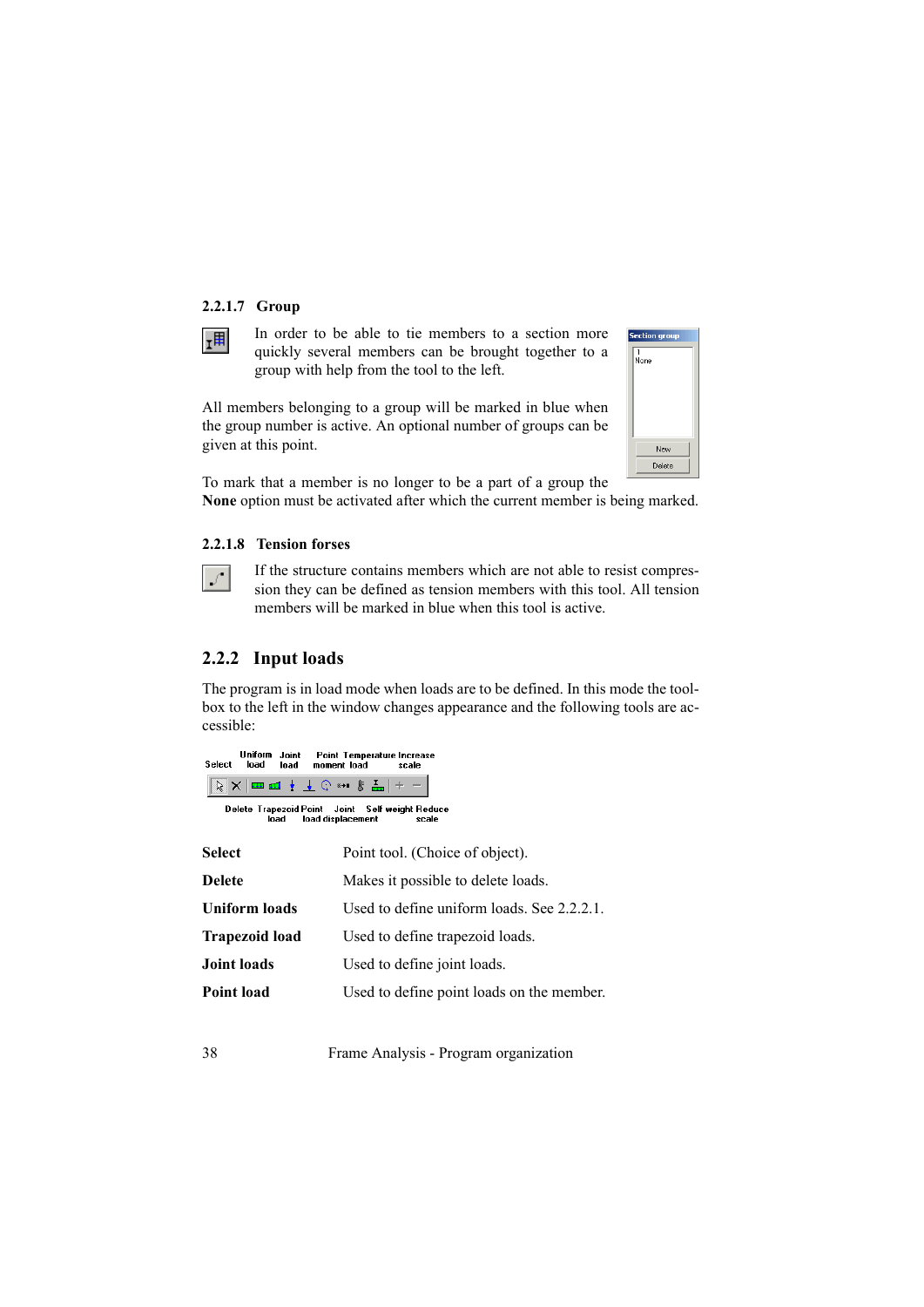| <b>Point moment</b>   | Used to define the point moment on the member.                                                                                           |
|-----------------------|------------------------------------------------------------------------------------------------------------------------------------------|
|                       | <b>Joint displacement</b> Used to define joint displacements.                                                                            |
|                       | <b>Temperature loads</b> Used to define temperature loads.                                                                               |
| Self weight           | Used to define the self-weight of the members.                                                                                           |
| <b>Increase scale</b> | Used to increase the scale on drawn loads. This option is<br>available when Draw loads proportionally is active.<br>Also see $2.1.2.8$ . |
| <b>Reduce scale</b>   | Used to reduce the scale on drawn loads. This option is<br>available when Draw loads proportionally is active.<br>Also see 2.1.2.8.      |

One of the previously defined basic loadcases must be activated in order to define a load that has effect upon the construction. This is done in the **Basic loadcase** pull down menu at the top right of the status field, also see [2.1.2.4](#page-21-0).

When choosing a load-tool an input box for current load type will be presented. In this box the user can choose size, direction and possible spread for the load. It is advisable to choose the size of the loads as the characteristic values considering that for example partial safety factors often are added later on (see **Loadcases** chapter [2.1.2.6\)](#page-22-0).

The choices of direction are as follows:

| X | X-direction |
|---|-------------|
|   |             |

- **Y** Y-direction
- **H** Horizontal
- **V** Vertical
- **L** Along, perpendicular to the member
- **A** Along, in the same direction as the member
- **M** Moment
- **R** Angular displacement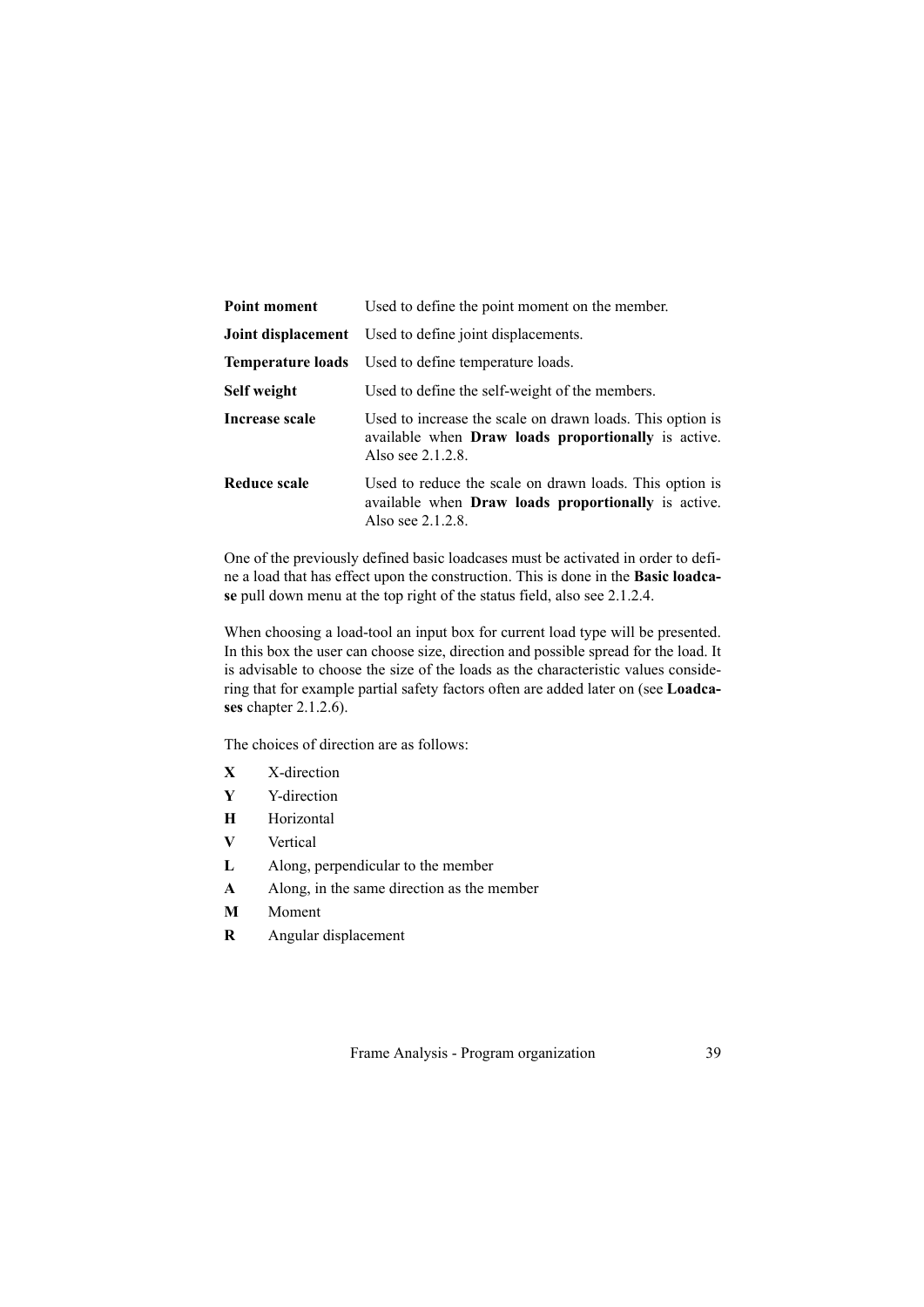<span id="page-39-0"></span>

All load types can, just as the sections, be allocated several members at the same time by keeping the left mouse button pressed down and drag it over the members that are to be allocated the load. The line of action to remove or change a load is the same as when changing joints and members. The arrow in the graphic menu is used to point at the load one wants to remove or change.

All loads that have been defined in the same basic loadcase will be displayed on the screen. The loads that have been allocated a different basic loadcase will not be displayed until this basic

loadcase has been activated.

A more thorough description on the numerical input of loads is to be found in chapter [2.1.2.5.](#page-22-0)

## **2.2.2.1 Uniform loads**

Uniform loads can be defined as loads with constant load intensity and trapezoid loads with linear varying intensity.

Uniform load with constant load intensity

Trapezoid load with variable load intensity

Uniform loads are defined by indicate intensity and direction of the uniform load. The measures L1 and L2 are set to zero as default, which means that the load is assumed to have effect upon the entire member.

By feeding in the current measures for L1 and/or L2 the user will state if the load only has effect on a part of the member.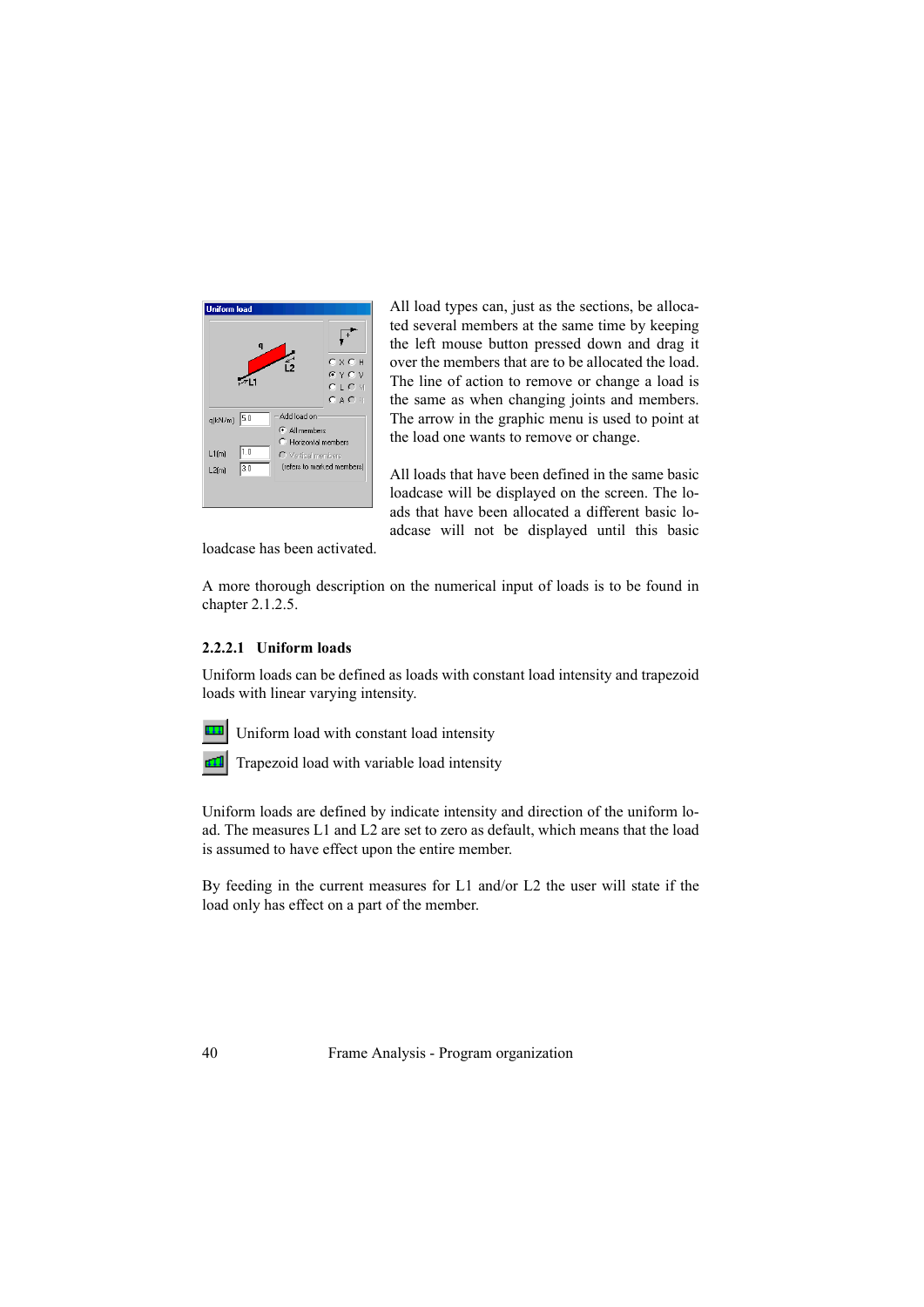

Trapezoid loads are defined by stating the intensities at the load's start point and end point and if the load acts perpendicular to the member or in the axial direction. The measures L1 and L2 are set to zero as default, which means that the load is assumed to have effect upon the entire member. By defining the current measures for L1 and/or L2 the user will state if the load only has effect on a part of the member.

When a loadcase has been defined the structure can for example look as the figure below.





### **2.2.2.2 Point loads and moments**

The point loads can be point loads, point moments, joint loads and joint moments. The point loads can be defined with help from some of the following buttons that are in the toolbar. The difference between point loads and joint loads is that point loads acts on the member whereas the joint loads are applied at the joints.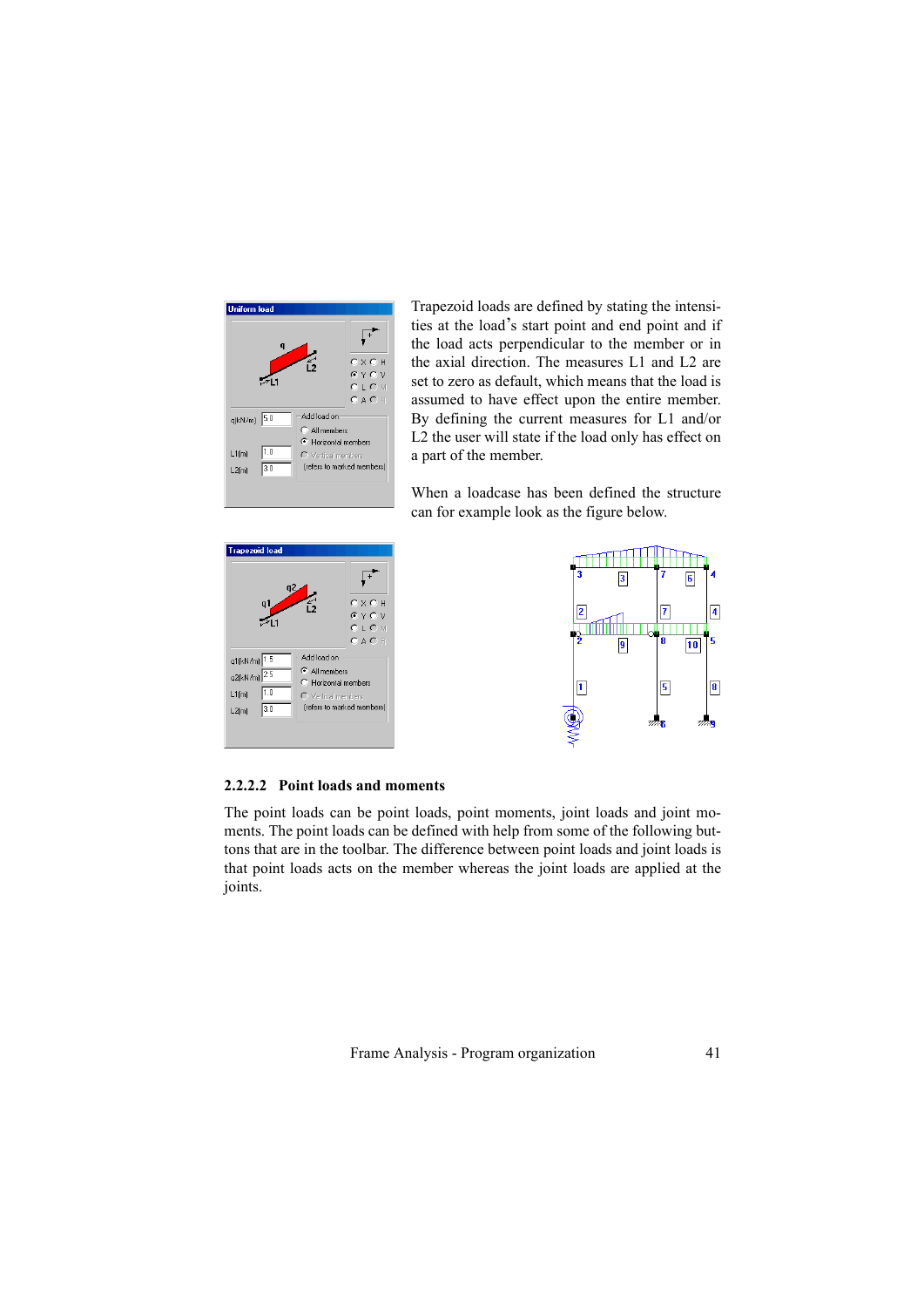

Joint loads and Joint moments

Point loads

Point moments

Joint loads and joint moments are being defined by stating size and direction in the input window and then placing them on the joints.



Size, direction and distance from the member's starting joint must be stated in order to define point loads and point moments. The starting joint is the joint that was stated first at the geometry input.

**Point loads** can't be stated if the distance to a joint is closer than the length/250, in what case joint loads must be used.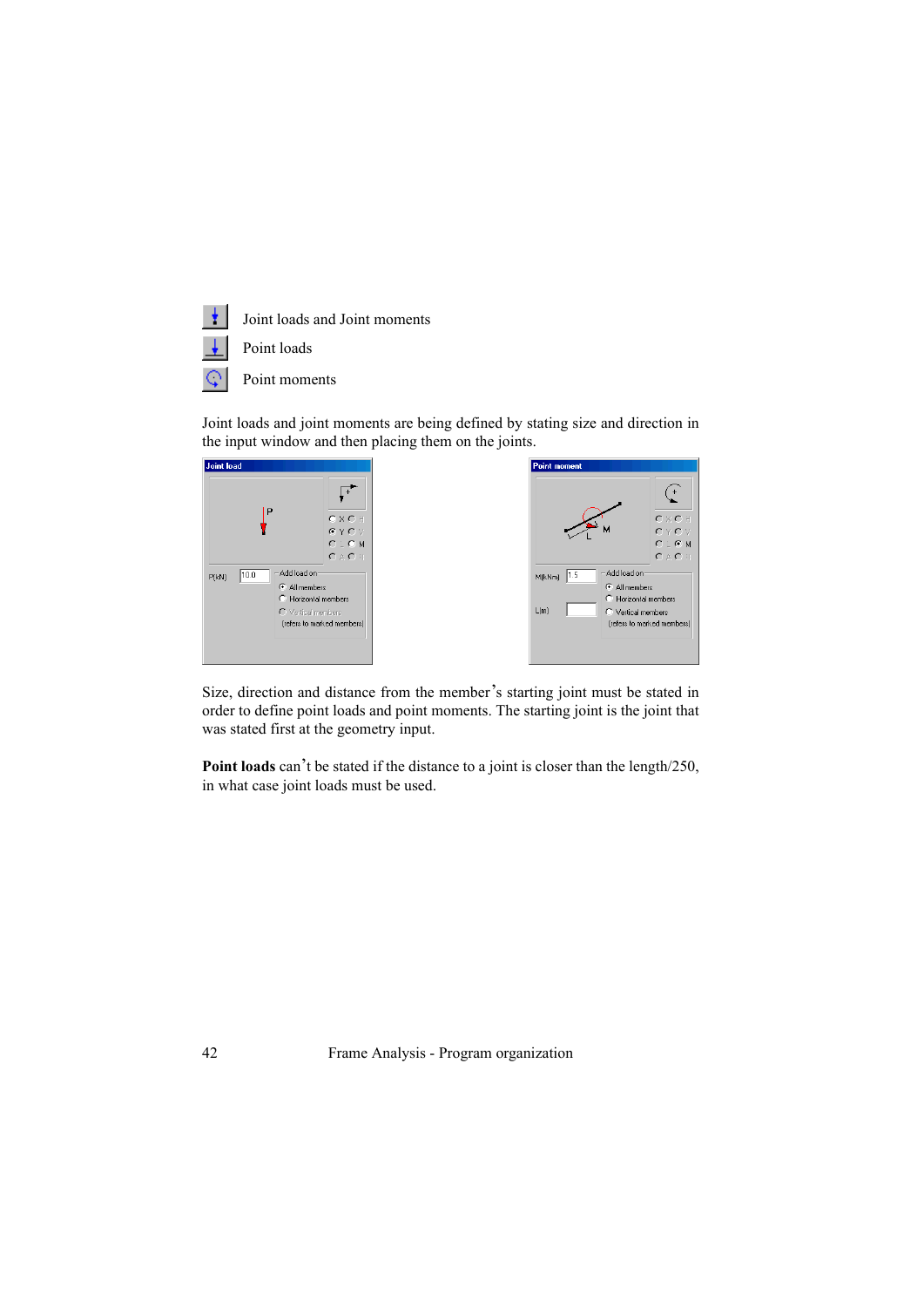<span id="page-42-0"></span>



#### **2.2.2.3 Joint displacements**

This is used to state a prescribed joint displacement. This can for example be the case at support settlings.

|      | <b>Joint deflections</b> |                                                                                                                  |
|------|--------------------------|------------------------------------------------------------------------------------------------------------------|
|      | $\frac{1}{1}$ Dy         | $O \times O H$<br>C Y C V<br><b>CLCM</b><br>$C \wedge C$ R                                                       |
| L(m) | 3.5                      | Add load on<br>C All members<br>C Horizontal members<br>$\bigcap$ Vertical members<br>(refers to marked members) |

The joint displacement can be defined as a displacement in the **x**-axis, **y**-axis or as a rotation displacement. In order to state a rotation displacement the symbol  $\bf{R}$  (see the picture to the left) must be marked. The displacement is given in degrees.

**2.2.2.4 Temperature loads**



«→∎

When doing the input on temperature loads it is important that the thermal expansion for the material of the chosen section has been defined.

If any of the pre-defined materials are being used the coefficient of heat expansion will also be pre-defined.

The button seen to the left below is used for defining temperature loads. When the button is activated the following input box will be shown.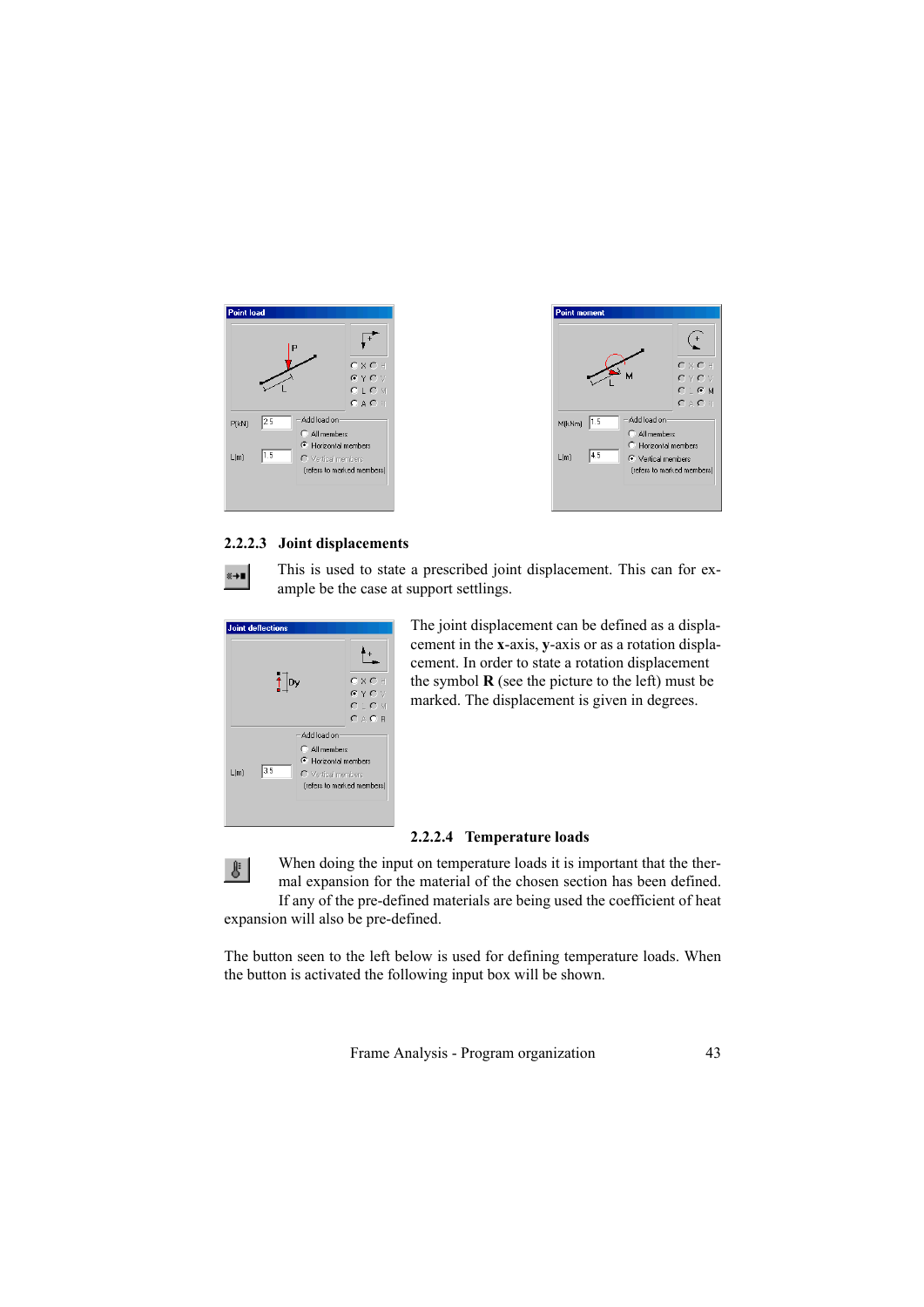<span id="page-43-0"></span>

The materials will shrink/expand if the user states the same temperature on the upper- as well as the underside. This leads to internal stresses in the member.

## **2.2.2.5 Self weight**



One or several members can be loaded with self-weight answering to the type of cross section that has been tied to the member.

| Self weight |                                                          |                                                                 |
|-------------|----------------------------------------------------------|-----------------------------------------------------------------|
| q           |                                                          | $O \times O H$<br>C Y C V<br>$O$ L $O$ M<br>$C \wedge C \wedge$ |
|             | Add load on                                              |                                                                 |
|             | C All members                                            |                                                                 |
|             | C Horizontal members                                     |                                                                 |
|             | $\bigcap$ Vertical members<br>(refers to marked members) |                                                                 |
|             |                                                          |                                                                 |

## **2.2.3 Results**

When the calculation is finished the **Results** option in the status bar will be lit. This position's corresponding toolbox contains the following tools that makes it possible to choose what sort of calculation result is desired to be shown graphically.

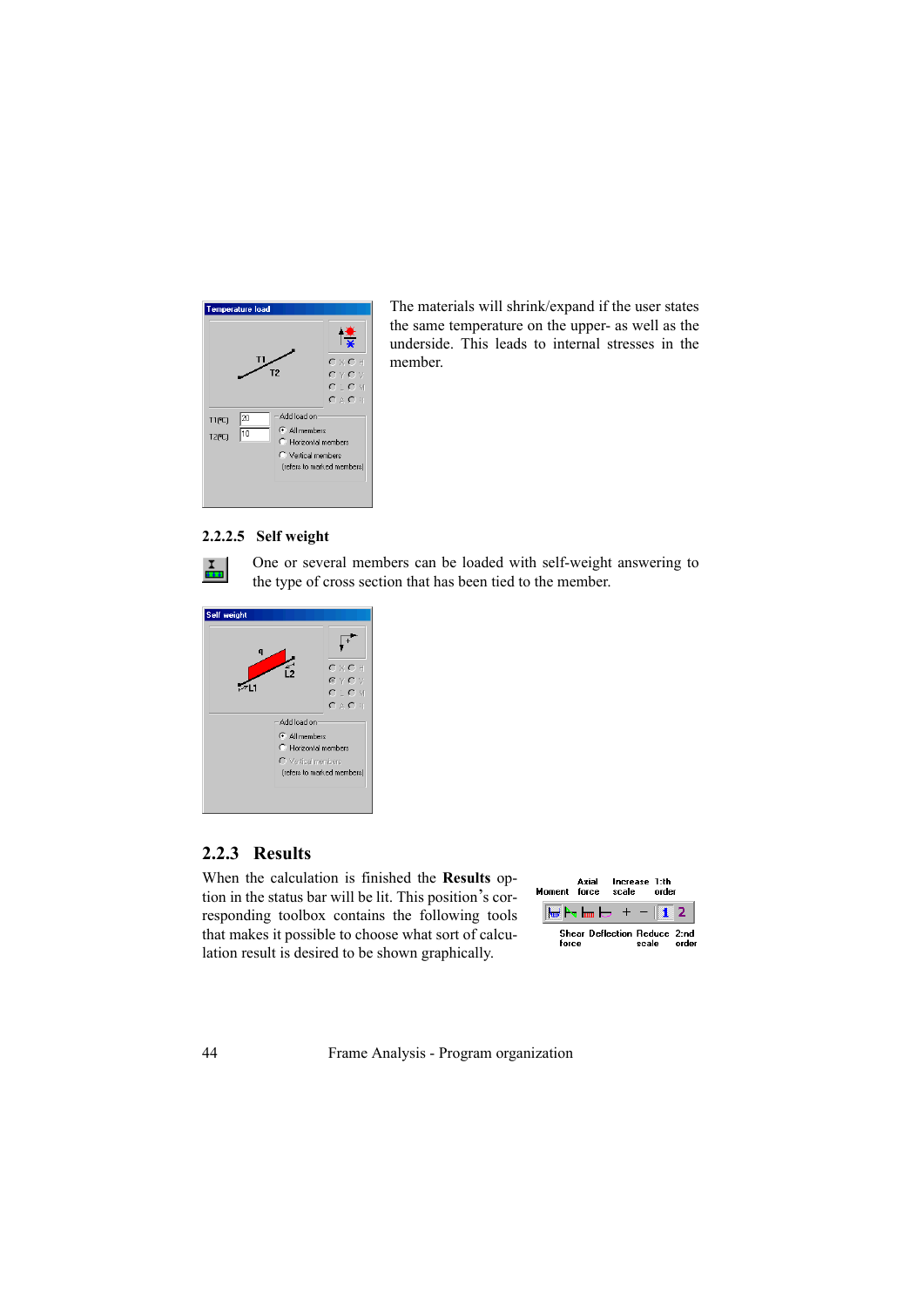| <b>Moment</b>      | Shows the moment distribution over the entire structure for<br>the selected loadcase as a diagram.      |
|--------------------|---------------------------------------------------------------------------------------------------------|
| <b>Shear force</b> | Shows the shear force distribution over the entire structure for<br>the selected loadcase as a diagram. |
| <b>Axial force</b> | Shows the axial force distribution over the entire structure for<br>the chosen loadcase as a diagram.   |
| <b>Deflection</b>  | Shows the deflections of the structure as a diagram.                                                    |
| Increase scale     | This function is used to increase the scale of the diagrams.<br>Also see 2.1.3.4.                       |
| Reduce scale       | This function is used to reduce the scale of the diagrams. Also<br>see 2.1.3.4.                         |
| 1:th order         | Calculation result for the $1st$ order theory is shown.                                                 |
| 2:nd order         | Calculation result for the $2nd$ order theory is shown.                                                 |

# **2.3 Input geometry**

## **2.3.1 File**



The **File** menu option contains several options that are identical to other Windows programs, except for the **Wizards** option as seen below. **Wizards** is a separate module that can be bought to the **Frame Analysis** program.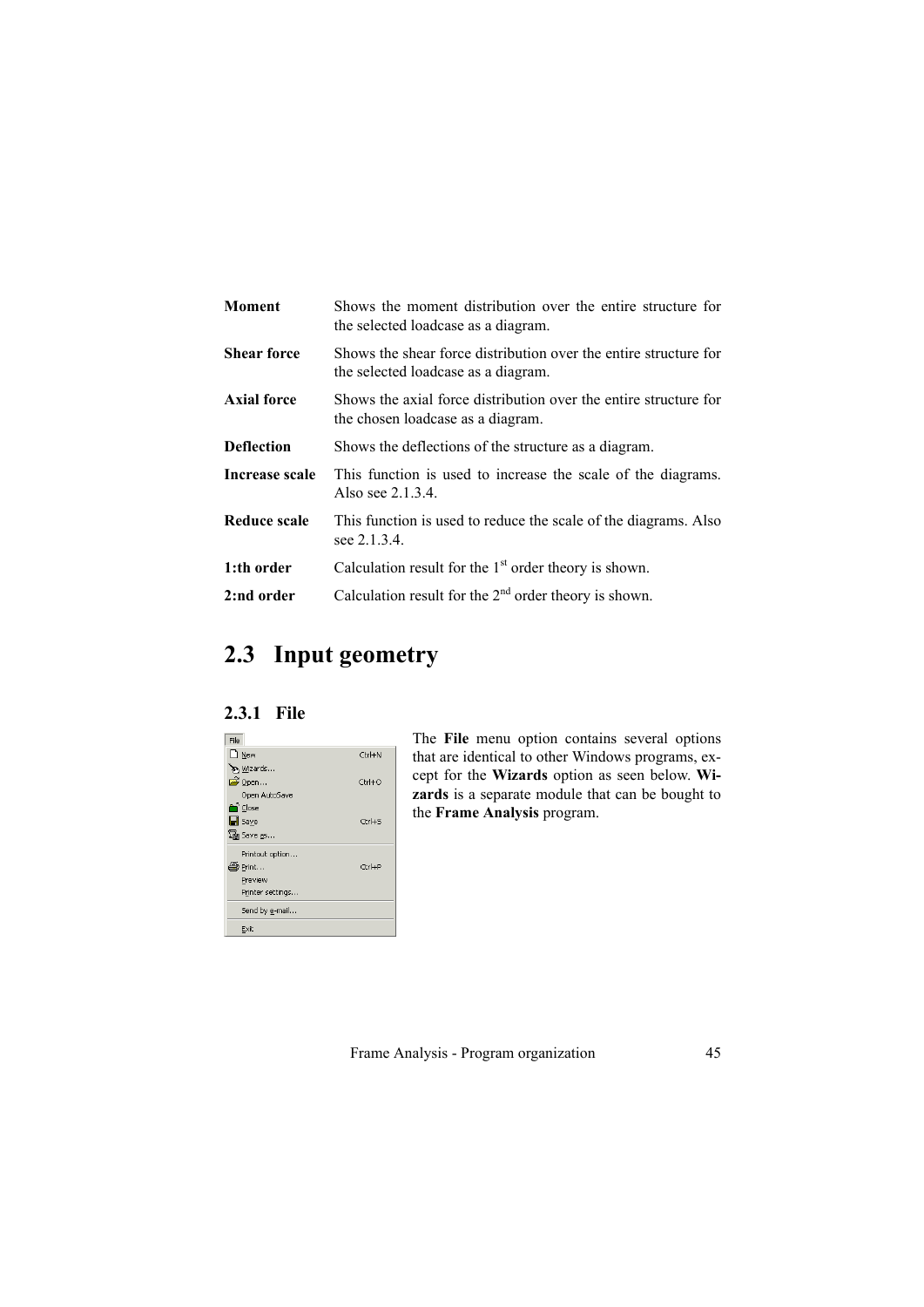#### <span id="page-45-0"></span>**2.3.1.1 Wizards**



The **Wizards** option shows a dialogue box where various pre-defined beams, frames, rafters and trusses can be stated easily. If codedependent wizards are available, loads and loadcases can be automatically generated for the Swedish, Norwegian and Danish load code.



#### **2.3.1.1.1 Purlin**

Number of spans, left and right end-support, overlap distance for each span, loads and a potential reduction of stiffness at overlaps, are stated for purlins.

An image of the beam can be previewed in the wizard while defining input data.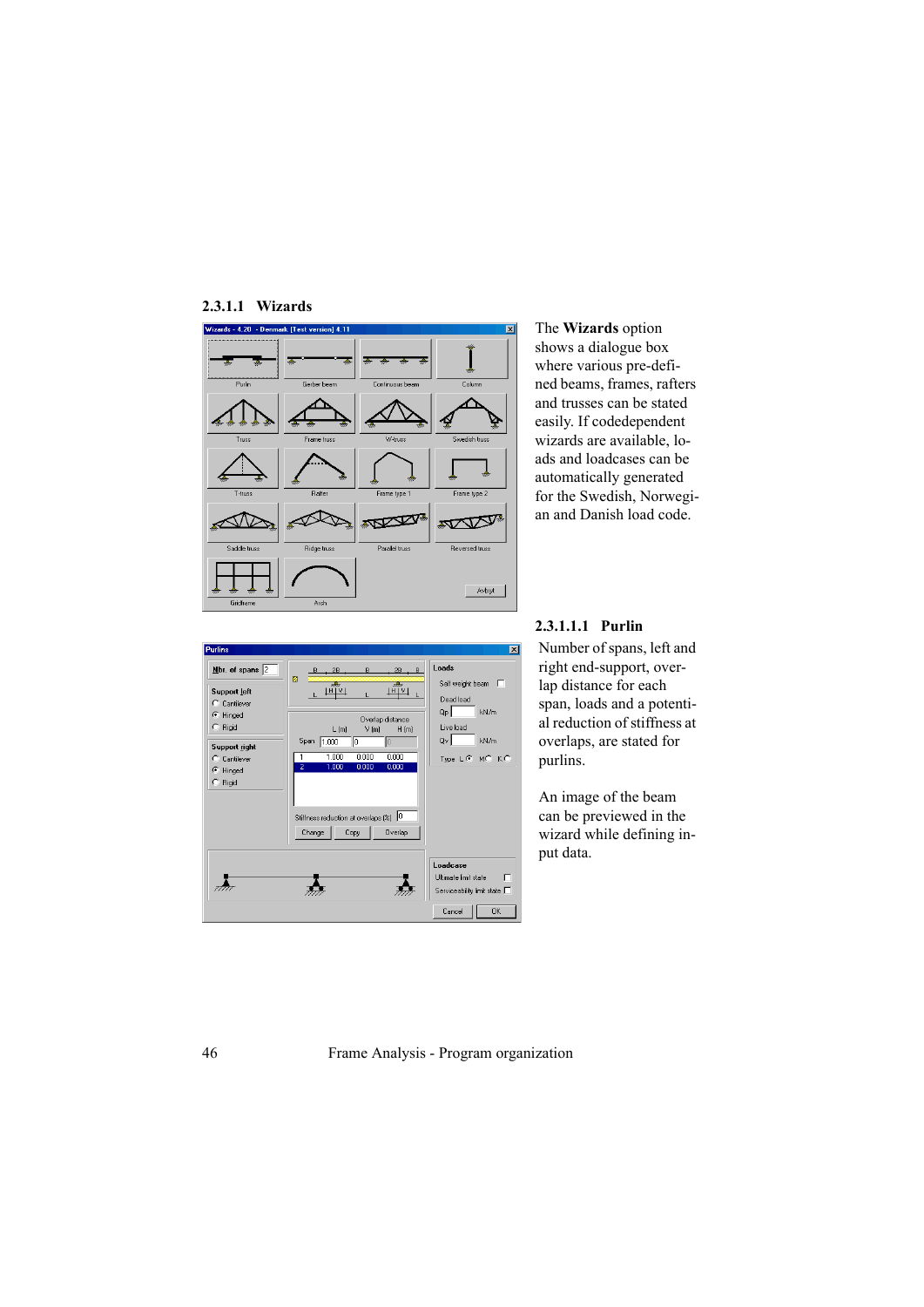## <span id="page-46-0"></span>**2.3.1.1.2 Gerber beam**

| <b>Gerber</b> beam                                                             |                                                                                                   | $\vert x \vert$                                                                                               |
|--------------------------------------------------------------------------------|---------------------------------------------------------------------------------------------------|---------------------------------------------------------------------------------------------------------------|
| $Nbr. of spans  2 $                                                            |                                                                                                   | Loads<br>Self weight beam $\Box$                                                                              |
| <b>Support left</b><br>Cantilever<br>C.<br>Simply supported<br>с<br>Rigid<br>c | ग्रोत<br>77777<br>Distance to<br>V(m)<br>H[m]<br>L(m)                                             | Dead load<br>Q <sub>p</sub><br>kN/m<br>Live load                                                              |
| <b>Support right</b><br>Cantilever<br>n.<br>Simply suppor<br>G<br>C.<br>Rigid  | Iо<br>1.000<br>lо<br>Span<br>0.000<br>0.000<br>1.000<br>$\overline{2}$<br>1.000<br>0.000<br>0.000 | kN/m<br>Qv<br>Type L.G. M.C. K.C.<br>Loadcase<br>Ultimate limit state<br>┍<br>Serviceability limit state<br>ш |
| <b>Hinges</b><br>$G$ Alt1 $C$ Alt2<br>Automatic hinge<br>generation            | Change<br>Copy                                                                                    | <b>OK</b><br>Cancel                                                                                           |
|                                                                                |                                                                                                   |                                                                                                               |

Number of spans, left and right end-support, span lengths, loads and distance to hinges for each span is stated for gerber beams.

An image of the beam can be previewed in the wizard while defining input data.

## **2.3.1.1.3 Continuous beam**

| <b>Continuous beam</b>                                                                                                                               |                                      | $\vert x \vert$                                                                                                                                                                              |
|------------------------------------------------------------------------------------------------------------------------------------------------------|--------------------------------------|----------------------------------------------------------------------------------------------------------------------------------------------------------------------------------------------|
| Nbr. of spans 1<br>Support left<br>Cantilever<br>n.<br>← Simply suppor<br>$C$ Rigid<br>Support right<br>C Cantilever<br>Simply suppor<br>G.<br>Rigid | Length (m)<br>1.000<br>Span<br>1.000 | Loads<br>$Dead$ load beam $\Box$<br>Dead load<br>kN/m<br>Qp  <br>Live load<br>kN/m<br>Qv  <br>Type L.C M.C K.C<br>Loadcase<br>Ultimate limit state<br>п<br>Serviceability limit state $\Box$ |
|                                                                                                                                                      | Change<br>Copy                       |                                                                                                                                                                                              |
|                                                                                                                                                      |                                      | OK.<br>Cancel                                                                                                                                                                                |

Number of spans, left and right end-support, span lengths and loads are stated for continuous beams.

An image of the beam can be previewed in the wizard while defining input data.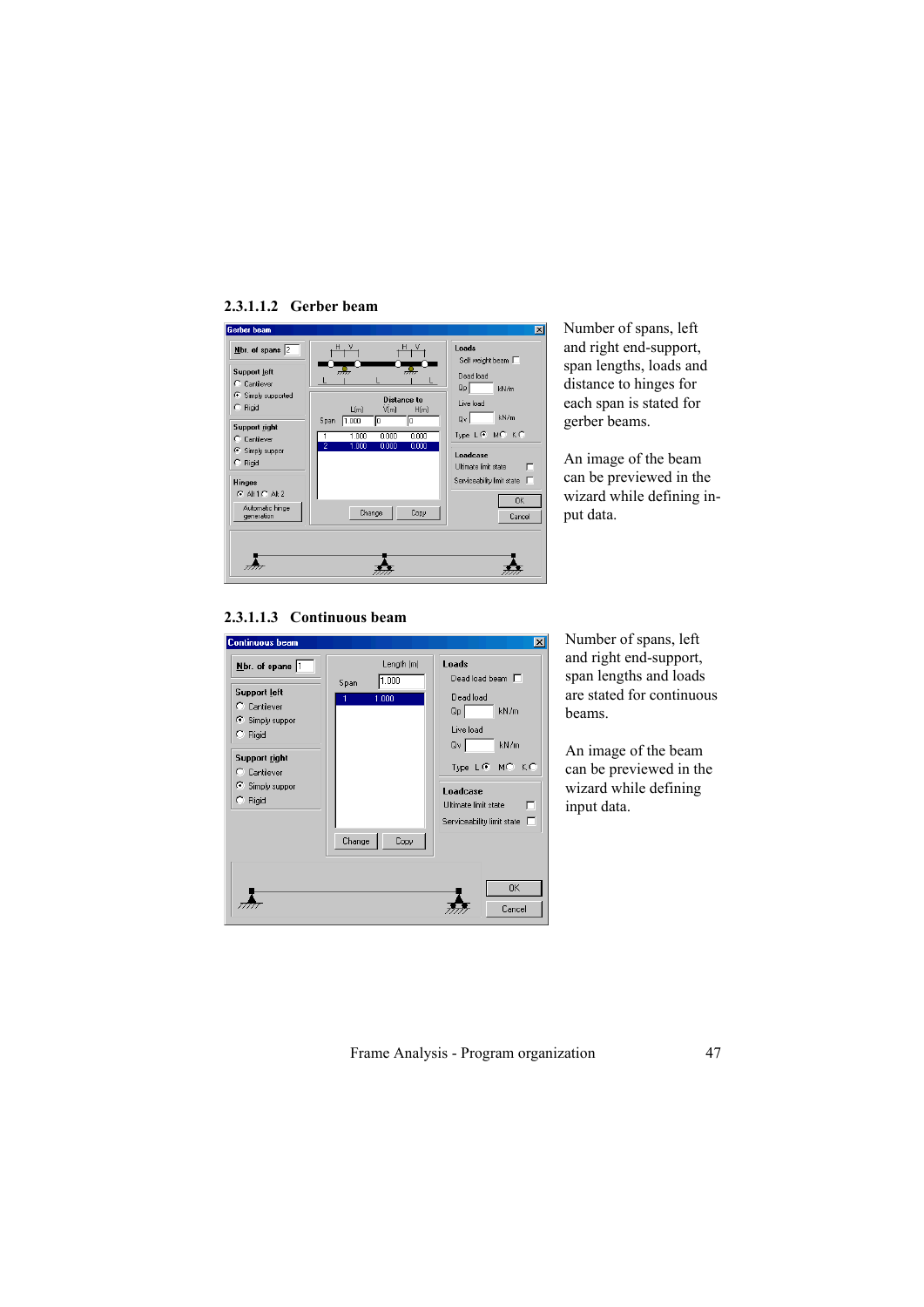## **2.3.1.1.4 Columns**



The length and the upper and lower end-support are stated for columns.

#### **2.3.1.1.5 Truss**



Necessary geometrical data and current loads are stated for truss. Loads and loadcases can in some cases also be generated automatically by the program.

Two types of trusses can be generated from this wizard by activating any of the buttons at the bottom to the right.

## **Geometry**

This is where current slope and the geometrical measures to define the truss are stated. For codedependent wizards also the overall height of the building and distance between trusses has to be stated in order to calculate the load for each truss.

Current geometry can be studied in the wizard with the **Preview** option.



### **Loads and Loadcases**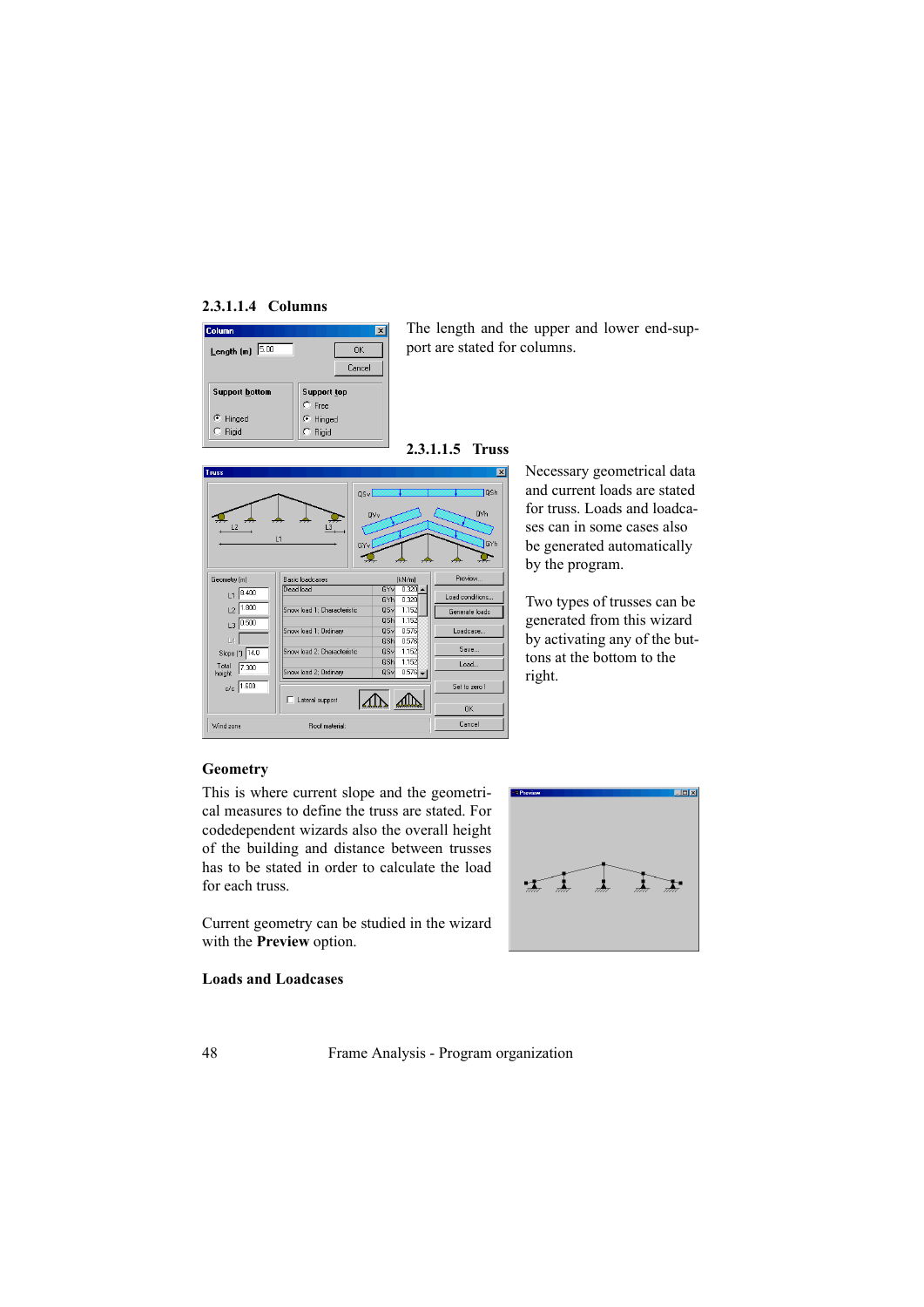For codedependent wizards also loads and loadcases can be defined or generated automatically.

## **Dead load**

This is where the dead load of the roof on the left- and the right hand of the roof are stated. Dead load can also be generated automatically via load generation as seen below.

## **Snow load**

This is where the snow load on the left- and the right hand of the roof is stated for different snow situations.

*Characteristic load*: State the characteristic value of the snow load. *Ordinary load*: State the ordinary value of the snow load.

## **Wind load**

This is where the wind load on the left- and the right hand of the roof is stated for different wind situations.

*Characteristic load*: State the characteristic value of the wind load. *Ordinary load*: State the ordinary value of the wind load.

### **Load conditions**

With this option necessary input are defined to make it possible to automatically generate dead load for the roof together with snow- and wind loads according to the active load code.

## **Danish code DS410**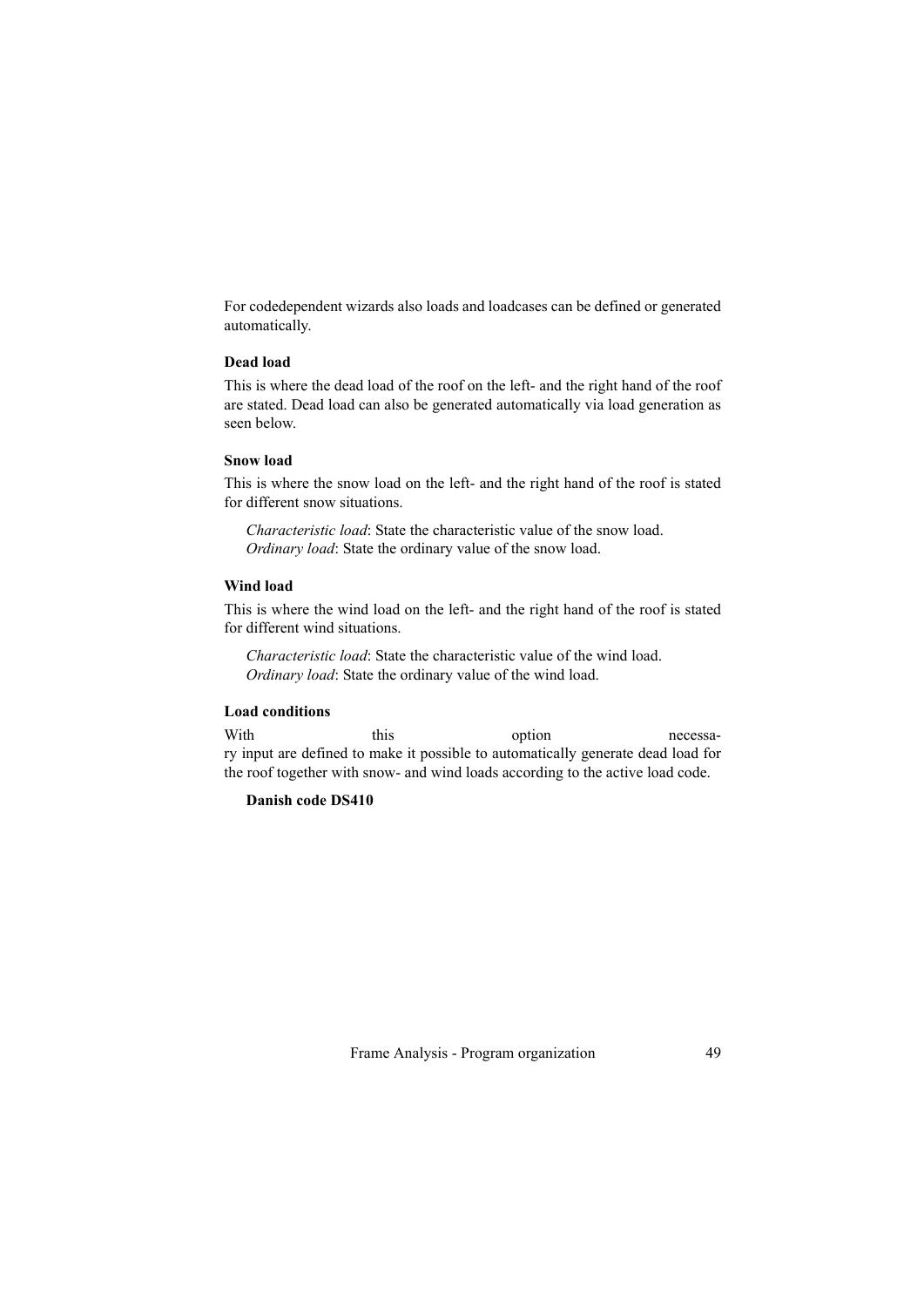| <b>Load conditions</b>                         |                                                                                                                                                                                                                                                                                                                                    | $\vert x \vert$                                                                                                                                                                                                                                                                                                                           |
|------------------------------------------------|------------------------------------------------------------------------------------------------------------------------------------------------------------------------------------------------------------------------------------------------------------------------------------------------------------------------------------|-------------------------------------------------------------------------------------------------------------------------------------------------------------------------------------------------------------------------------------------------------------------------------------------------------------------------------------------|
| Wind zone:                                     | Roof type:                                                                                                                                                                                                                                                                                                                         | Terrain type:                                                                                                                                                                                                                                                                                                                             |
| Danmark (ej randzon)<br>Randzon Jylland        | braeddebeklaedning, 25mm<br>cementbolgeplader<br>naturtagskifer<br>plåt, alum, dubbel<br>plåt, alum., enkel<br>plåt, alum., korrugerad<br>plåt, koppar, dubbel<br>plåt, zink, dubbel<br>plåt, zink, enkel<br>plåt, zink, korrugerad<br>stråtag, 200mm<br>taggrus, 10mm<br>tagpap, enkelt lag<br>tagpap, trelags<br>tagpap, tvålags | $\sigma$  <br>Hav med brydende bolger,<br>soer og fjorde med mindst 5 km<br>frit straek opstroms og glat.<br>fladt landskab uden.<br>forhindringer.<br>C. II Landbrugsland med laehegn,<br>spredte små landbrugs-<br>bygninger, huse eller traer.<br>C. III Forstads- eller industriområder,<br>raekker af laehegn.<br>C IV Byområder med |
|                                                | tegltag, falstagsten<br>tegltag, romerstagsten                                                                                                                                                                                                                                                                                     | taetstående bygninger,<br>hvis gennemsnitshojde er                                                                                                                                                                                                                                                                                        |
|                                                | Dead load: 0.150 kN/m <sup>2</sup>                                                                                                                                                                                                                                                                                                 | storre end 15 m                                                                                                                                                                                                                                                                                                                           |
| Wind speed: 0 21 0 22 0 23 0 24 0 25 0 26 0 27 |                                                                                                                                                                                                                                                                                                                                    |                                                                                                                                                                                                                                                                                                                                           |
| OK.<br>Cancel                                  | Delete<br><b>New</b><br><b>Material:</b>                                                                                                                                                                                                                                                                                           |                                                                                                                                                                                                                                                                                                                                           |

### **Wind zone**

Choose the wind zone the and reference wind speed belonging to it will be shown at the bottom of the box. If more than one wind speed can be in question for the chosen wind zone, the program chooses the one giving the greatest load action. The user can change this if desired.

#### **Roof type**

A current type of roof can be chosen from the above displayed list. If none of these are applicable the list can be completed with own roof materials with help from the **New** option. A name and current dead load would be given as seen to the right:

| Define new material |        |
|---------------------|--------|
| Name:               |        |
| Dead load (kN/m) :  |        |
| пĸ                  | Cancel |

Defined roof materials are being removed by the **Delete** option.

In order to consider also the self weight of the truss itself and purlins and such, the dead load is increased with  $0.2$  kN/m<sup>2</sup>.

#### **Terrain type**

The current type of terrain must be stated in order to calculate the correct wind load.

#### **Generate Loads**

Dead load, snow loads and wind loads are in the end generated according to active load code DS410 with the **Generate loads** option. Both the characte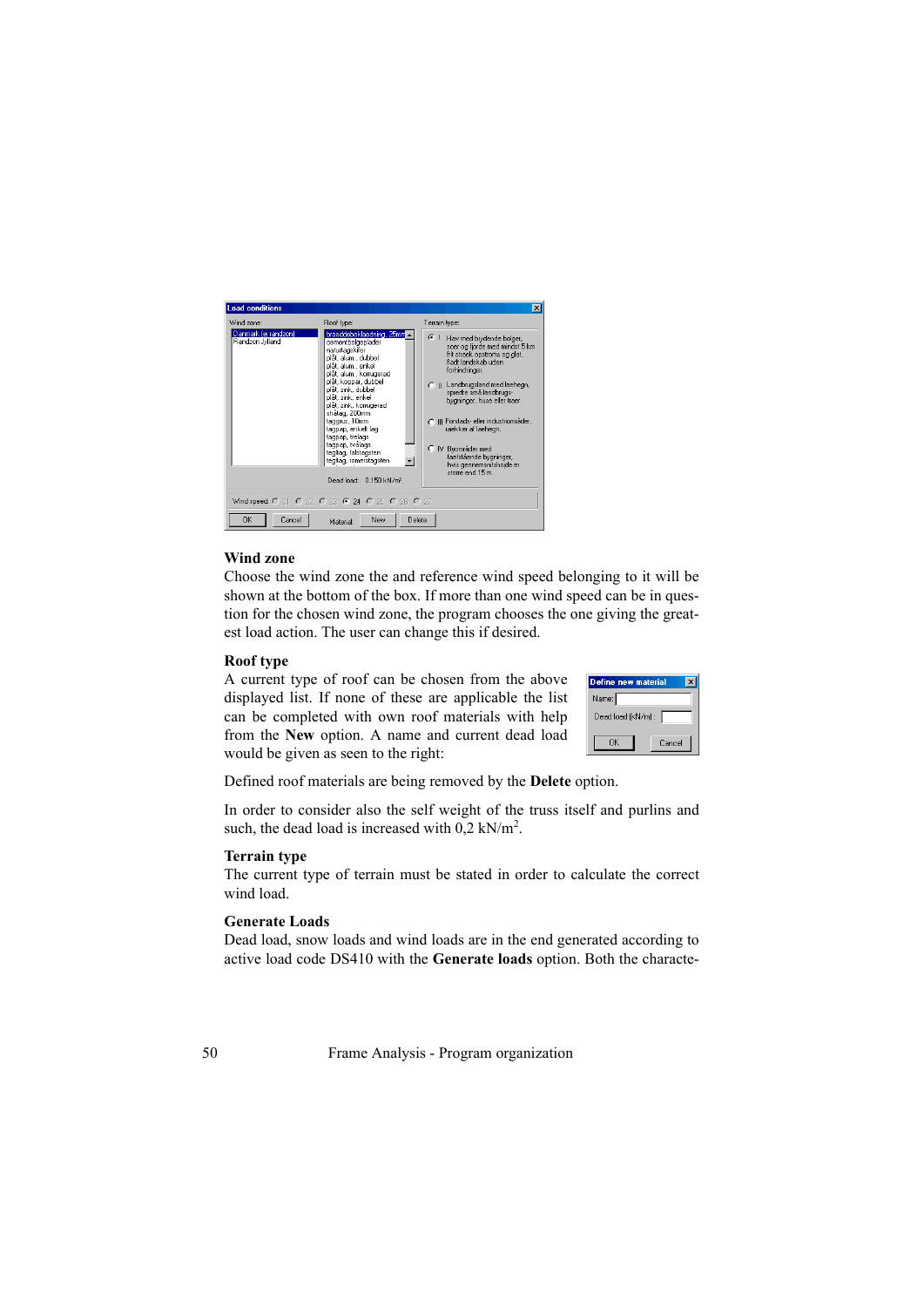ristic and the ordinary loads, i.e. the characteristic value multiplied with the current load-reduction factor  $\psi$  are generated.

#### Loadcase  $|\overline{x}|$ D<sub>am</sub> nem<br>Load combinations below are described in DS 409 table<br>528 Load combinations Ultimate limit state Serviceability limit state 21  $\nabla$  22  $\nabla$  23  $\nabla$  $1\Gamma$  $\overline{\alpha}$ Cancel

**Automatic generation of loadcases**

With the **Loadcase** option the program can automatically generate all necessary load combinations depending on what the user chooses from the box to the left:

Possible options are, according to DS409 5.2.8, load combination 2.1-2.3 for the ultimate limit state and load combination 1 for the serviceability limit state.

## **Lateral support**

If this option is activated the top chord is assumed laterally supported the upper edge when a design is performed.



## **2.3.1.1.6 Frame truss**

In addition to what has been described for **Truss** the following loads are stated for codedependent wizards: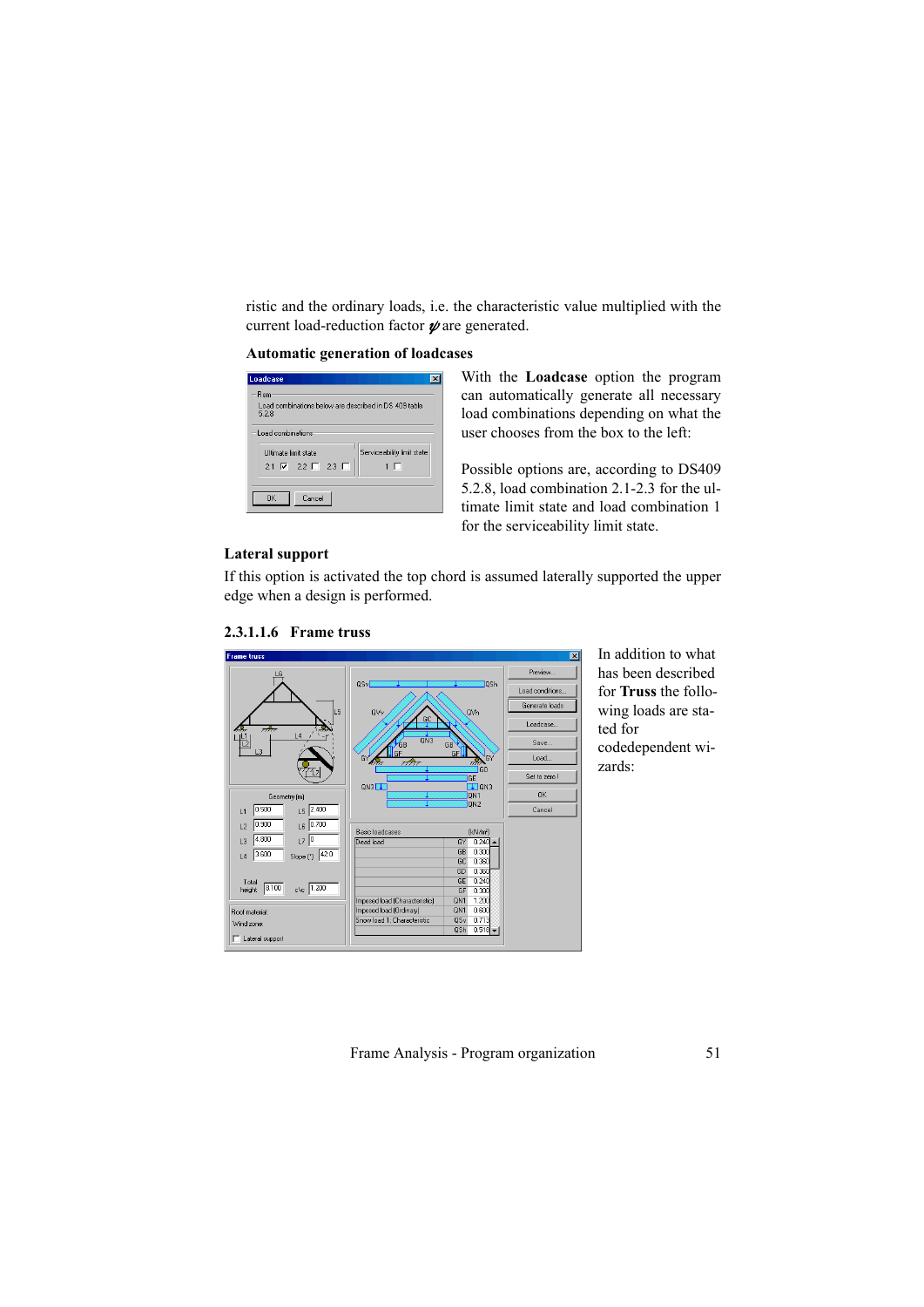#### **Dead load**

- **GB** Addition for furnished part.
- **GC** Self weight collar beams.
- **GD** Self weight attic floor.
- **GE** Addition for furnished part.
- **GF** Self weight post wall.

### **Imposed load**

This is where **Imposed load** for rooms in residential buildings, dead and live part and load for attic space, live part are stated.

### **Generate loads**

### • **Danish code DS410**

Imposed load are generated according to active load code DS410 with the **Generate loads** option. For all other loads, see **Truss** above.



All input is done according to **Truss** and **Frame truss**; see above.

W and WW trusses can be generated from this wizard by activating any of the bottom right buttons.

# **2.3.1.1.7 W-truss**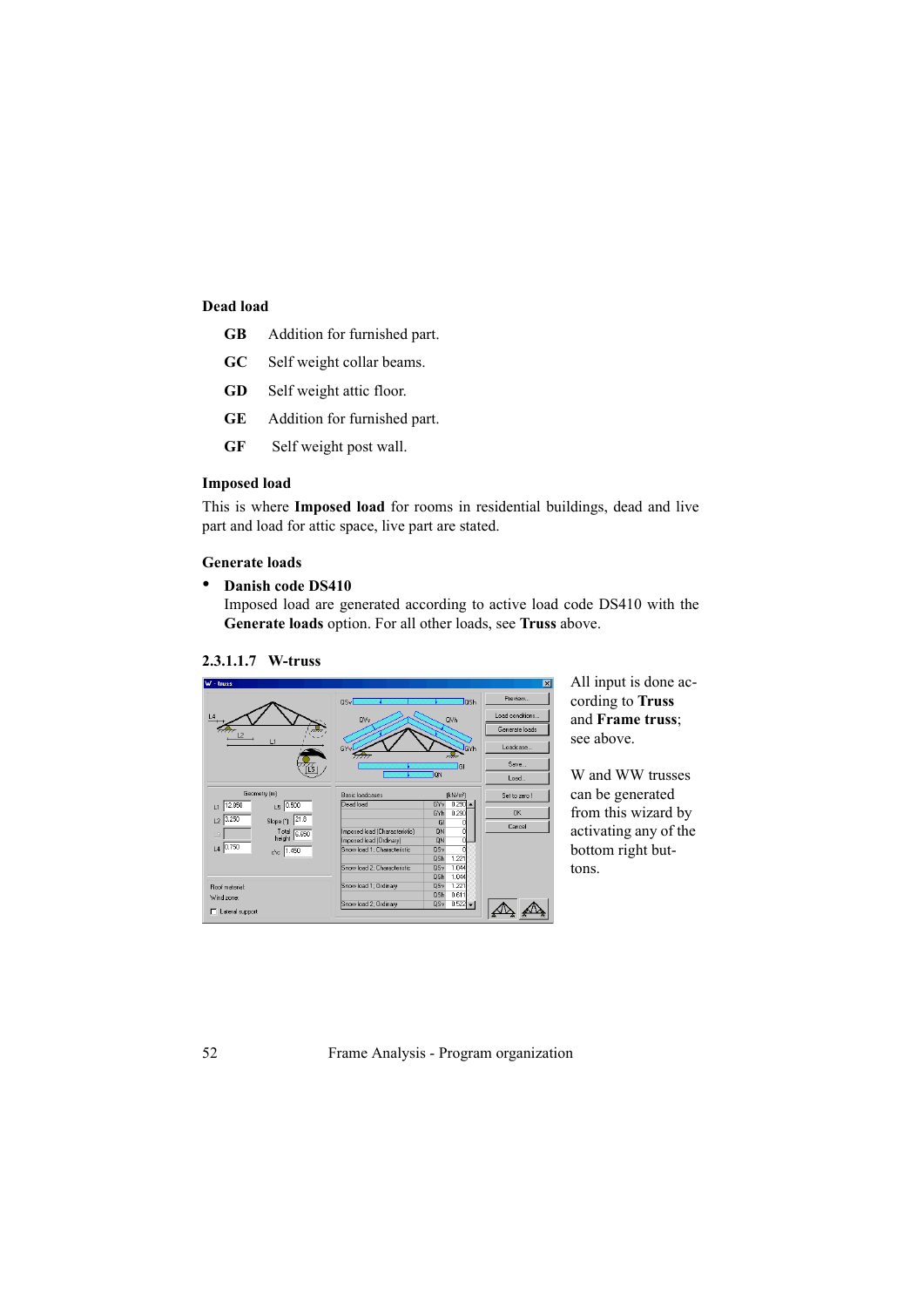#### **2.3.1.1.8 T-truss**



All input is done according to **Truss** and **Frame truss**; see above.

Two types of T-trusses can be generated from this wizard by activating any of the bottom right buttons.

## **2.3.1.1.9 Swedish truss**



All input is done according to **Truss** and **Frame truss**; see above.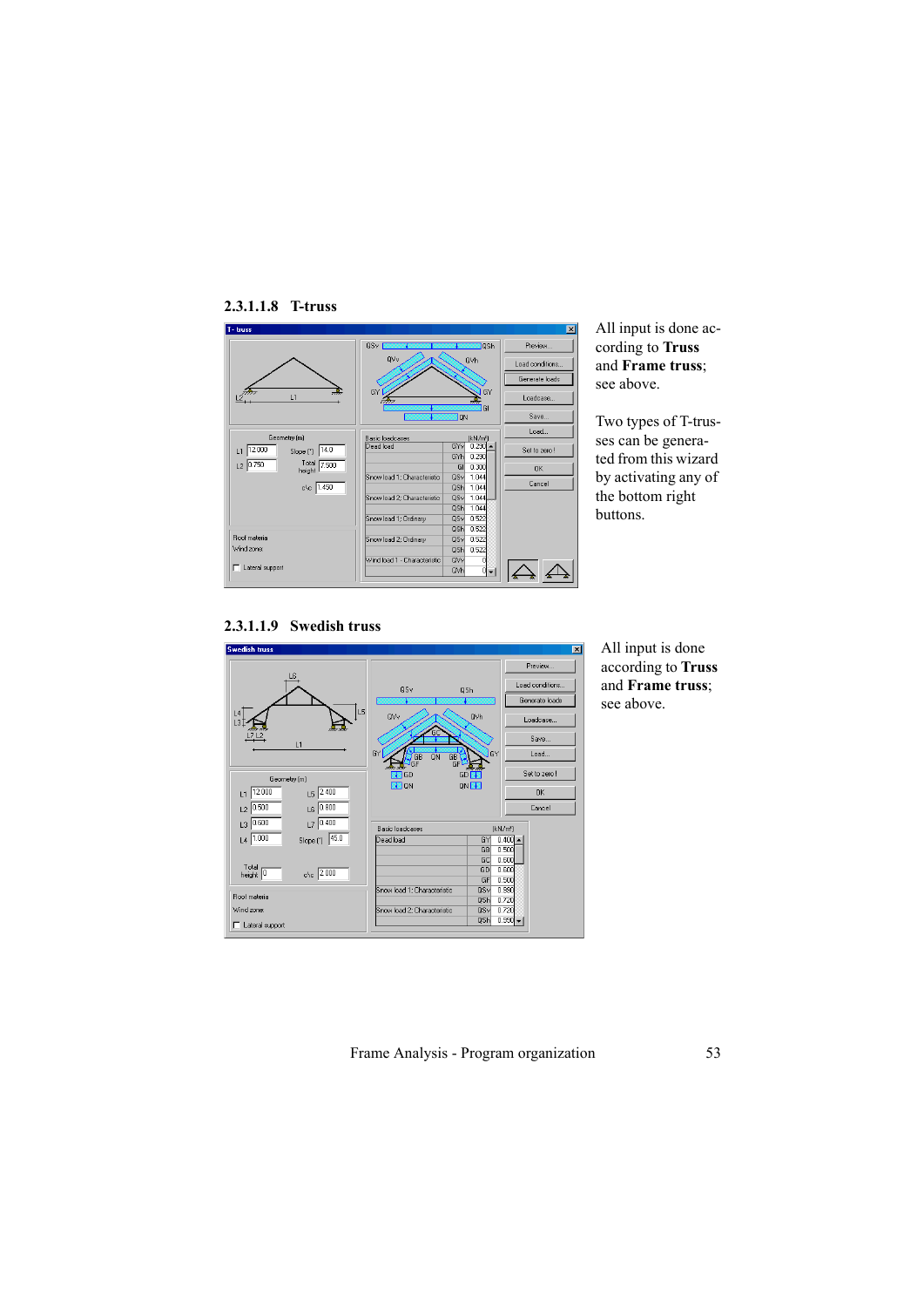#### **2.3.1.1.10 Rafter**



All input is done according to **Truss** and **Frame truss**; see above.

Two types of rafters can be generated from this wizard by activating any of the bottom right buttons.

## **2.3.1.1.11 Parall**

#### **el truss**



All input is done according to **Truss** and **Frame truss**; see above.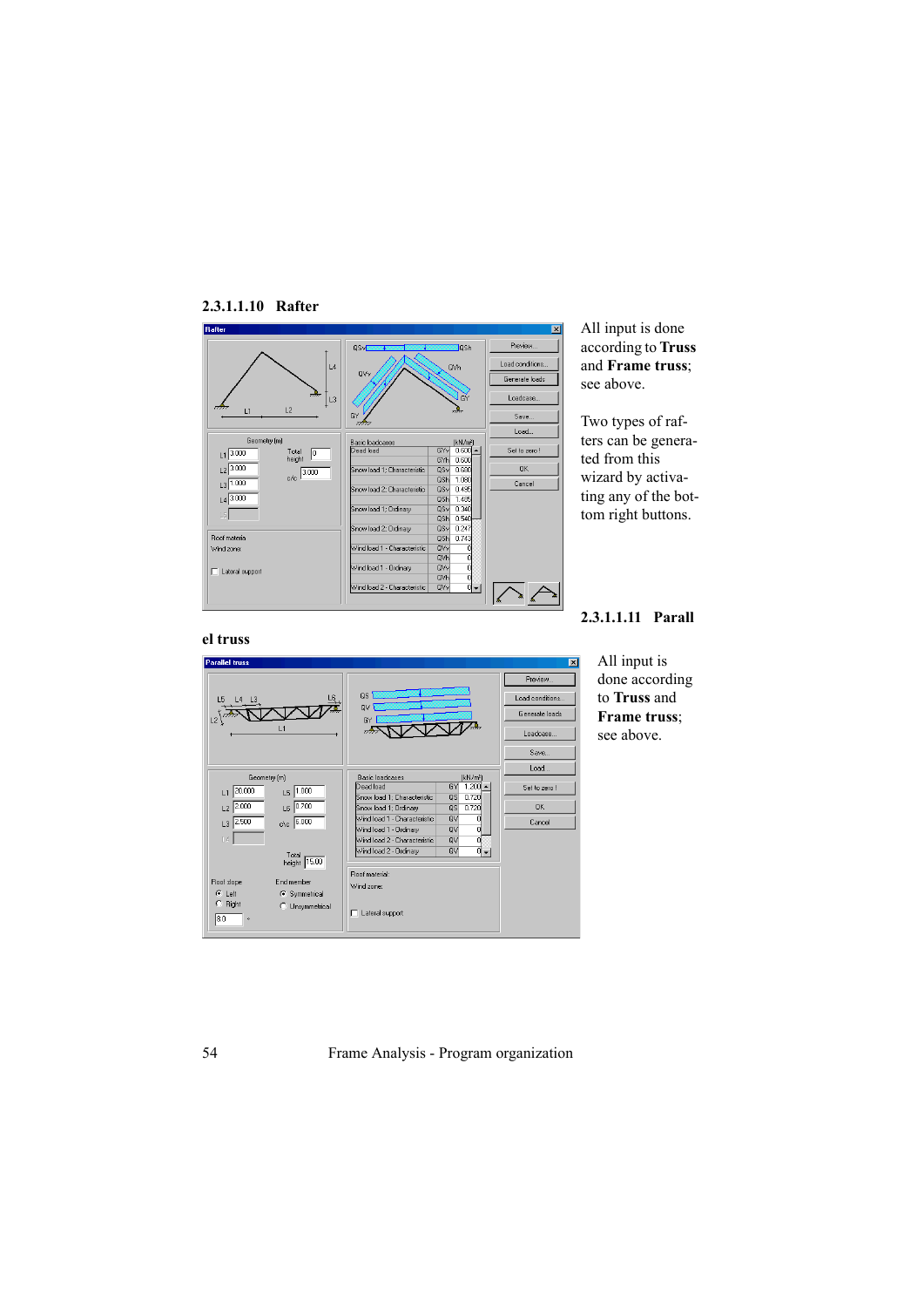

#### **2.3.1.1.12 Reversed saddle truss**



## **2.3.1.1.13 Saddle truss**



All input is done according to **Truss** and **Frame truss**; see above.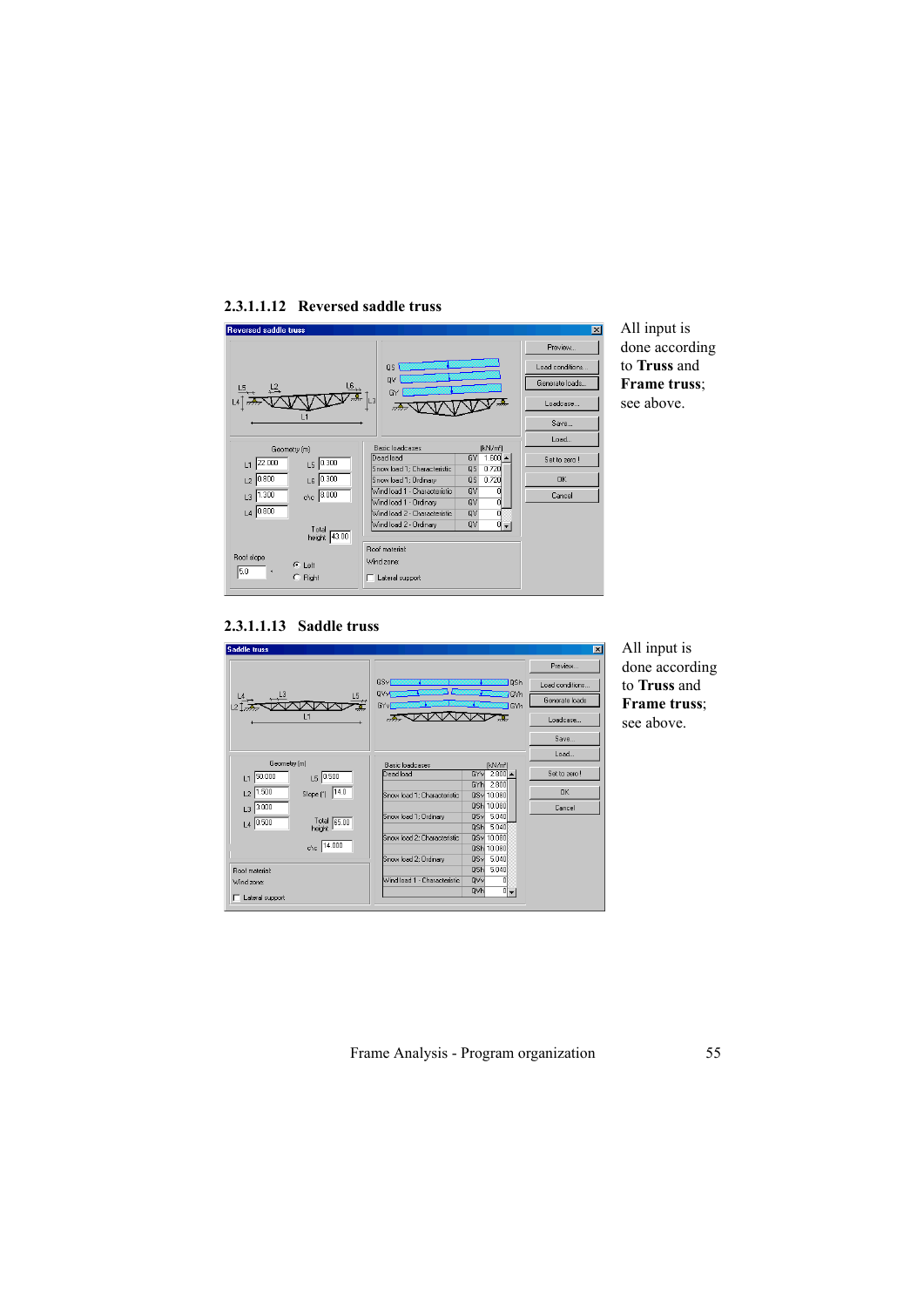



All input is done according to **Truss** and **Frame truss**; see above.

Two types of ridge trusses can be generated from this wizard by activating any of the bottom right buttons.

## **2.3.1.1.15 Frame type 1**



All input is done according to **Truss** and **Frame truss**; see above.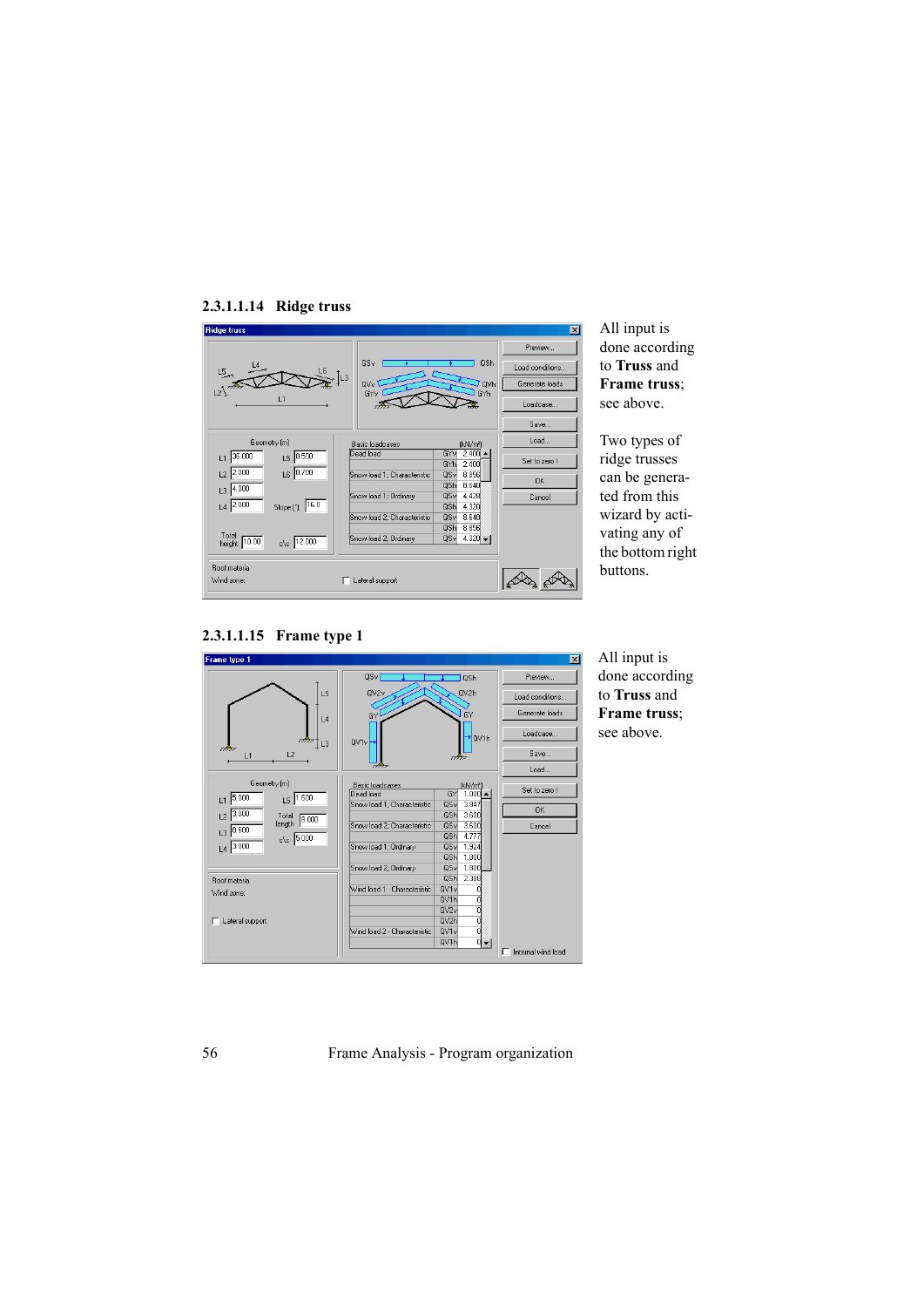**2.3.1.1.16 Frame type 2**



All input is done according to **Truss** and **Frame truss**; see above.

## **2.3.1.1.17 Arch**

This is where the span and height of the arch and the number of members the arch is to be divided into are stated. The height of the arch has to be more than half of the span.

With the **Preview** option current geometry can be studied in the wizard. See the picture to the right:



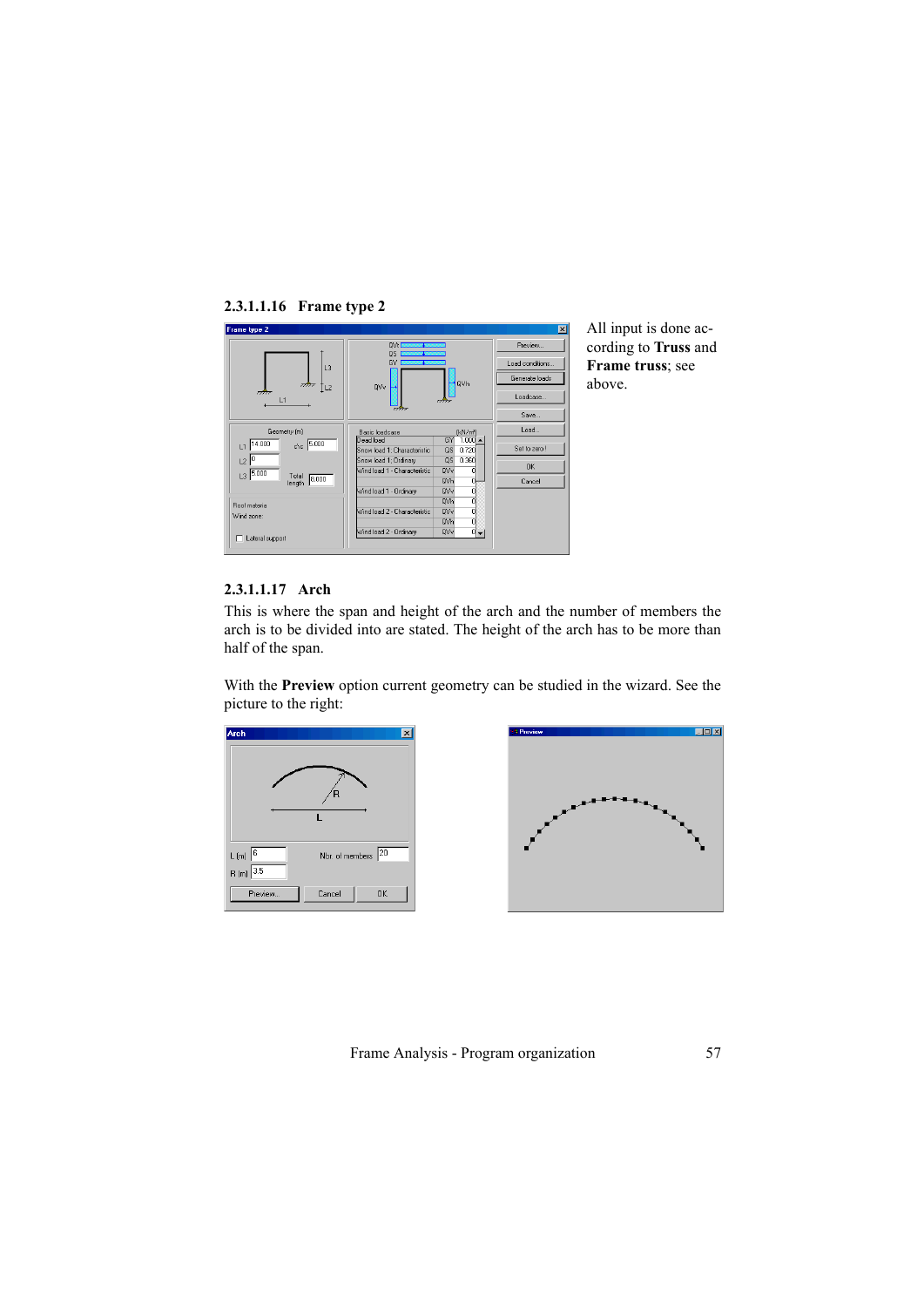

| <b>Gridframe</b>             | $\vert x \vert$              |
|------------------------------|------------------------------|
|                              | Preview                      |
| B<br>B                       | Save                         |
|                              | Load                         |
| $\overline{H}$               | 0K                           |
| $\overline{H}$               | Cancel                       |
|                              |                              |
|                              |                              |
|                              |                              |
| <b>Stories</b><br>Nbr. of H: | <b>Spans</b><br>Nbr. of L:   |
| 4.000<br>Start: 3            | 8.000<br>Start: 2            |
| 4.000<br>3<br>1              | 8.000<br>$\overline{2}$<br>1 |
| Add<br>Change                | Add<br>Change                |
| Delete<br>Insert             | Delete<br>Insert             |

This is where number of stories and spans are being stated with their measures.

# **2.3.2 Input**



The **Input** menu option makes it possible to state all the necessary input data needed to describe the current example. The options **Title**, **Code**, **Geometry**, **Sections**, **Material**, **Hinge**, **Member-type**, **Concrete input...**, **Initial bow imperfection...** and **Calculation adjustments...** can be found there.

These are being described in the following chapters. Graphic input is possible for geometry, hinges and loads with help from the toolbar, see [2.2.1](#page-31-0).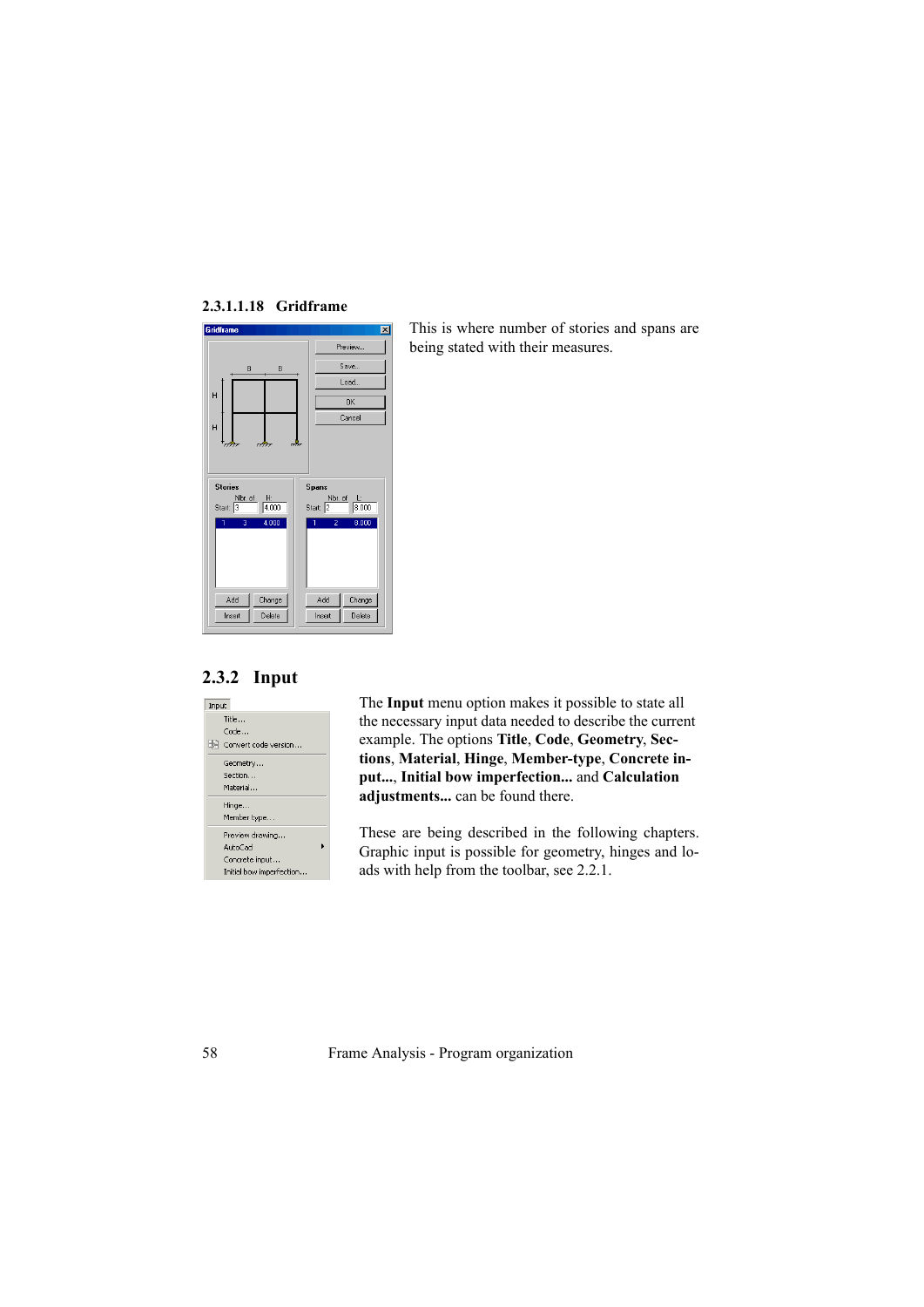## <span id="page-58-0"></span>**2.3.2.1 Title**



The **Title** option displays a dialogue box where general information on the calculation in progress can be given.

The user can also receive statistics on the project.

### **2.3.2.2 Convert code version**

|          | <b>Convert between codeversions</b>                                                                                                              |
|----------|--------------------------------------------------------------------------------------------------------------------------------------------------|
|          | To convert the input between current codeversion to<br>another codeversion, please choose the codeversion<br>to convert to and choose 'Convert'. |
| Code:    | Eurocode concrete                                                                                                                                |
| Version: | EN 1992-1-1:2004 (E) [standard]                                                                                                                  |
|          | ;                                                                                                                                                |
|          | EN 1992-1-1:2004 (E) (Brittish annex)                                                                                                            |
|          | Cancel<br>Convert                                                                                                                                |

With this option the user can convert between EuroCode standard and the available annexes for different countries.

## **2.3.2.3 Geometry**

The geometry of the construction can be defined in three different ways:

- Numerically, with help from the commands in the main menu, see above,
- Graphically, with help from the tools in the toolbar, see chapter [2.2.1.1](#page-33-0),
- With help from predefined trusses, beams and frames that can be chosen in **Wizards** through **File** in the main menu or through the toolbar, see chapter [2.3.1.1](#page-45-0) and [2.2](#page-29-0).

The numeric input of the construction's geometry is done under **Input**\**Geometry**; see below.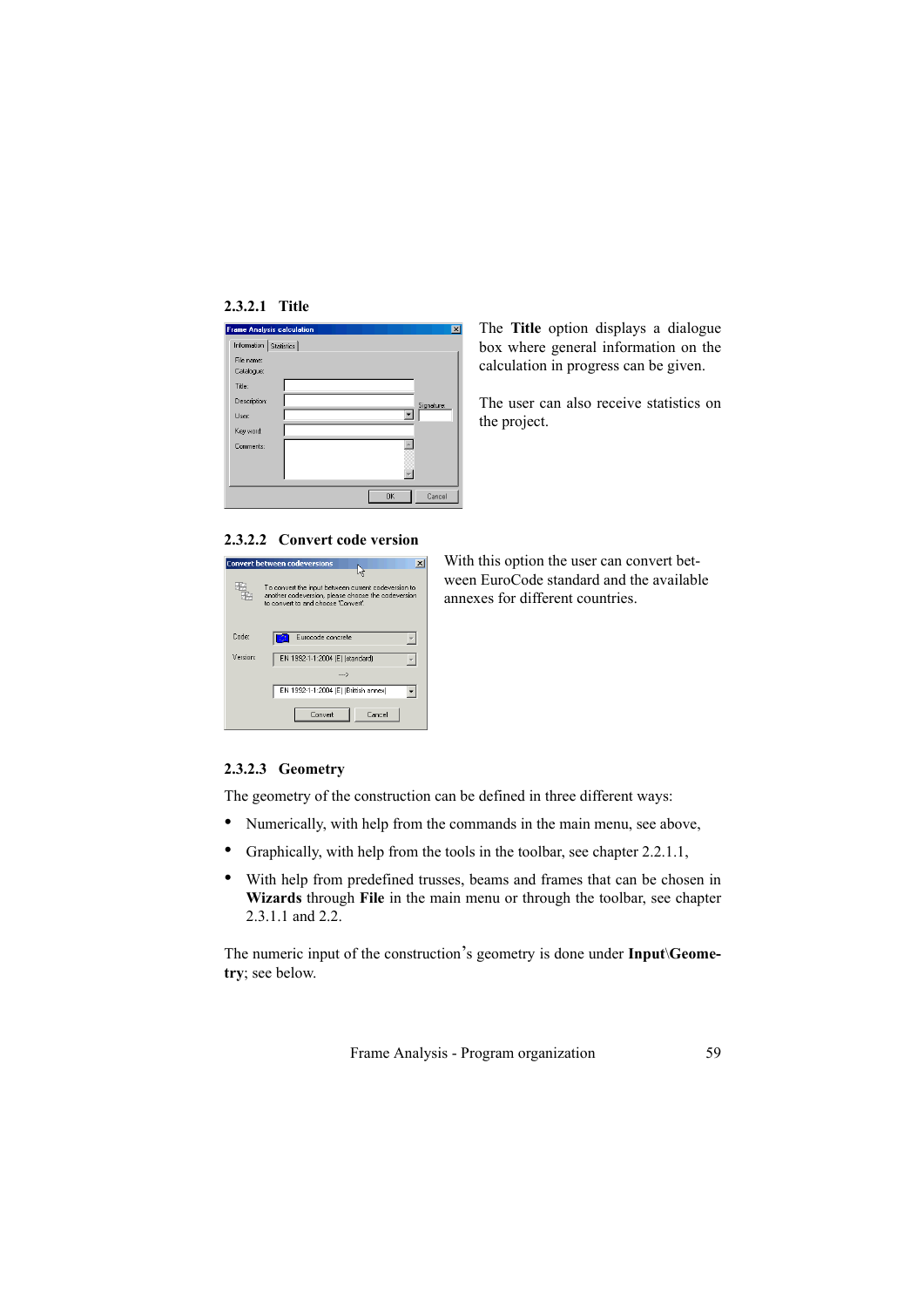|    |                | <b>Geometry - numerical input</b> |          |                |                                                                                           |                                     |  |                   | $ \mathbf{x} $ |
|----|----------------|-----------------------------------|----------|----------------|-------------------------------------------------------------------------------------------|-------------------------------------|--|-------------------|----------------|
|    | Joints-        |                                   |          |                |                                                                                           |                                     |  |                   |                |
|    |                | . Coordinate                      |          |                |                                                                                           | Support -------- Elastic springs -  |  |                   | <b>OK</b>      |
|    | Name           | x(m)                              | y (m)    |                |                                                                                           | x y m x (kN/m) y (kN/m) z (kNm/deg) |  |                   | Cancel         |
| ╔  |                | Iо                                | 5.000    |                | $\Gamma$ $\Gamma$ $\Gamma$                                                                |                                     |  |                   |                |
|    | Ŧ              | $\mathbf{0}$                      | $\Omega$ |                | $F-F$                                                                                     |                                     |  | Add               |                |
|    | $\overline{2}$ | ō                                 | 5.000    |                |                                                                                           |                                     |  |                   |                |
|    | 3              | 0                                 | 10.000   |                |                                                                                           |                                     |  | Change            |                |
|    | 4              | 0                                 | 14.000   |                |                                                                                           |                                     |  | Delete            |                |
|    | 5              | 0                                 | 18.000   |                |                                                                                           |                                     |  |                   |                |
|    | 6              | 8.000                             | 18.000   |                |                                                                                           |                                     |  |                   |                |
|    | 7              | 16,000                            | 18.000   |                |                                                                                           |                                     |  |                   |                |
|    | 8              | 8.000                             | 14.000   |                |                                                                                           |                                     |  |                   |                |
|    | $\overline{a}$ | 8.000                             | 10.000   |                |                                                                                           |                                     |  |                   |                |
|    | 10             | 8.000                             | 5.000    |                |                                                                                           |                                     |  | Unsupported nodes | Preview        |
|    | 44.            | 0.000                             |          |                | $\begin{array}{cccccccccccccc} \circ & \circ & \circ & \circ & \circ & \circ \end{array}$ |                                     |  |                   |                |
|    | Members:       |                                   |          |                |                                                                                           |                                     |  |                   |                |
|    | Name           | Node 1                            | Node 2   |                |                                                                                           | Section                             |  |                   |                |
| I1 |                | I1                                | 2        |                | $\mathbb{R}$ HEB 280                                                                      |                                     |  |                   |                |
|    | 1              | 1                                 |          | $\overline{2}$ | <b>HEB 280</b>                                                                            |                                     |  | Add               |                |
|    | $\overline{2}$ | $\overline{2}$                    |          | 3              | <b>HEB 280</b>                                                                            |                                     |  |                   |                |
|    | 3              | 3                                 |          | 4              | <b>HEB 280</b>                                                                            |                                     |  | Change            |                |
|    | 4              | 4                                 |          | 5              | <b>HEB 280</b>                                                                            |                                     |  | Delete            |                |
|    | 5              | 5                                 |          | ĥ              | <b>HEA 320</b>                                                                            |                                     |  |                   |                |
|    | 6              | 6                                 |          | 7              | <b>HEA 320</b>                                                                            |                                     |  |                   |                |
|    | 7              | 8                                 |          | 6              | <b>HEB 280</b>                                                                            |                                     |  |                   |                |
|    | 8              | 9                                 |          | 8              | <b>HEB 280</b>                                                                            |                                     |  |                   |                |
|    | $\overline{9}$ | 10                                |          | 9              | <b>HEB 280</b>                                                                            |                                     |  |                   | Adjustments    |
|    |                |                                   |          |                |                                                                                           |                                     |  |                   |                |

In the **Geometry** dialogue box, the locations of the joints are defined numerically together with the members. Support conditions (joint information), sections and material (member information) are also stated.

On the input line for joint informa-

tion, see above, coordinates, possible support conditions and spring stiffness are stated.

The user must first define the joint/member for each new added member and then press **Add**. When changing already defined joints/members the user must press the joint/member that is to be changed. The user must press **Change** to effect the changes. Press **OK** when the construction is defined. The defined topology will then be drawn on the screen. The topology for the above shown values will look as the figure below. Member information can be removed with **Delete**. The user must point at the current line in order to retrieve earlier defined values to the input line.

The supports are being defined by stating what directions are to be fixed. This is done by marking the squares under the **Support** headline for the current joint. The square is now marked with a cross and this is marked with an **F** in the geometry list. A prescribed displacement that doesn't equal zero is regarded as a load, see chapter on **Joint displacements**, [2.2.2.3](#page-42-0). Either are all joints and members defined before the supports are inserted, or the joint and support are being defined at the same time. In the first case the current joint must be stated before the supports can be stated. This is done by clicking on the joint in the numeric menu and then state in what directions the supports are to be fixed. The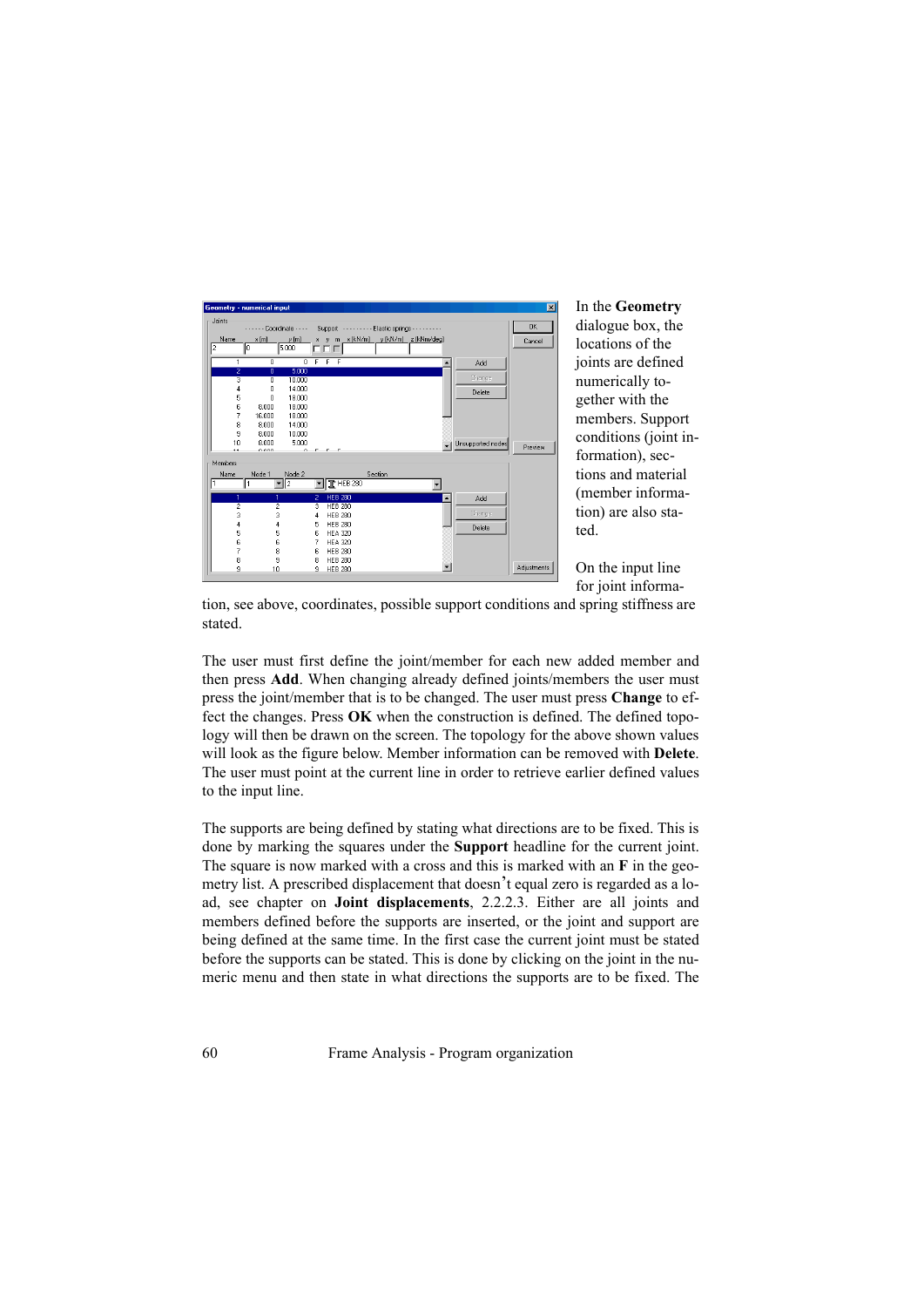user must press **Change** to effect the changes. If the supports are being defined at the same time as the joint the user must press **Add** instead of **Change**. The support conditions of the construction can, just as the geometry for the frame, be defined graphically, see chapter [2.2.1.2.](#page-34-0)

The numeric input of springs is basically done the same way as it was for supports. The only difference is that the spring stiffness (in kN/m) has to be stated. Springs can be defined in the X-, Y- and Z directions (rotation spring in kNm/rad). The support has to be removed before a spring is to replace an already defined support. The support is basically removed the same way as it was stated. Spring supports can also be defined graphically, see chapter [2.2.1.3](#page-35-0).

All section types defined are shown in the section list.





survey, is displayed.

The members are allocated cross sections by choosing from available types in the section list.

Marking the member and then double clicking on the required section in the section list makes the choice.

By clicking on the **Preview** button an image of the frame, with the current member marked in blue for a better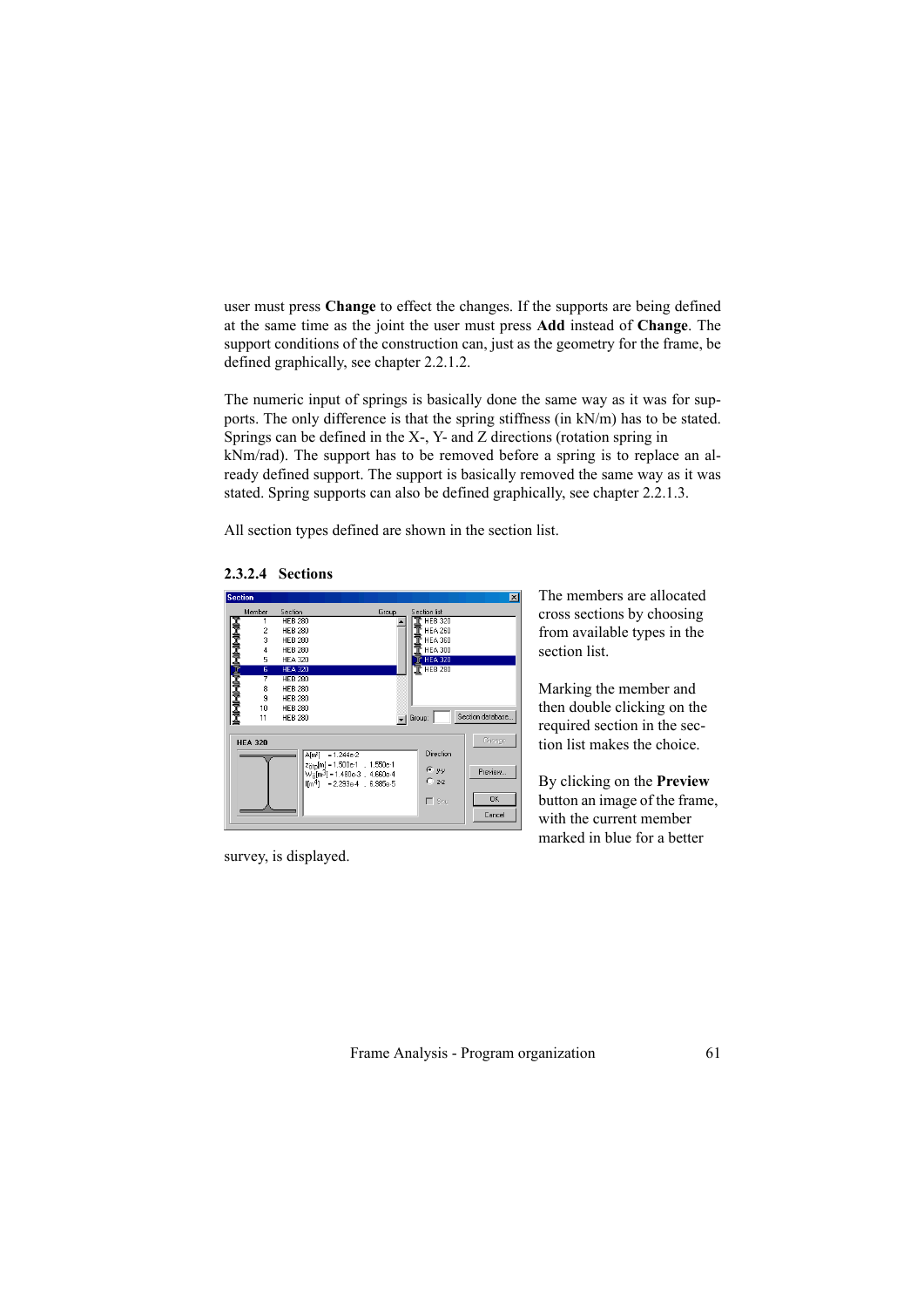

The section direction is displayed in the list and for the current section in the lower left corner. All sections are being placed in the **y**-**y** direction, i.e. with its stiff direction in the frame's plane, as default. If the user wants to change the section direction **z**-**z** can be stated for active sections.

Some sections can be rotated in 180° with the **Turn** option. By choosing **Change** these sections will change direction in the member list above.

The section list is being filled in with help from the **Section database**, which is opened by pressing this button.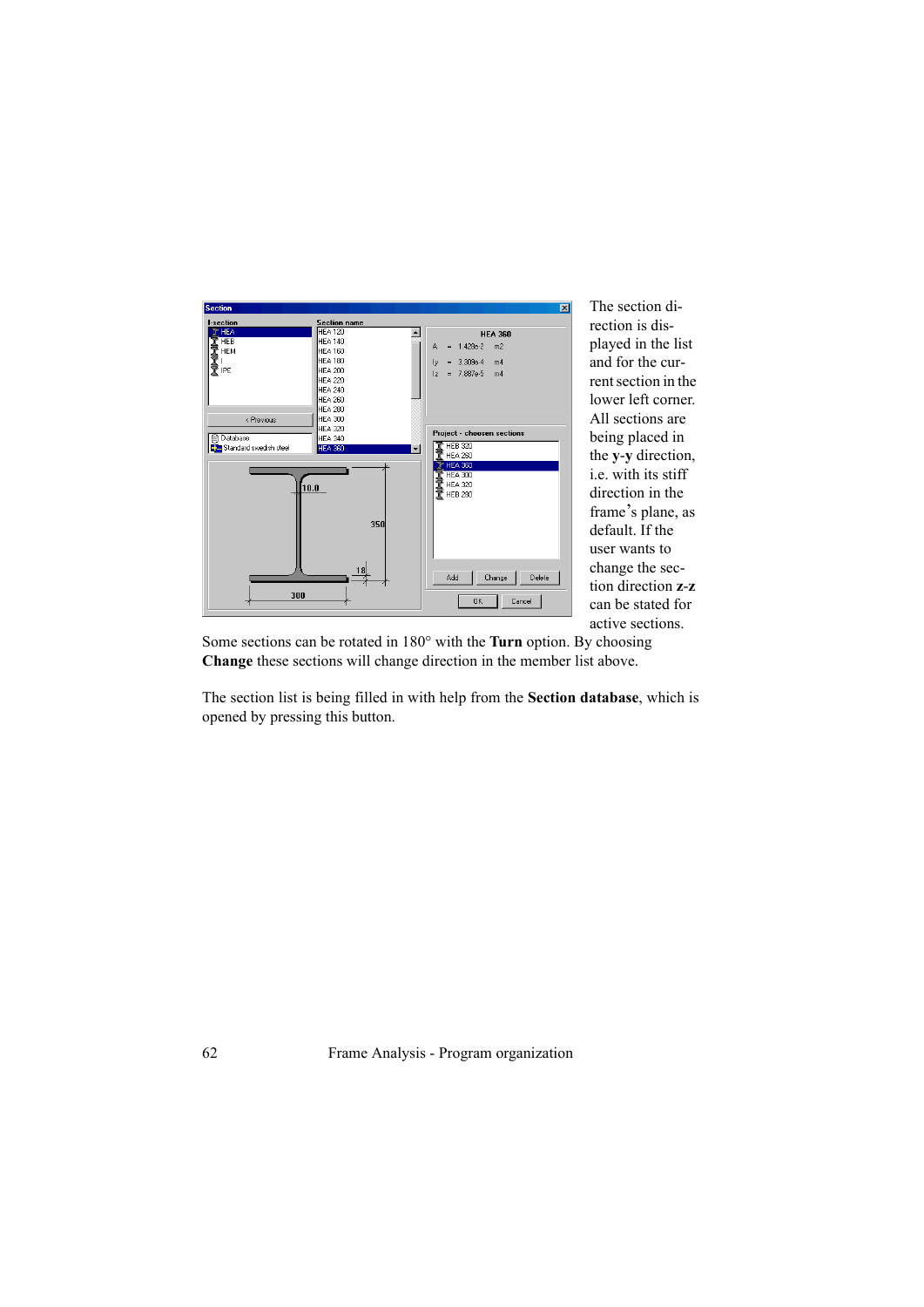| Frame Analysis - [Ram.fra*]                                                                                  | $\Box$ D $\Box$ |
|--------------------------------------------------------------------------------------------------------------|-----------------|
| File Edit View<br>Input Lists<br>Options Window<br>Calculate<br>Help                                         | $-10 \times$    |
| Coordinates<br>٠<br>$\times$ (m<br>C Input geometry<br>C Results<br>Member name<br>v                         | Code:           |
| C Input loads<br>$O$ Design<br>$Y$ [m<br>v<br>Hinges                                                         |                 |
| Joint name                                                                                                   |                 |
| $\mathcal{P} \cong \mathcal{P}$<br>η<br>$\mathbb{H}   \mathbb{L}$<br>m<br><b>KG</b> CH<br>Joint symbols<br>v |                 |
| Section image<br>v<br>r,<br>k                                                                                |                 |
| I-III Detailed<br>5                                                                                          |                 |
| $\times$<br>Dynamic update                                                                                   |                 |
| æ<br>Create a new window for every view section                                                              |                 |
| $\vert$<br>$^{+}$<br>Renumbering                                                                             |                 |
| ÷<br>Reassortment                                                                                            |                 |
| 15                                                                                                           |                 |
| $\ddot{\circ}$<br>Drawing area                                                                               |                 |
| Settings<br>$\vert$<br>п                                                                                     |                 |
| Auto Save<br>v<br>$\frac{1}{2}$                                                                              |                 |
| 17<br>ाह<br>办                                                                                                |                 |
| 森                                                                                                            |                 |
| $\overline{\mathbf{c}}$<br>9<br>13                                                                           |                 |
| r.                                                                                                           |                 |
| 劃                                                                                                            |                 |
| 勤<br>19<br>20                                                                                                |                 |
| 啉                                                                                                            |                 |
| 耄                                                                                                            |                 |
| 10<br>1<br>14<br>◉                                                                                           |                 |
|                                                                                                              |                 |
| Þ<br>$\overline{77772}$<br>7777<br>mm                                                                        |                 |
| I                                                                                                            |                 |
| r <sup>田</sup><br>[Input geometry]                                                                           |                 |
| <b>NUM</b><br>Show/hide member section view                                                                  |                 |
|                                                                                                              |                 |

The database contains a variety of standard sections of steeland timber profiles that are connected to different codes. Furthermore, **Non standard steel**, **Nonstandard timber** and **Non standard concrete** as well as **Numeric** and **Arbitrary** are always available. At the **Non standard** options the sections are be-

ing defined by stating applicable measures for the current type of section. At the **Numeric** option required geometrical values are being stated without being connected to a particular type of section. At the **Arbitrary** option, optional sections can be defined with a polygon. The input, to the list, of chosen section names is being done with the **Add** button, removed from the list with the **Delete** button and changed with the **Change** button.

Sections that are to be introduced to **Project-chosen sections**, which are edited by the **Add**, **Delete** and **Change** buttons, can be chosen from the section name list.

The section that is connected to each member is displayed graphically with the **Section image** option in the **Option** menu; see chapter [2.1.1.7](#page-17-0).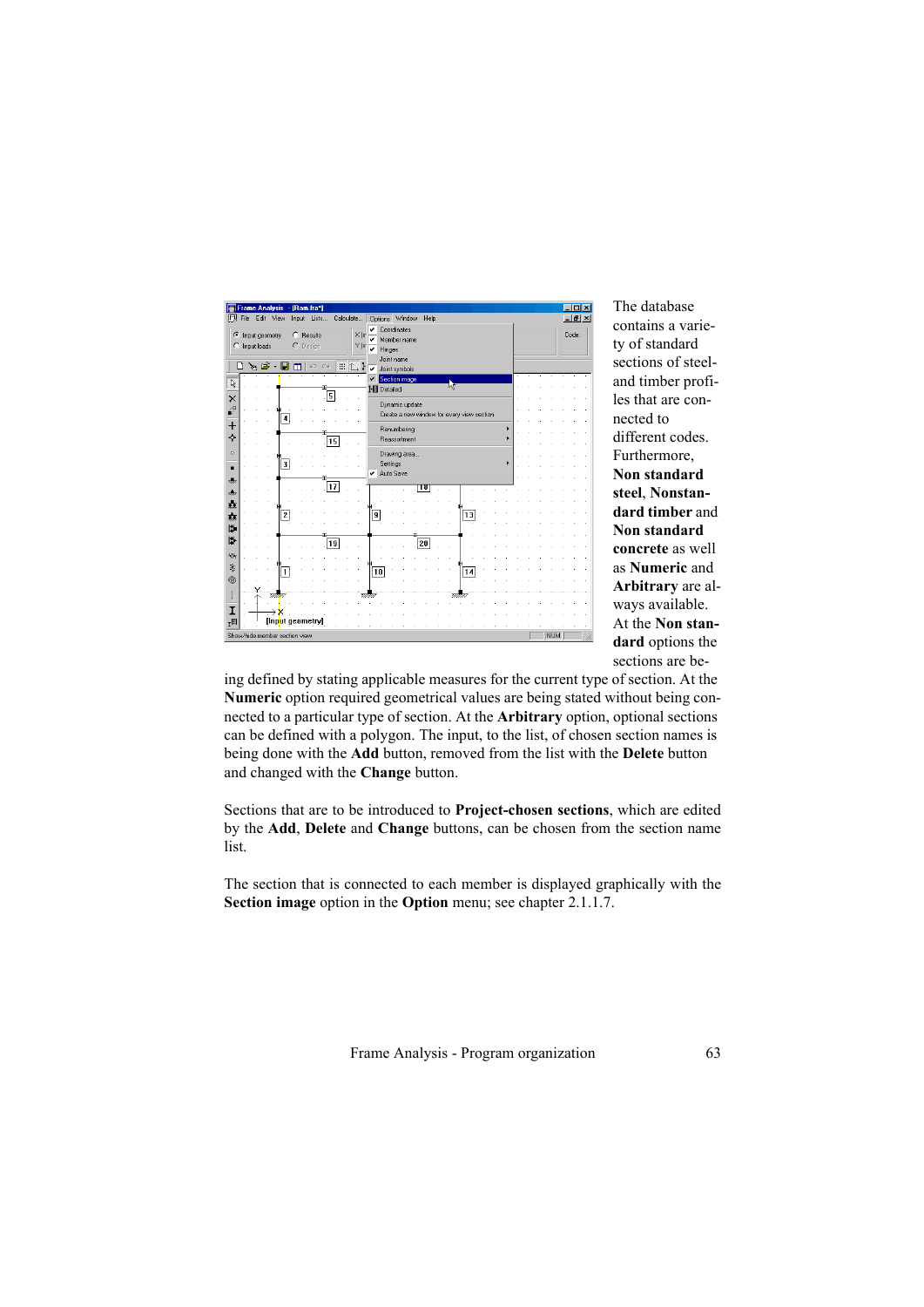## **2.3.2.5 Material**

| <b>Material</b> |                |          |        |          |                | $\vert x \vert$ |
|-----------------|----------------|----------|--------|----------|----------------|-----------------|
|                 | Member         | Material | Group  | Section  | <b>HEB 280</b> |                 |
|                 |                | S235JRG2 |        |          |                |                 |
|                 | $\overline{2}$ | S235JRG2 |        | Material |                |                 |
|                 | 3              | S235JRG2 |        | S235JRG2 |                |                 |
|                 | 4              | S235JRG2 |        |          |                |                 |
|                 | 5              | S235JRG2 |        |          |                |                 |
|                 | 6              | S235JRG2 |        |          |                |                 |
|                 | 7              | S235JRG2 |        |          |                |                 |
|                 | 8              | S235JBG2 |        |          |                |                 |
|                 | 9              | S235JRG2 |        |          |                |                 |
|                 | 10             | S235JRG2 |        |          |                |                 |
|                 | 11             | S235JRG2 | ×<br>× |          |                | <b>OK</b>       |
|                 | 12             | S235JRG2 | ×      |          |                |                 |
| きてきてきてき         | 13             | S235JRG2 |        |          | Change         | Cancel          |
|                 | 14             | S235JRG2 |        |          |                |                 |
|                 |                |          |        |          |                |                 |

Materials are defined by choosing from a list of available materials that are dependent of the type of section that has been chosen for the member. For standard sections only code materials are available. Nu-

meric material is also available for non standard, numeric- and arbitrary sections.

#### **2.3.2.6 Hinges**



Members with hinge connections, where the hinges can take forces, in the **x**- and **y**-direction, but no moments can be stated numerically and graphically.

The numeric input is done under the **Input**\**Hinge** menu; see the dialogue box below. The member is allocated hinges by first marking the current member li-

ne, marking the current square with a cross, clicking on **Change** and then **OK**.

The hinges of the frame can also be defined graphically, see chapter [2.2.1.4](#page-35-0).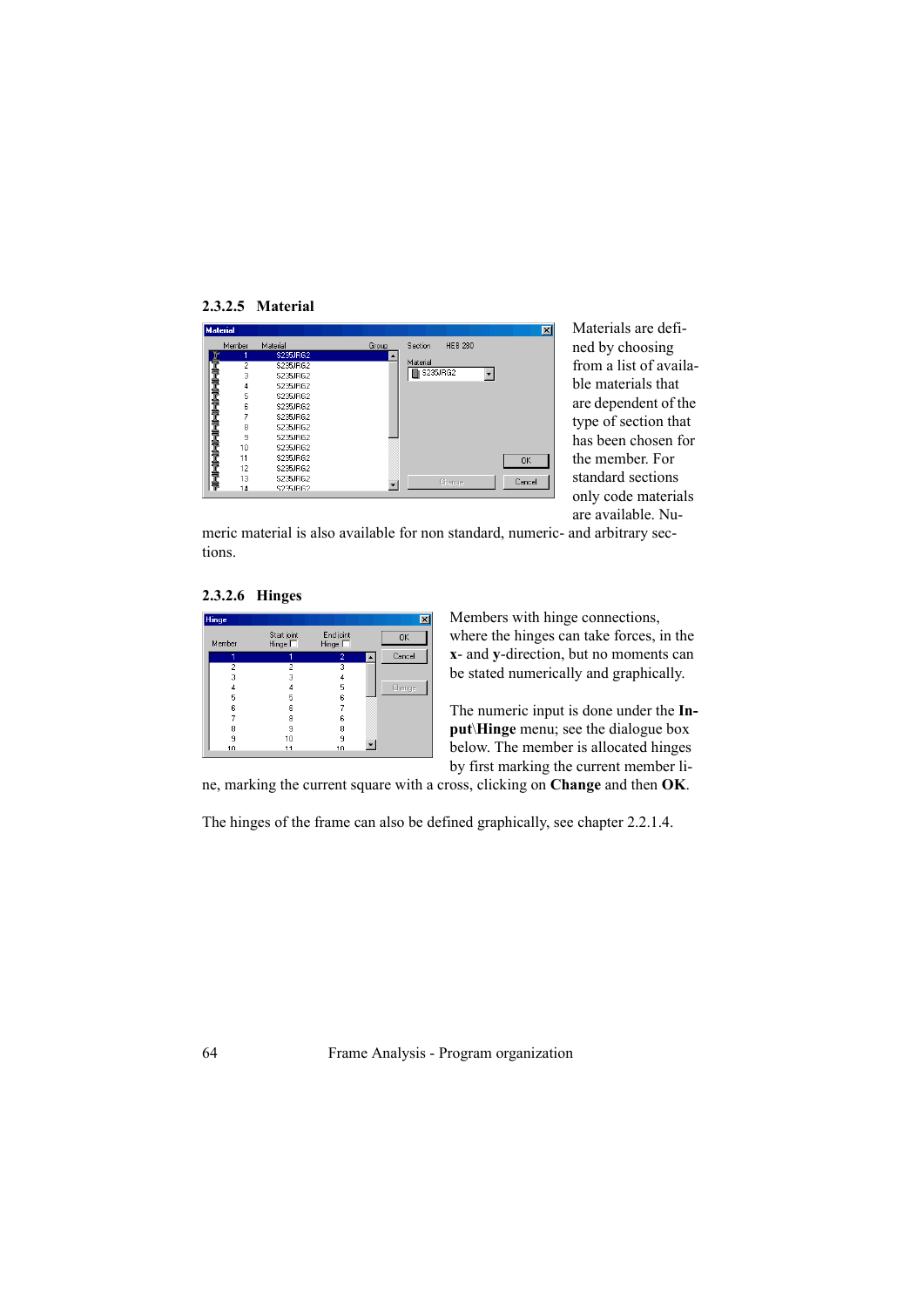## **2.3.2.7 Member type**

| <b>Member type</b>       |                                    | $\overline{\mathbf{x}}$ |
|--------------------------|------------------------------------|-------------------------|
| Purlin   Gerber beam     |                                    |                         |
| Type<br>Member           |                                    |                         |
| 1                        | Section/Material                   | Length (m):             |
| $\overline{2}$           | HEB 280 / S235JRG2                 | 5.000                   |
| 3                        |                                    |                         |
| 4                        | Overlap                            |                         |
| 5                        | Left (m)<br>Right (m)              |                         |
| 6                        |                                    |                         |
| $\overline{\phantom{a}}$ |                                    |                         |
| 8                        | Stiffness reduktion at overlap [%] |                         |
| 9                        |                                    |                         |
| 10                       |                                    |                         |
| 11                       |                                    |                         |
| 12                       | Change<br>Normal                   |                         |
| 13                       |                                    |                         |
| 14                       |                                    |                         |
| 15                       |                                    |                         |
| 16                       |                                    |                         |
| 17                       |                                    |                         |
| 18                       |                                    |                         |
| 19                       |                                    |                         |
| 20                       | Preview                            |                         |
|                          |                                    |                         |
|                          | 0K                                 | Cancel                  |
|                          |                                    |                         |

Here it is also possible to define purlins and gerber beams, see [2.3.1.1.2](#page-46-0) and [2.3.1.1.1](#page-45-0).

| <b>Member type</b>    |                    | $\vert x \vert$ |
|-----------------------|--------------------|-----------------|
| Gerber beam<br>Purlin |                    |                 |
| Member<br>Type        |                    |                 |
|                       | Section/Material   | Length (m):     |
| $\overline{c}$        | HEA 320 / S235JRG2 | 8.000           |
| 3                     |                    |                 |
| 4                     | Left [m]           |                 |
| 5                     |                    |                 |
| 6                     |                    |                 |
| 7                     | $\ldots$           |                 |
| 8                     |                    |                 |
| 9                     |                    |                 |
| 10<br>11              | Right (m)          |                 |
| 12                    |                    |                 |
| 13                    |                    |                 |
| 14                    | $\cdots$           |                 |
| 15                    |                    |                 |
| 16                    | Normal<br>Change   |                 |
| 17                    |                    |                 |
| 18                    |                    |                 |
| 19                    |                    |                 |
| 20                    | Preview            |                 |
|                       |                    |                 |
|                       | 0K                 | Cancel          |
|                       |                    |                 |
|                       |                    |                 |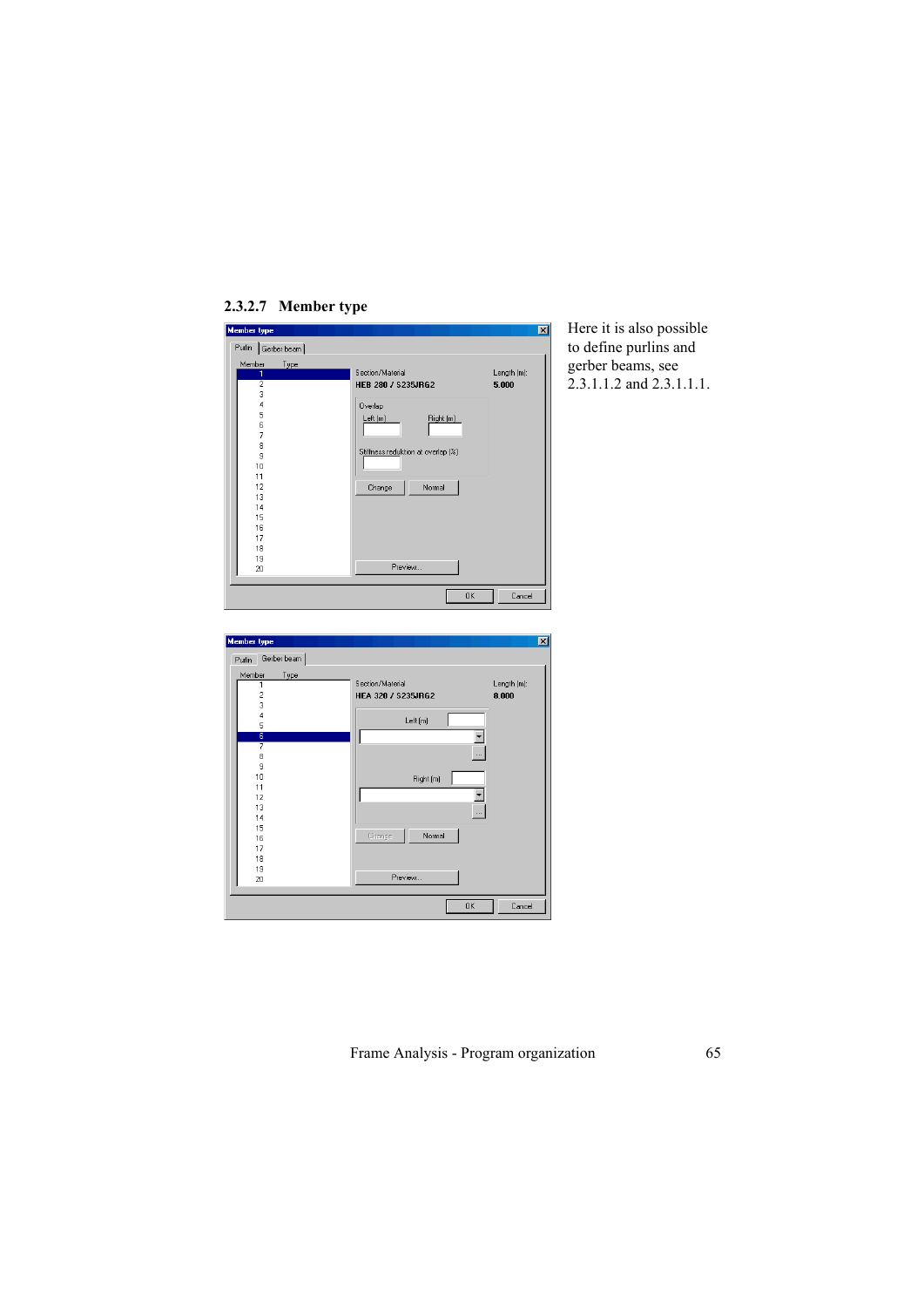# **2.4 Results**

The **Results** option will be lit in the status field when the calculation has been completed. Then the moment diagram according to the first order theory for loadcase 1 will be shown. When the result window is activated the appearance of the main menu as well as that of the toolbox will change, see chapter [2.1.3](#page-25-0) and [2.2.3](#page-43-0).

## **2.4.1 Diagrams**



The **Diagrams** menu option in the main menu makes it possible to choose what kind of calculation result should be shown graphically. The **Loadcase**, **Moments**, **Shear forces**, **Axial forces**, **Deflections**, **Member**, **Increase scale**, **Reduce scale** and **Reset scale** options are to be found below **Diagrams**. Diagrams can be drawn for the whole structure as well as for particular members.

| <b>Define loadcase</b> |  |
|------------------------|--|
| Show which loadcase    |  |
| G Active               |  |
| C All                  |  |
| $C$ Choosen            |  |
| Diagram style          |  |
| $C$ All                |  |
| G Separate             |  |
| ПK<br>Cancel           |  |

The user chooses what loadcase is to be displayed and if the curves are to be drawn superimposed or separately.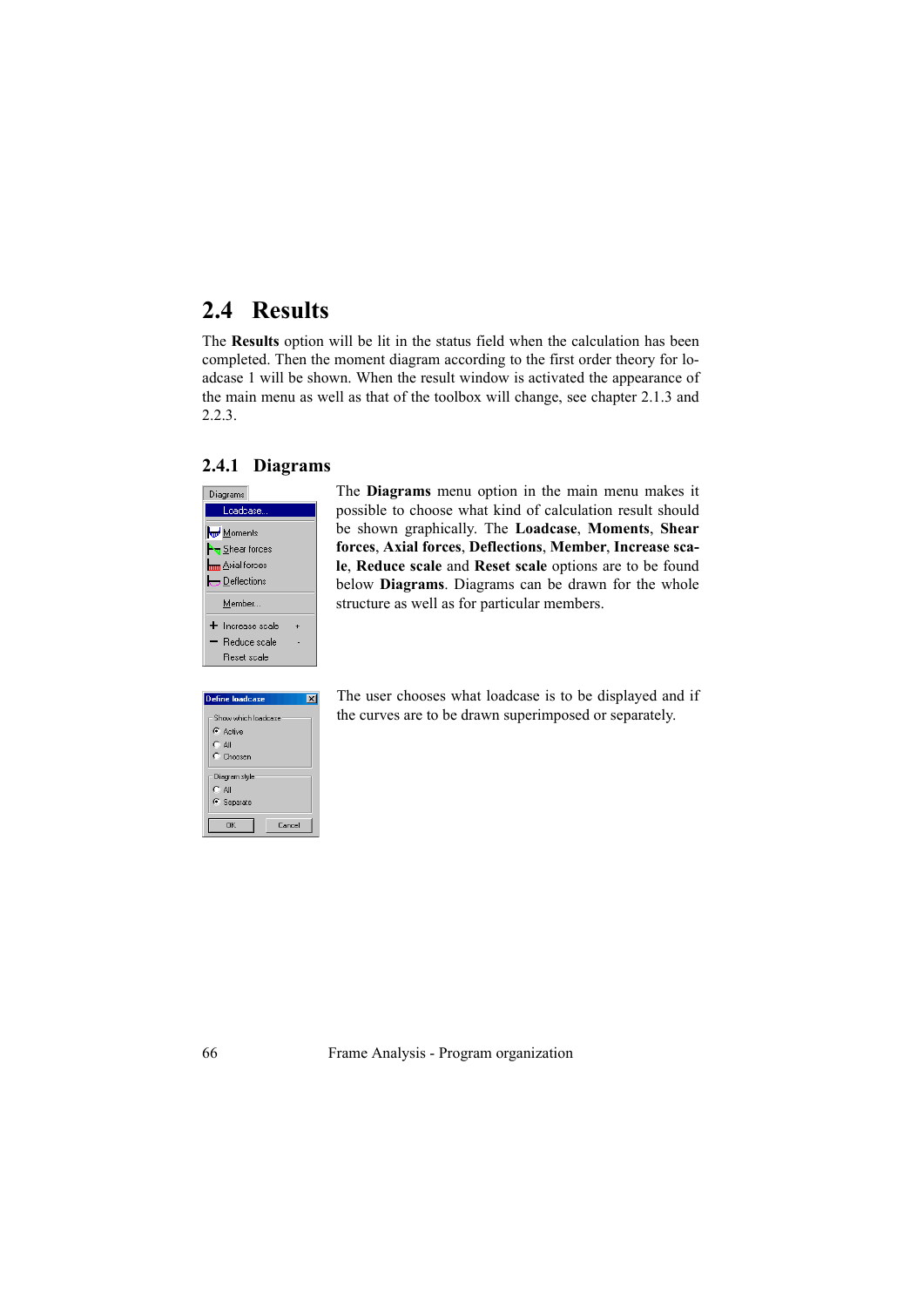



In the above picture, in the program-window's upper right part, there is a **Loadcase** window where the user chooses what loadcase is to be active, see to the left.



One way to show diagrams and tables for a particular member is to choose the **Member** option under **Diagrams**. This option displays the **Member choice** dialogue box where the user can choose a member.

The moment diagram of the selected member will be shown when the option has been made, see below.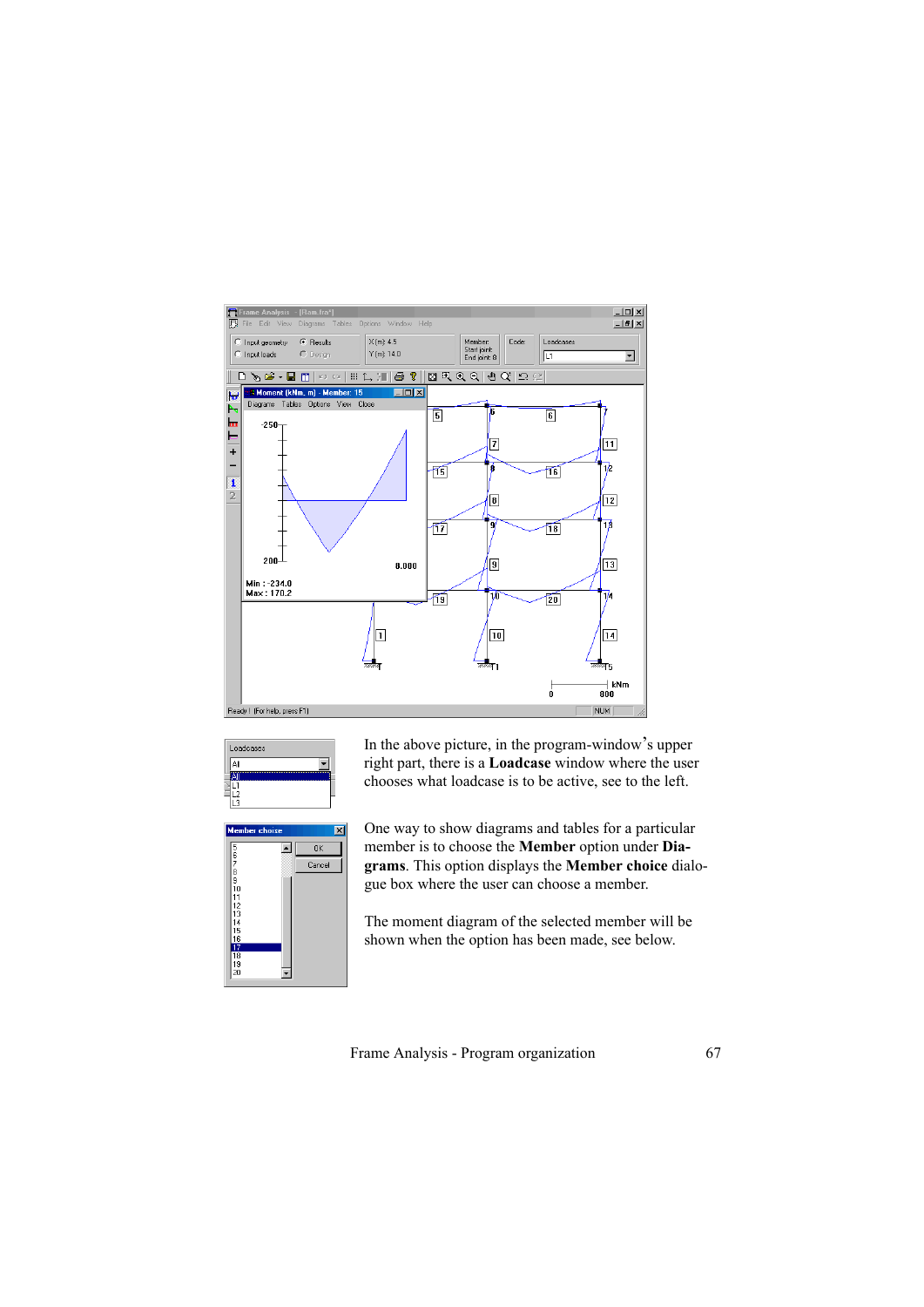

The easiest way to get diagrams for particular members is to double click on the current member. If the left mouse-button pressed down, a cross-air pointer, as well as the current value and co-ordinate, will be visible.

The **Increase scale** and **Reduce scale** options in the **Diagram** menu-option makes it possible to increase or reduce the scale of the diagrams.

Results can also be shown from the toolbar, which is located at the left side of the window. A more thorough description of these

tools is to be found in chapter [2.2.3](#page-43-0).

## **2.4.2 Tables**



The **Tables** menu-option in the main menu makes it possible to have a calculation-result shown numerically in tabular form. The options **Joint forces**, **Joint displacements**, **Support reactions**, **Spring forces**, **Max/ Min tables** and **Equilibrium check** are to be found under **Tables**.

| <b>Joint forces</b>                       |                         |          |         |          | $\vert \mathbf{x} \vert$ |
|-------------------------------------------|-------------------------|----------|---------|----------|--------------------------|
| Order<br>G <sub>1</sub><br>C <sub>2</sub> | Loadcase<br>L1          |          |         | Close    |                          |
| Member                                    | Joint                   | M (kNm)  | S (kN)  | A (kN)   |                          |
|                                           | 1                       | $-158.8$ | 50.4    | $-291.7$ |                          |
|                                           | $\overline{c}$          | 13.4     | 18.4    | $-291.7$ |                          |
| 2                                         | $\overline{c}$          | $-8.2$   | 20.0    | $-217.6$ |                          |
|                                           | 3                       | 11.7     | $-12.0$ | $-217.6$ |                          |
| 3                                         | 3                       | 44.1     | $-5.9$  | $-132.0$ |                          |
|                                           | 4                       | $-30.8$  | $-31.5$ | $-132.0$ |                          |
| 4                                         | 4                       | 53.2     | $-5.5$  | $-33.9$  |                          |
|                                           | 5                       | $-19.8$  | $-31.1$ | $-33.9$  |                          |
| 5                                         | 5                       | $-19.8$  | 33.9    | $-51.1$  |                          |
|                                           | $\overline{\mathbf{6}}$ | $-84.7$  | $-51.7$ | $-51.1$  |                          |
| $\overline{6}$                            | $\overline{6}$          | $-30.0$  | 37.3    | $-31.7$  |                          |
|                                           | 7                       | $-80.7$  | $-48.3$ | $-31.7$  |                          |
| 7                                         | 8                       | $-22.8$  | 19.4    | $-89.0$  |                          |
|                                           | 6                       | 54.6     | 19.4    | $-89.0$  |                          |
| 8                                         | 9                       | $-62.9$  | 37.5    | $-299.1$ |                          |

Each table can be chosen for the  $1<sup>st</sup>$  or  $2<sup>nd</sup>$ order theory as well as for each loadcase.

In the joint force table, the forces for every joint, i.e. **M** for moment, **S** for and shear force **A** for axial force are given.

The table for joint displacements can look as below with displacements in mm and the torsion **fi** in radians.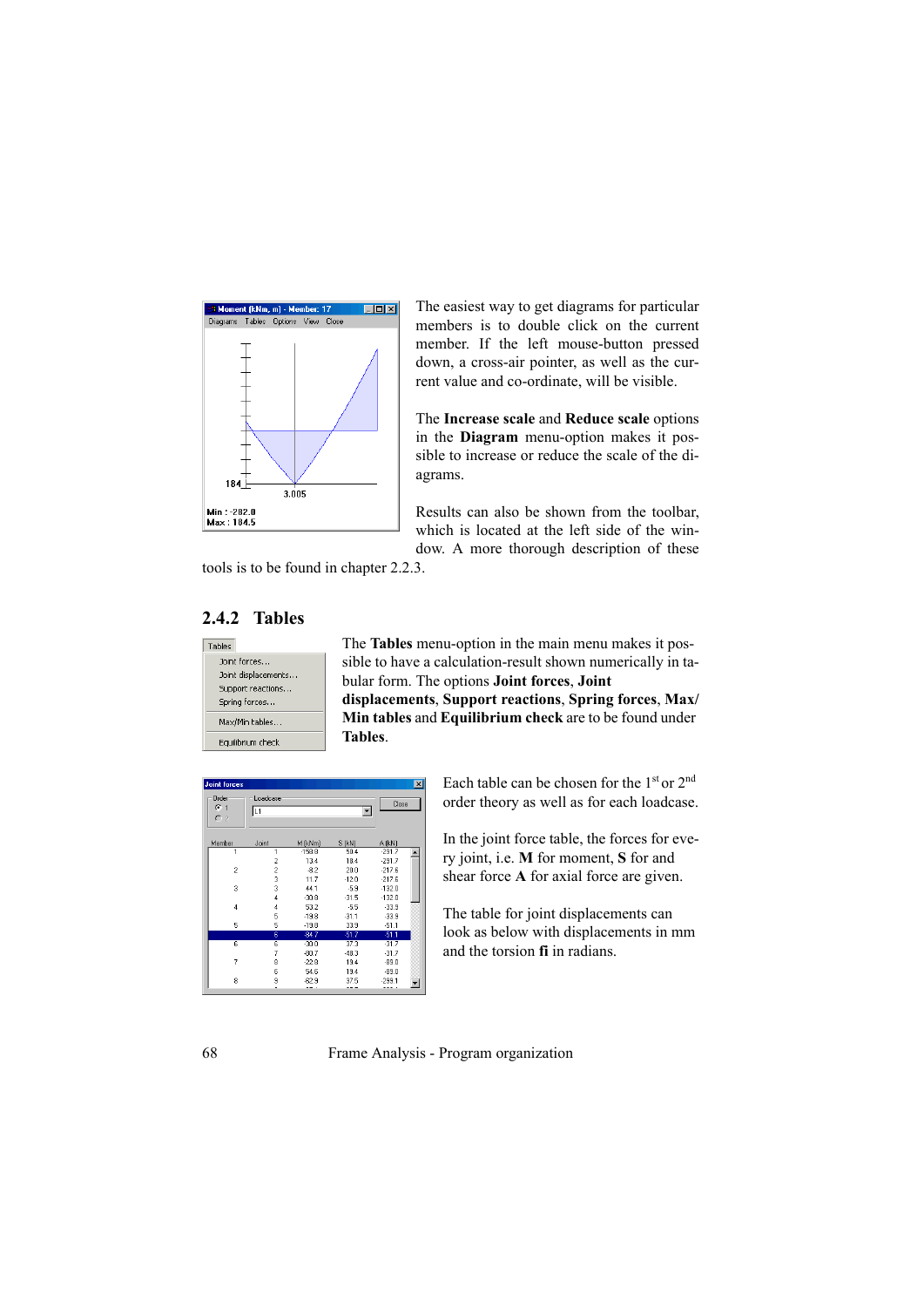These are given in the **x**- and **y**-direction as well as moments for supported joints in the table for support reactions.

|                         | $\overline{\mathbf{x}}$<br><b>Node deflections</b> |          |          |  |  |  |  |  |  |
|-------------------------|----------------------------------------------------|----------|----------|--|--|--|--|--|--|
| Order<br>$G$ 1          | Loadcase                                           |          |          |  |  |  |  |  |  |
| 0.2                     | lL1                                                |          |          |  |  |  |  |  |  |
| Joint                   | ux (mm)                                            | uy [mm]  | fi (rad) |  |  |  |  |  |  |
| 1                       | n                                                  | n        | n        |  |  |  |  |  |  |
| $\overline{\mathbf{c}}$ | 27.192                                             | $-0.529$ | $-0.128$ |  |  |  |  |  |  |
| 3                       | 60.222                                             | $-0.923$ | $-0.096$ |  |  |  |  |  |  |
| $\overline{4}$          | 76.646                                             | $-1.114$ | $-0.069$ |  |  |  |  |  |  |
| 5                       | 85.155                                             | $-1.163$ | $-0.026$ |  |  |  |  |  |  |
| 6                       | 84.998                                             | $-2.796$ | $-0.012$ |  |  |  |  |  |  |
| 7                       | 84.901                                             | $-1.387$ | $-0.007$ |  |  |  |  |  |  |
| $\overline{8}$          | 76.566                                             | $-2.667$ | $-0.039$ |  |  |  |  |  |  |
| 9                       | 60.203                                             | $-2233$  | $-0.060$ |  |  |  |  |  |  |
| 10                      | 27.187                                             | $-1.311$ | $-0.070$ |  |  |  |  |  |  |
| 11                      | n                                                  | n        | n        |  |  |  |  |  |  |
| 12                      | 76.542                                             | $-1.317$ | $-0.022$ |  |  |  |  |  |  |
| 13                      | 60.240                                             | $-1.110$ | $-0.052$ |  |  |  |  |  |  |
| 14                      | 27.216                                             | $-0.658$ | $-0.068$ |  |  |  |  |  |  |
| 15                      | n                                                  | n        | n        |  |  |  |  |  |  |
|                         |                                                    |          | Close    |  |  |  |  |  |  |

| <b>Support reactions</b>                  |               |         | $\overline{\mathbf{x}}$ |
|-------------------------------------------|---------------|---------|-------------------------|
| Order<br>G <sub>1</sub><br>C <sub>2</sub> | Loadcase<br>Π |         |                         |
| Joint                                     | Rx (kN)       | Ry (kN) | Rm (kNm)                |
| 1                                         | $-50.4$       | 291.7   | 158.8                   |
| 11                                        | $-66.5$       | 723.8   | 198.8                   |
| 15                                        | $-75.9$       | 362.9   | 207.9                   |
|                                           |               |         | Close                   |

When having calculated several loadcases at the same time the user can receive tables with maximum values for moments, shear force, axial forces and stresses with the **Max/Min tables** option. When it comes to moment the following table is shown.

|                                           | Moment Shear force   Axial force   Stresses |         |          |          |                |                      |       |
|-------------------------------------------|---------------------------------------------|---------|----------|----------|----------------|----------------------|-------|
| G<br>Max<br>Min<br>O<br>$\subseteq$ [Max] | <b>Order</b><br>6102                        | A⊪      | Loadcase |          |                | $\blacktriangledown$ | Close |
| Member                                    | Distance [m]                                | M (kNm) | S(kN)    | A(kN)    | Loadcase       |                      |       |
|                                           | 5.000                                       | 84.1    | 46.8     | $-102.5$ | L2             |                      |       |
| 2                                         | 5.000                                       | 88.2    | 9.4      | $-93.9$  | L2             |                      |       |
| 3                                         | 0                                           | 44.1    | $-5.9$   | $-132.0$ | L1             |                      |       |
| 4                                         | 0                                           | 53.2    | $-5.5$   | $-33.9$  | L1             |                      |       |
| 5                                         | 3.200                                       | 36.1    | 0.8      | $-51.1$  | L1             |                      |       |
| 6                                         | 3.200                                       | 32.2    | 1.9      | $-31.7$  | L1             |                      |       |
| 7                                         | 4.000                                       | 80.3    | 31.0     | $-75.4$  | L2             |                      |       |
| 8                                         | 4.000                                       | 142.2   | 61.5     | $-207.3$ | L <sub>2</sub> |                      |       |
| 9                                         | 5,000                                       | 234.4   | 90.6     | $-339.0$ | L2             |                      |       |
| 10                                        | 5.000                                       | 224.4   | 108.3    | $-474.2$ | L2             |                      |       |
| 11                                        | 4.000                                       | 83.1    | 25.2     | $-44.0$  | L2             |                      |       |
| 12                                        | 4.000                                       | 131.0   | 52.4     | $-142.5$ | L1             |                      |       |
| 13                                        | 5.000                                       | 181.4   | 57.3     | $-216.8$ | L <sub>2</sub> |                      |       |
| 14                                        | 5.000                                       | 162.9   | 80.2     | $-326.5$ | L2             |                      |       |
| 15                                        | 3.000                                       | 170.2   | 71.4     | $-26.1$  | L1             |                      |       |

When it comes to stresses the following table is shown.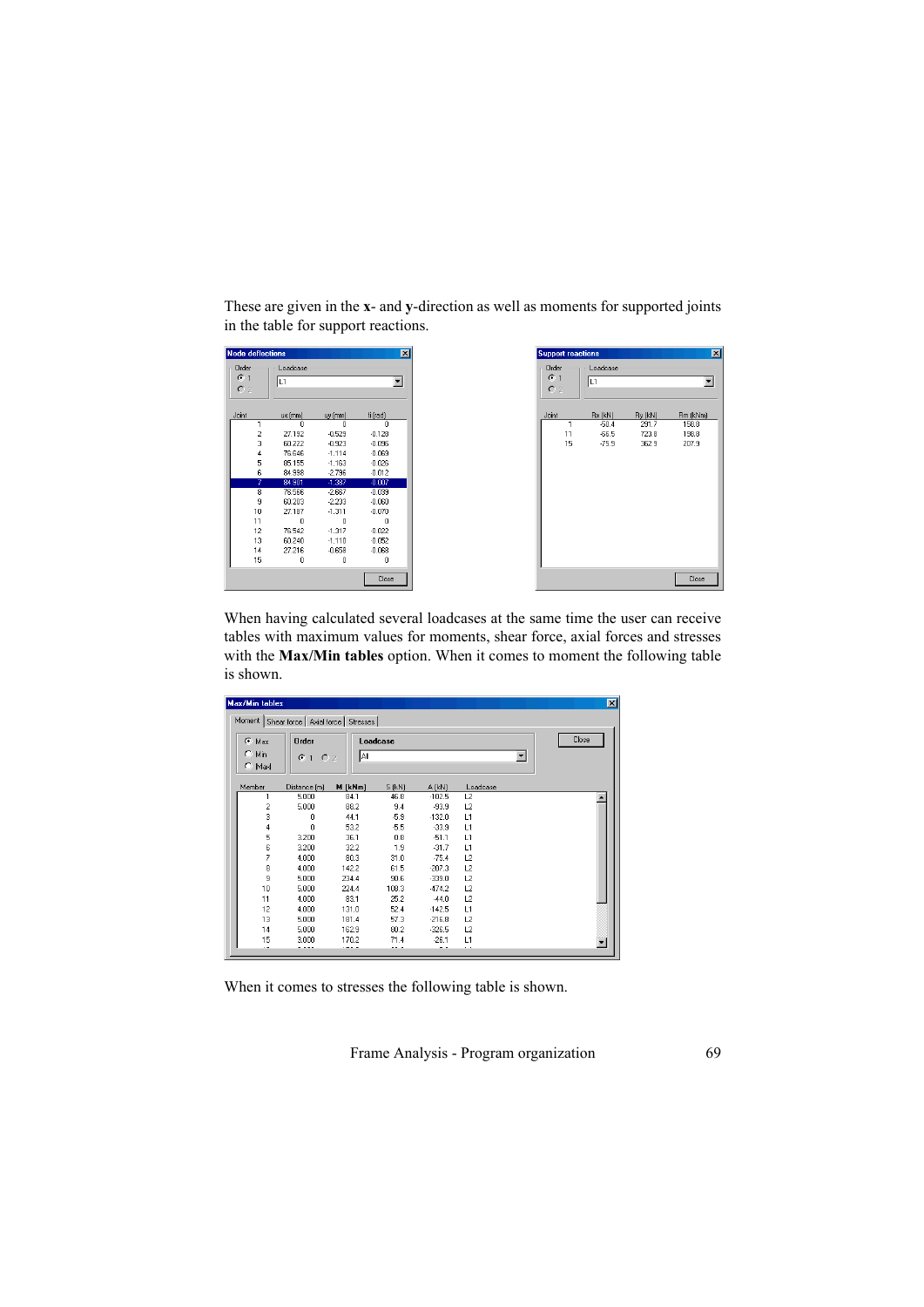| <b>Max/Min tables</b>       |                                    |                |                |  |       |
|-----------------------------|------------------------------------|----------------|----------------|--|-------|
|                             | Moment   Shear force   Axial force | Stresses       |                |  |       |
| $\sigma$<br>Max<br>C<br>Min | <b>Order</b><br>$C_1$ $C_2$        | All            | Loadcase       |  | Close |
| Member                      | Distance [m]                       | $\sigma$ (MPa) | Loadcase       |  |       |
|                             | 0                                  | 195.529        | L2             |  |       |
| $\frac{2}{3}$               | 0                                  | 57.278         | L2             |  |       |
|                             | ٥                                  | 21.973         | L1             |  |       |
| 4                           | 0                                  | 36.043         | L1             |  |       |
| 5                           | 8.000                              | 56.175         | L2             |  |       |
| 6                           | 8.000                              | 54.140         | L2             |  |       |
| 7                           | 4.000                              | 52.623         | L2             |  |       |
| 8                           | 4.000                              | 87.547         | L2             |  |       |
| 9                           | 5.000                              | 144.518        | L2             |  |       |
| 10                          | 0                                  | 194.423        | L2             |  |       |
| 11                          | 4.000                              | 57.019         | L2             |  |       |
| 12                          | 4.000                              | 85.387         | L <sub>2</sub> |  |       |
| 13                          | 5.000                              | 115.328        | L2             |  |       |
| 14                          | $\theta$                           | 195.180        | L2             |  |       |
| 15                          | 8.000                              | 156.105        | L1             |  |       |

| Equilibrium check              |        |            |          | $\vert x \vert$ |
|--------------------------------|--------|------------|----------|-----------------|
| $C$ 2, order.<br>$6$ 1. order. |        |            |          | Close           |
|                                |        | Loads (kN) |          | Reactions (kN)  |
| Loadcase                       | X-dir. | Y-dir.     | X-dir.   | Y-dir.          |
|                                | 192.8  | $-1378.4$  | $-192.8$ | 1378.4          |
| 2                              | 313.3  | $-903.2$   | $-313.3$ | 903.2           |
| L3                             | 241.0  | $-903.2$   | $-241.0$ | 903.2           |
|                                |        |            |          |                 |
|                                |        |            |          |                 |
|                                |        |            |          |                 |
|                                |        |            |          |                 |
|                                |        |            |          |                 |
|                                |        |            |          |                 |
|                                |        |            |          |                 |
|                                |        |            |          |                 |
|                                |        |            |          |                 |
|                                |        |            |          |                 |
|                                |        |            |          |                 |
|                                |        |            |          |                 |

In order to check the calculated results, an **Equilibrium check** can be made for all loadcases. An example is shown below.

# **2.5 Printout**

In order to make printouts the user has to choose **Printout options** under **File**. The **Printout options** menu option displays a dialogue-box with six flaps: **Printout selection**, **Geometry**, **Loads**, **Results/member**, **Results/joint**, **Resultscomplete frame**.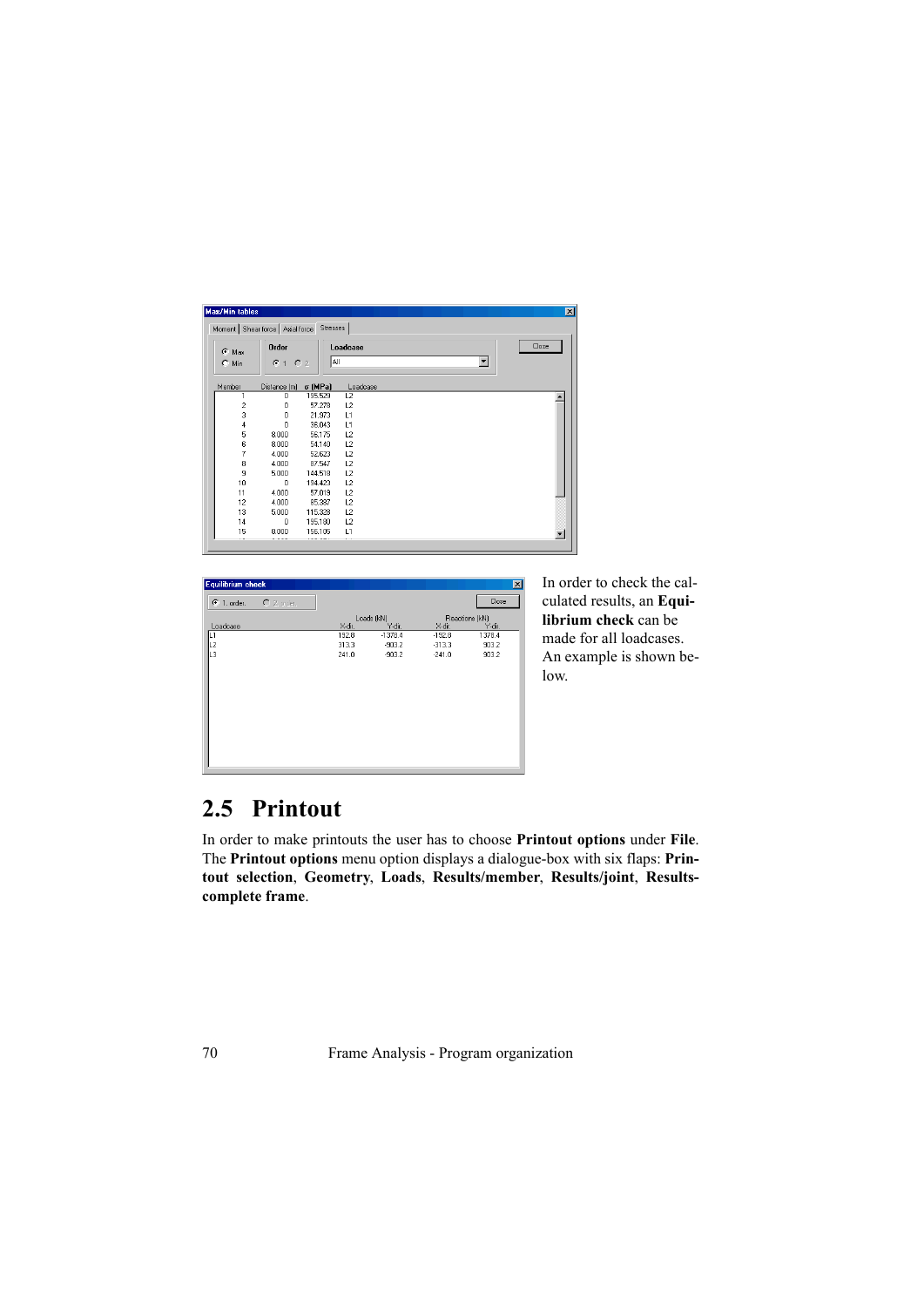## **Printout selection**

| <b>Printout options</b>                                                      |                                                                                                        |                                                                                                          | $\vert x \vert$ |
|------------------------------------------------------------------------------|--------------------------------------------------------------------------------------------------------|----------------------------------------------------------------------------------------------------------|-----------------|
|                                                                              |                                                                                                        | Printout selection Geometry   Concrete input   Loads   Results/member   Results/joints   Results - com 1 |                 |
| Prechoise:<br>Limited<br>Normal<br>Increased<br>Change prechoises<br>Restore | $\Box$ Summary<br>Conventions<br>$\nabla$ Input geometry<br>$\nabla$ Input loads<br>$\Box$ Limitations | Results - member<br>Results - joints<br>Results - complete frame<br>$\Box$ Design                        |                 |
| Delete all                                                                   | List                                                                                                   | OK                                                                                                       | Cancel          |

Here a selective choice can be done of the required printout so that the number of pages can be adapted to the user's wishes.

Under each flap there is a **Delete all** option which can be used to ensure that possible earlier options have been removed, and that only the options stated after having

pressed on **Delete all** are those that are to be printed.

## **Geometry**



Here the user can choose the geometryinput data that is to be printed.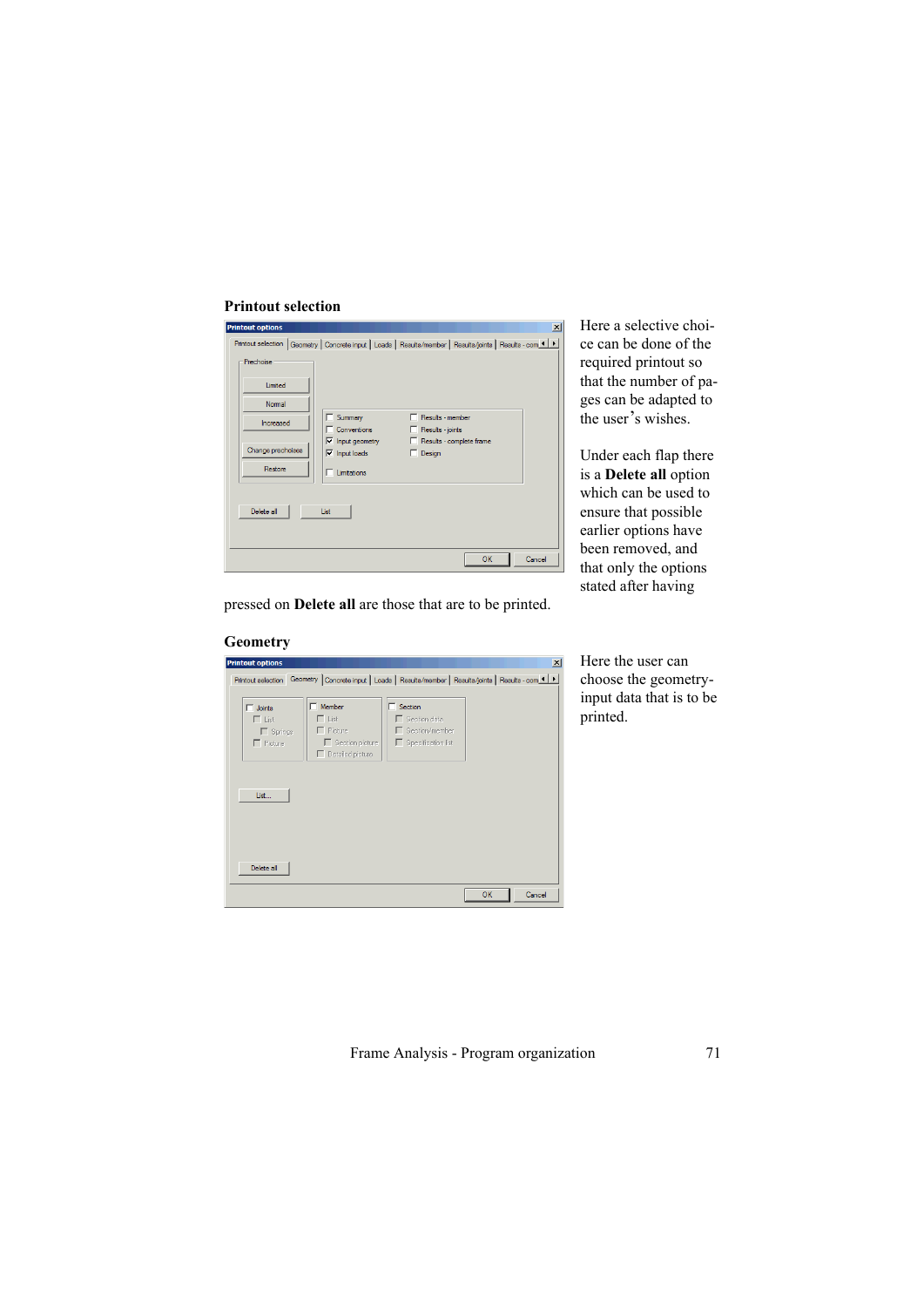## **Concrete input**



Here the user can choose the concrete input that is to be printed.

## **Loads**

| <b>Printout options</b>                                                                                                                                         | $\vert x \vert$ |
|-----------------------------------------------------------------------------------------------------------------------------------------------------------------|-----------------|
| Printout selection Geometry   Concrete input Loads   Results/member   Results/joints   Results - com <   >                                                      |                 |
| <b>Basic loadcases</b><br>Loadcase<br>$\Box$ Load list<br>$\Box$ Picture total<br>Picture/loadtype<br>- Load display-<br>C Proportional<br>C Symbolic<br>Change |                 |
| Define all<br>List<br>Delete all                                                                                                                                |                 |
| OK<br>Cancel                                                                                                                                                    |                 |

Here the user can choose the load-input data that is to be printed.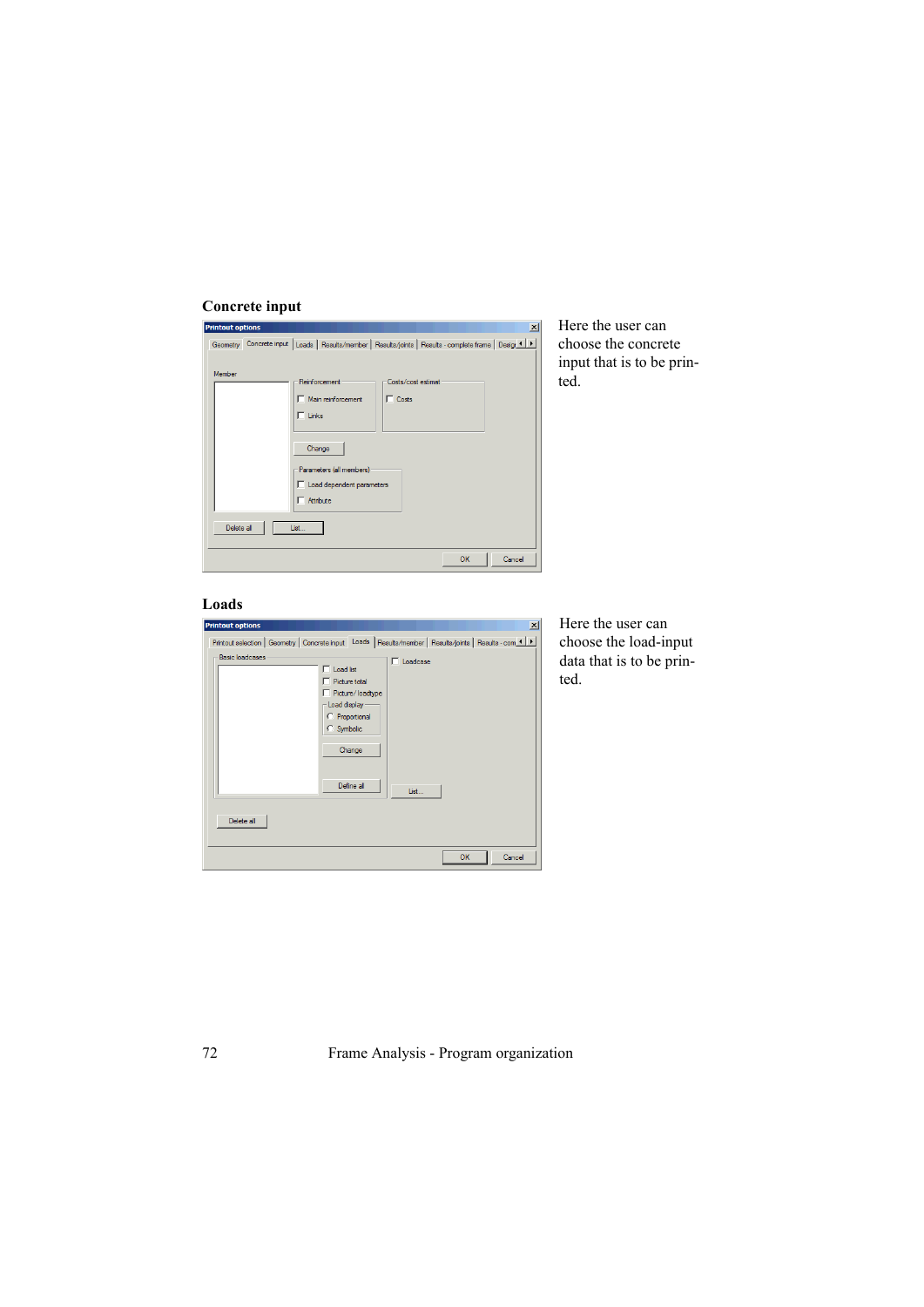#### **Results/member**

| <b>Printout options</b>  |        |                                                                                                                                                         | $\vert x \vert$                                                                                                                                             |
|--------------------------|--------|---------------------------------------------------------------------------------------------------------------------------------------------------------|-------------------------------------------------------------------------------------------------------------------------------------------------------------|
| Loadcase                 | Member | <b>Diagram</b>                                                                                                                                          | Printout selection   Geometry   Concrete input   Loads   Results/member   Results/joints   Results - com 1   1<br><b>Tables</b>                             |
|                          |        | $\Box$ Moments<br>$\Box$ Shear forces<br>$\Box$ Axial forces<br>$\Box$ Deflections<br>Show max, values<br>Order:<br>$\nabla$ 1<br>$\overline{\square}2$ | $\Box$ Member forces<br>$\Box$ Member stresses<br>$\Box$ Member deflections<br>No of intersections<br>$C$ All<br>C Extreme values<br>$03$ $05$ $09$<br>List |
| Define all<br>Delete all |        | Define all                                                                                                                                              | Change                                                                                                                                                      |
|                          |        |                                                                                                                                                         | OK<br>Cancel                                                                                                                                                |

Here the user can choose what diagrams and tables are to be printed for each and every member.

### **Results/joint**

| <b>Printout options</b>                                                                                                                           | $\vert x \vert$                                                                                                |
|---------------------------------------------------------------------------------------------------------------------------------------------------|----------------------------------------------------------------------------------------------------------------|
|                                                                                                                                                   | Printout selection   Geometry   Concrete input   Loads   Results/member   Results/joints   Results - com <   ▶ |
| Loadcase<br><b>Tabels</b><br>$\Box$ Joint deflections<br>Support reactions<br>$\Box$ Spring forces<br>$\Box$ Joint forces<br>Change<br>Define all | Order: $\overline{M}$ 1 $\overline{M}$ 2<br>List                                                               |
| Delete all                                                                                                                                        | OK<br>Cancel                                                                                                   |

Here the user can choose the joint-result tables that are to be printed.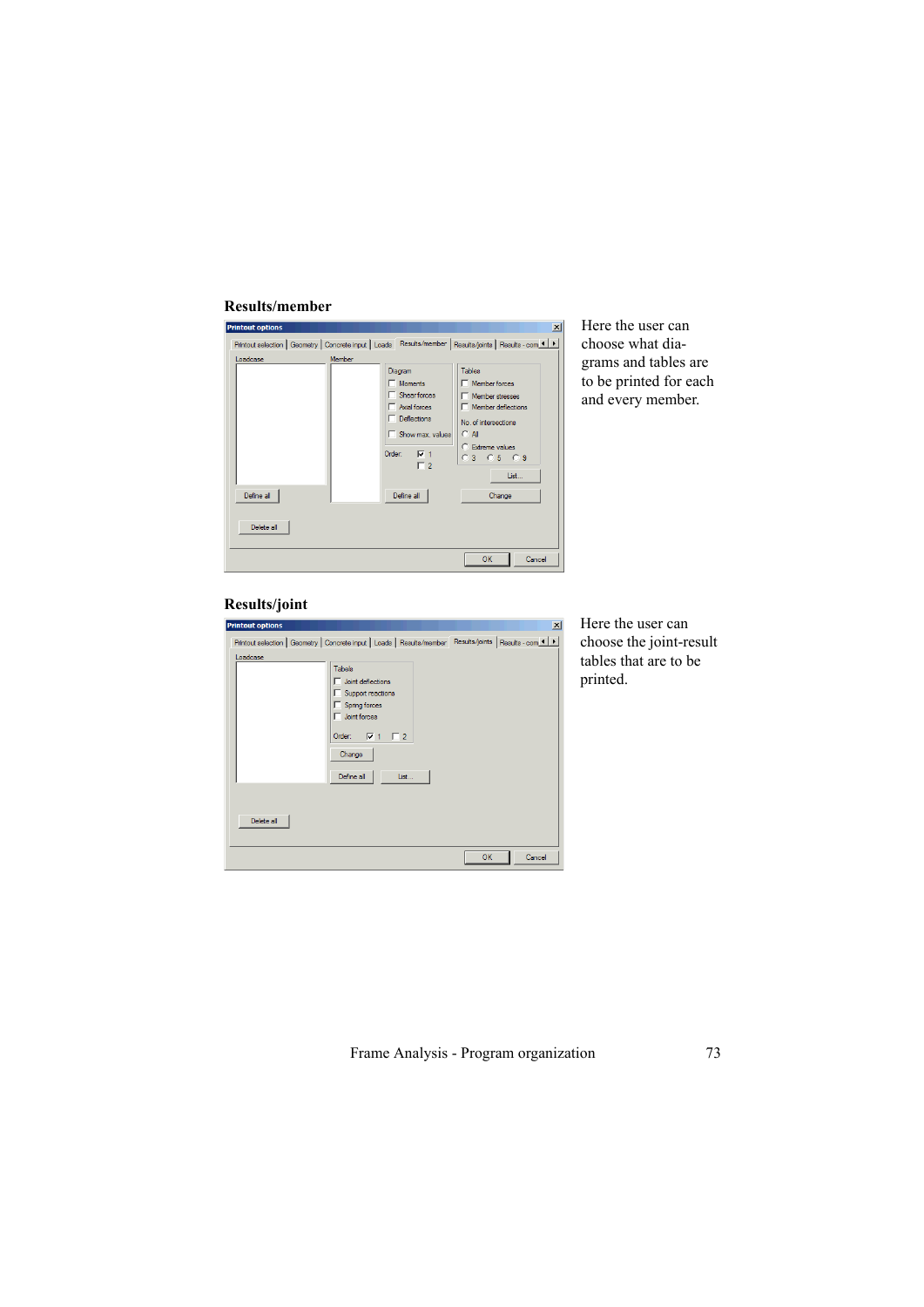#### **Results - complete frame**

| <b>Printout options</b>                                                                                                                                                                                                           | $\mathbf{x}$                                                                                                                                                                     |
|-----------------------------------------------------------------------------------------------------------------------------------------------------------------------------------------------------------------------------------|----------------------------------------------------------------------------------------------------------------------------------------------------------------------------------|
|                                                                                                                                                                                                                                   | Geometry   Concrete input   Loads   Results/member   Results/joints   Results - complete frame   Desigr 1   1                                                                    |
| Load case<br>Tables (for all loadcases.)<br>Equilibrium check<br>Choose from list<br>$\blacktriangledown$<br>Axial force<br>$\Box$ Max<br>$\Box$ Min.<br>$\Box$   Max  <br>Order: $\overline{M}$ 1 $\overline{M}$ 2<br>Delete all | Diagram<br>$\Box$ Moments<br>$\Box$ Shearforces<br>$\Box$ Axial forces<br>$\Box$ Deflections<br>Show max, values<br>Order: $\nabla 1$ $\nabla 2$<br>Change<br>Choose all<br>List |
|                                                                                                                                                                                                                                   | <b>OK</b><br>Cancel                                                                                                                                                              |

Here the user can choose what diagrams and tables valid for the complete frame are to be printed.

# **Design**



Here the user can choose the result that are to be printed.

Use **File**\**Print** on the menu line when all results that are to be printed have been chosen.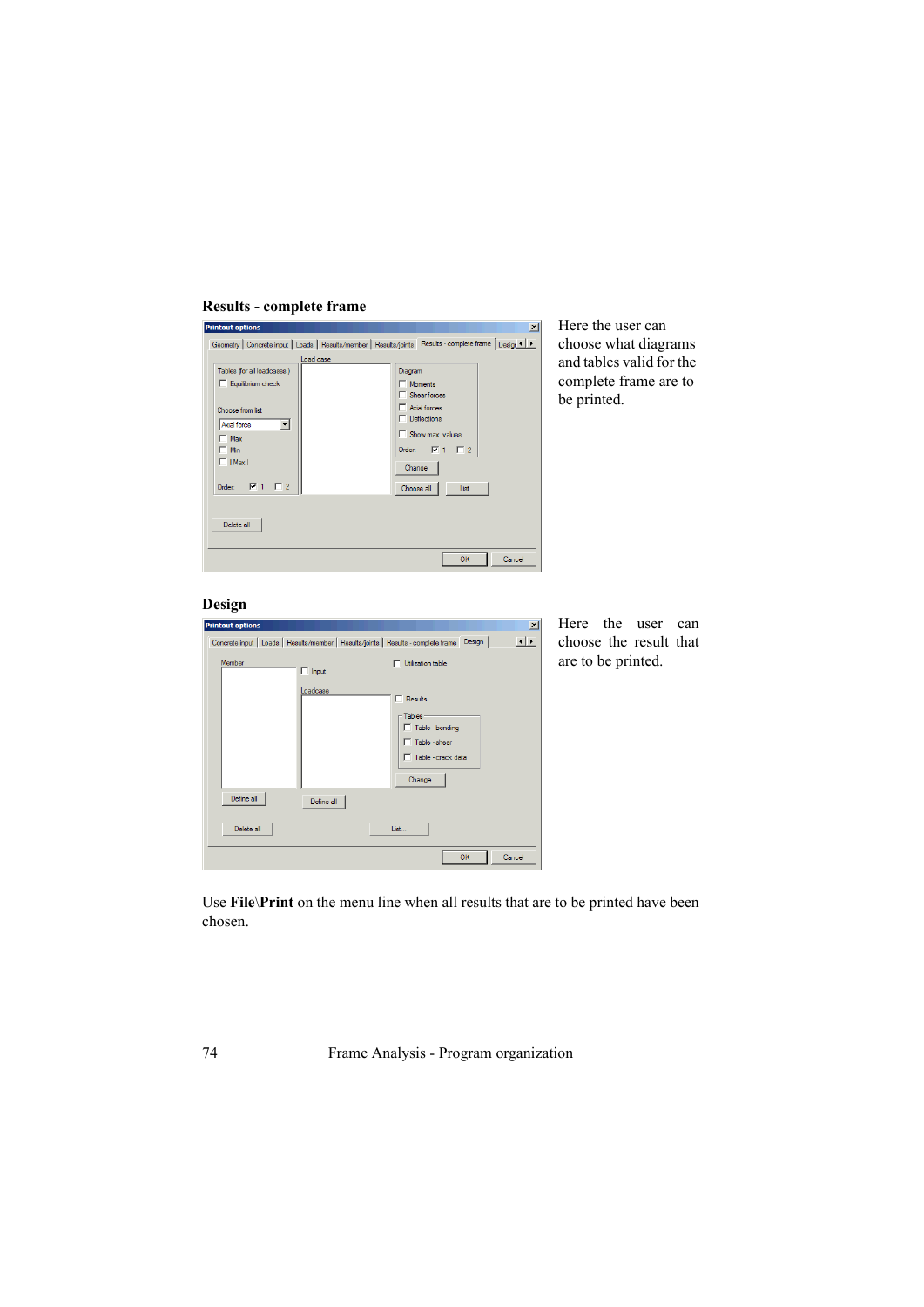# **2.5.1 Print Manager**

The function of the **Print Manager** is to enable the user to make a personal template for what the printout is to look like, the size of the pictures etc. or, alternatively choose the standard template that already exists within the program.

Choose **Preview** or **Print** from **File** or press the **Printout** button in the main window of the program.

| Define layout template                   |  |
|------------------------------------------|--|
| Use lavout template                      |  |
| More templates<br>Färgglad utskriftsmall |  |
|                                          |  |
| Cancel<br>ΠK                             |  |
|                                          |  |

| <b>Layout template</b>                        |              |
|-----------------------------------------------|--------------|
| Current layout                                |              |
| Färgglad utskriftsmall                        | Change       |
| Liggande 1/1 bilder<br>Standard utskriftsmall | Delete       |
|                                               | Add          |
|                                               |              |
|                                               |              |
|                                               |              |
|                                               |              |
|                                               | <b>I</b> Ise |
|                                               | Cancel       |
|                                               |              |

Then choose a printout template from the list. The program comes with a printout template called **Standard printout template**. Press the **More templates…** button to edit current printout template or to create a new printout template.

A list on printout templates that can be used will now be displayed. By clicking on the **Edit** button the chosen template can be changed to the user's requirements.

A printout template decides the layout of the printout, i.e. what font, colour etc. is to be used. In the example to the left the printout template has been named **Standard printout template**.

| <b>Create new printout template</b>             | $\boldsymbol{\times}$           |  |
|-------------------------------------------------|---------------------------------|--|
| Name:                                           |                                 |  |
| Tables                                          | Pictures                        |  |
| Table type                                      | Picture size                    |  |
| C Table with frames                             | $C$ 1/1 page                    |  |
| C Table without frames                          | C 1 / 1 page, landscape         |  |
| G Grey-white layout                             | $C$ 1/2 page                    |  |
| C Own layout                                    | $61/3$ page                     |  |
| Table title<br>                                 | $C$ 1/4 page                    |  |
| <b>Column title</b><br>m.                       | Picture title                   |  |
| Table items                                     | $\nabla$ Frames around pictures |  |
| Other                                           |                                 |  |
| Company<br><b>Section title</b><br>$\sim$       |                                 |  |
| T Table of contents if number of pages exceeds: |                                 |  |
|                                                 | <b>OK</b><br>Cancel             |  |

The printout template consist of the following parts: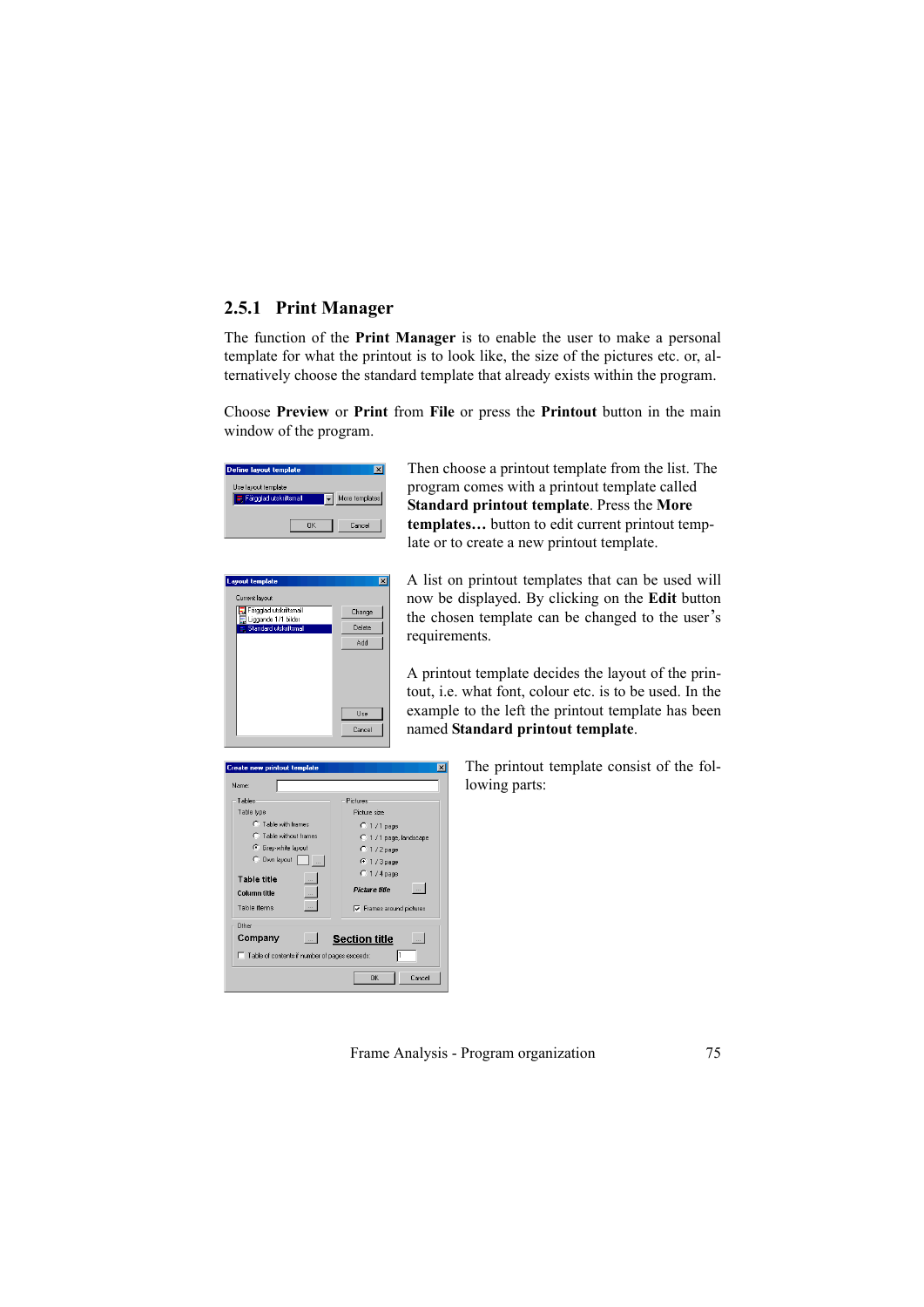#### **Tables**

A table can have the following appearances:

#### • **Tables with frames**

Frames round the table where each table column is separated from nearby table column/columns with one or several perpendicular lines.

#### • **Tables without frames**

Table divided into columns without separation lines.

#### • **Grey-white layout**

Table without frames where every other table-post has been marked with a soft grey background colour to make it more distinct.

#### • **Personal layout**

This function is the same as that for **Grey-white layout**, but the user can now choose the background colour himself. A suitable colour can be chosen from a colour palette by clicking on the **…** button.

The user can set the appearance of the contents of the table. By clicking on the Table title button to the right of the text the font of the table title can be chosen from a font-dialogue box. This is also valid for the column title and the table-posts.

Note that too big fonts can cause tables or any other objects to fail to fit in the page. If this should happen the table columns, or the width of the objects, will automatically be adjusted in breadth without any regards to text editing.

If the object won't fit the page the **Print Manager** will try and create a new page hoping to find more space. This attempt can fail, depending on what personal adjustments the user has done, and the print manager will then cancel the printout generation and show an error message.

### **Pictures**

The user himself can set the size of the pictures by choosing one of the following alternatives: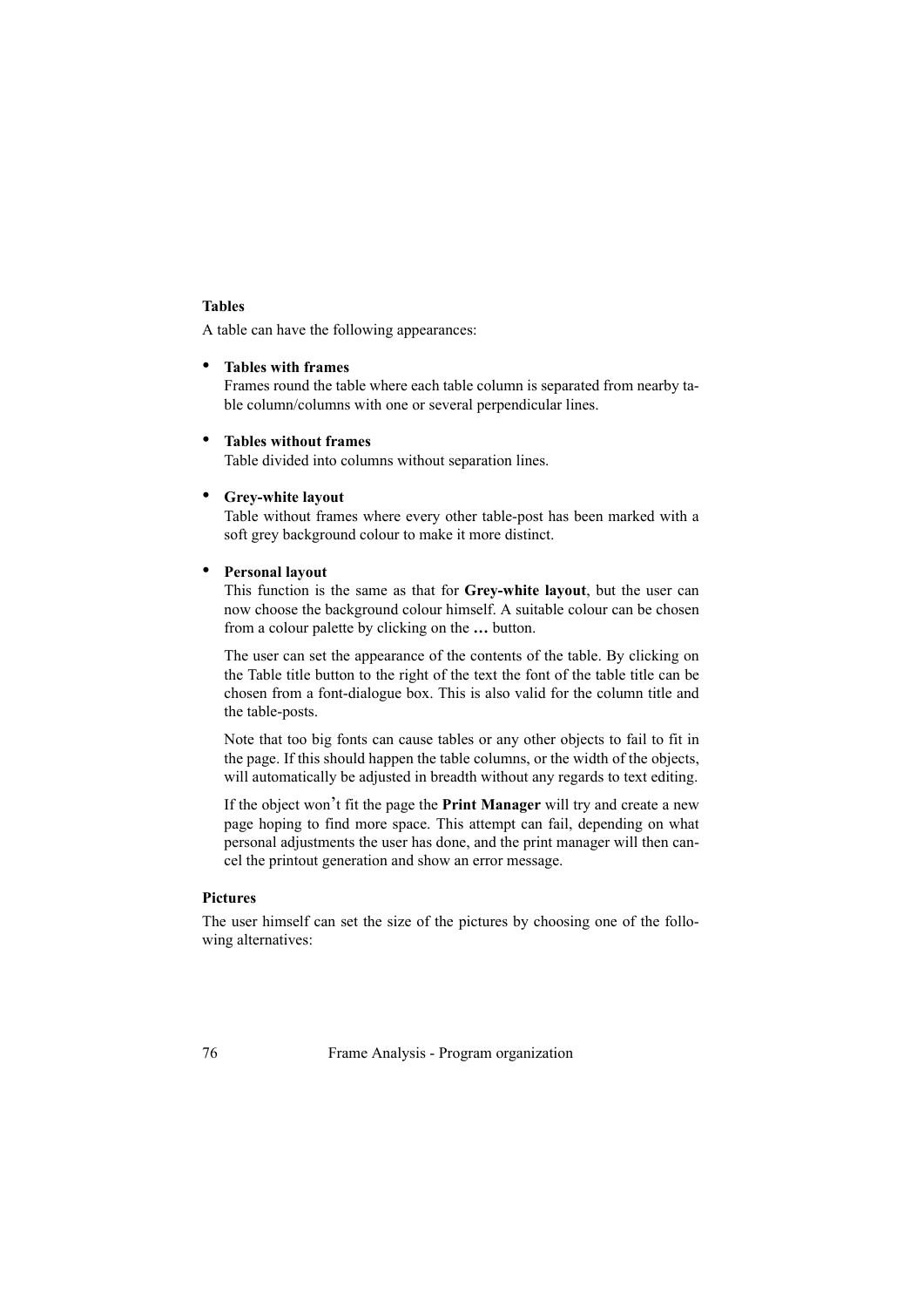#### • **1/1 Page**

Choose the **1/1 page** option if you want the pictures to be presented in a whole page size.

#### • **1/1 Landscape**

Choose landscape if you want the pictures to be presented lying in a whole page size. Depending on earlier printer settings the **Print Manager** will switch from landscape for pictures to portrait for tables and other text material.

#### • **1/2 Page**

Choose the **1/2 Page** option if you want the pictures to be presented in the size of half a page.

#### • **1/3 Page**

Choose the **1/3 Page** option if you want the pictures to be presented in the size of a third part of a page.

#### • **1/4 Page**

Choose the **1/4 Page** option if you wish the pictures to be presented in the size of a quarter of a page. This option is the most economically when thinking of the total number of generated pages. It is also the most preferable option if the user wants to obtain smaller printouts.

#### • **Picture title**

Press the ... button to the right of the text if you wish to change the font size of the picture title.

#### • **Frames round pictures**

Mark **Frames round pictures** with a cross if all picture objects, that are to be printed, are to have a frame round them.

#### **Other**

#### • **Company name**

Press the button to the right of the company name text if you wish to choose an appropriate font.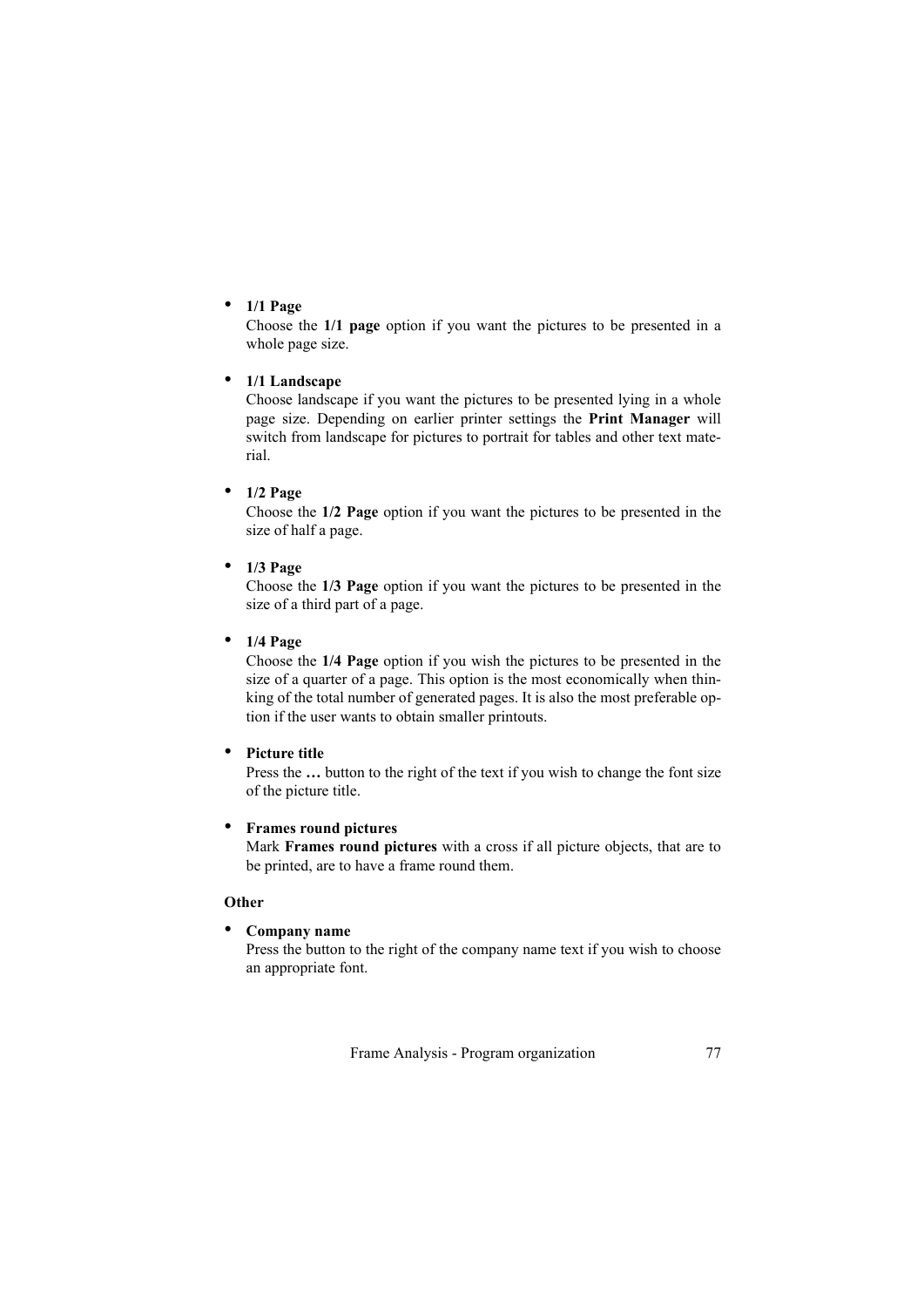#### • **Section title**

Press the button to the right of the section title text in order to change the text characteristics of the headings.

# • **Table of contents**

A table of contents can be obtained by marking this option. All generated objects, as well as the number of the page, on which the object has been printed, can be added to the table of contents.

The user can, just to mention one example, set if he wants to obtain a table of contents for all printouts that have more than 20 pages. The table of contents is added at the end of the generated document.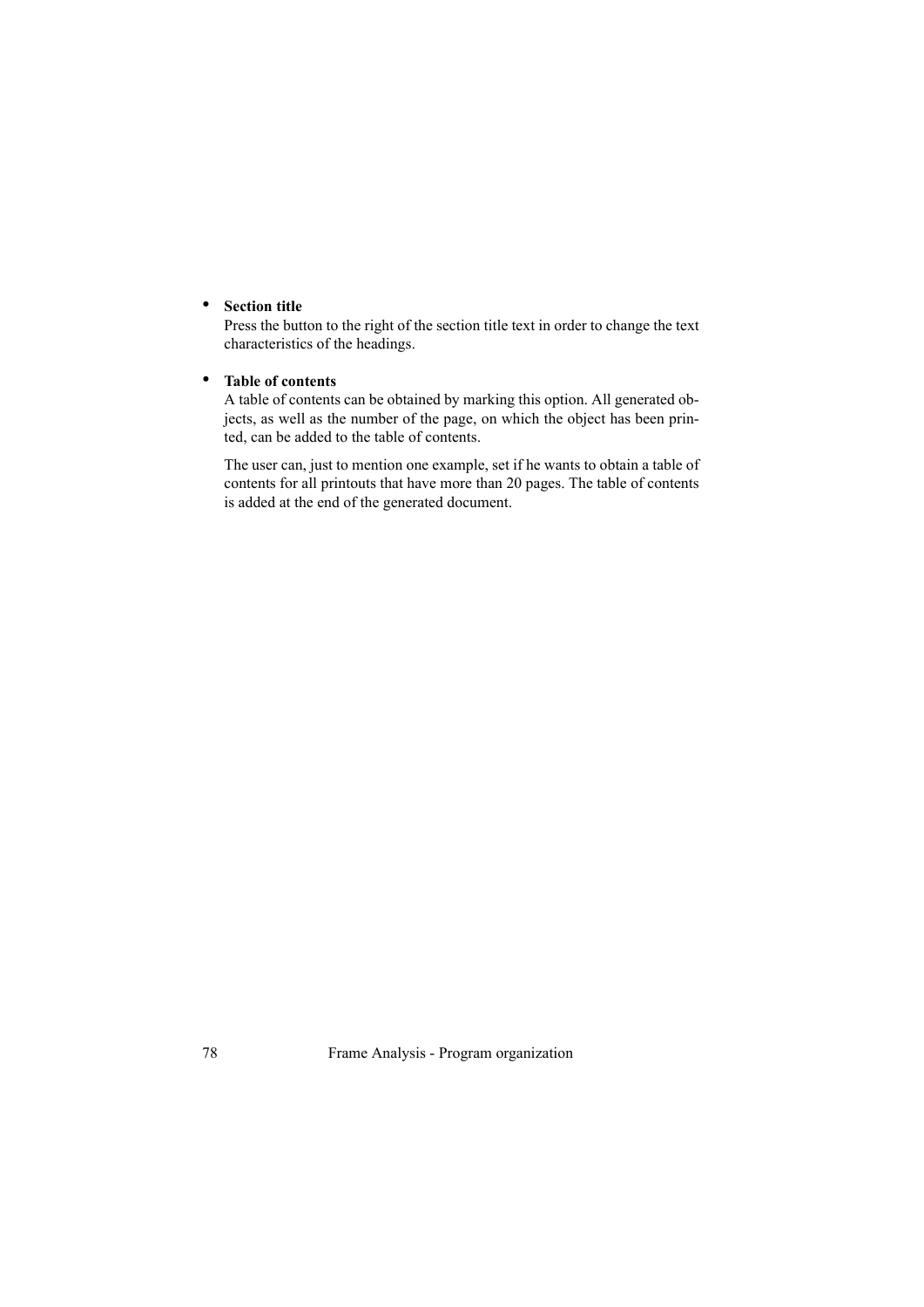# **3 Methods of calculation**

This description of the methods of calculation is not meant to show the process of the program in detail, but serves to give enough information on how the calculation-result has been attained.

# **3.1 Analysis**

**Frame Analysis** executes the frame calculations with the finite element method where the displacement method is used to determine displacements and stresses for the whole structure by using stiffness-relations for the individual members.

The construction is divided into members and joints. The joints are those points where the members are connected. The joint conception can however be perceived in a more strict mathematical meaning, as a discreet point in the pattern that describes the structure.

The members of the construction are first being analysed and general relations between forces and displacements of the joints are being set up, these are the stiffness relations for the members. The demands of continuity and equilibrium in the joints can then be formulated with matrix-expressions and the result will be a connection between joint forces and joint displacements for the whole construction, which is the stiffness-relation of the system. The connection can generally be written in matrix-form as:

# $K$   $a = f$

Where **K** is a global stiffness-matrix, **a** is joint displacements and **f** contains the joint forces.

The course of the calculation can be summarised as:

- Define the problem, divide the structure into beam-members and joints and initiate support as boundary conditions.
- Form member equations, i.e. connections between forces and displacements for separate members.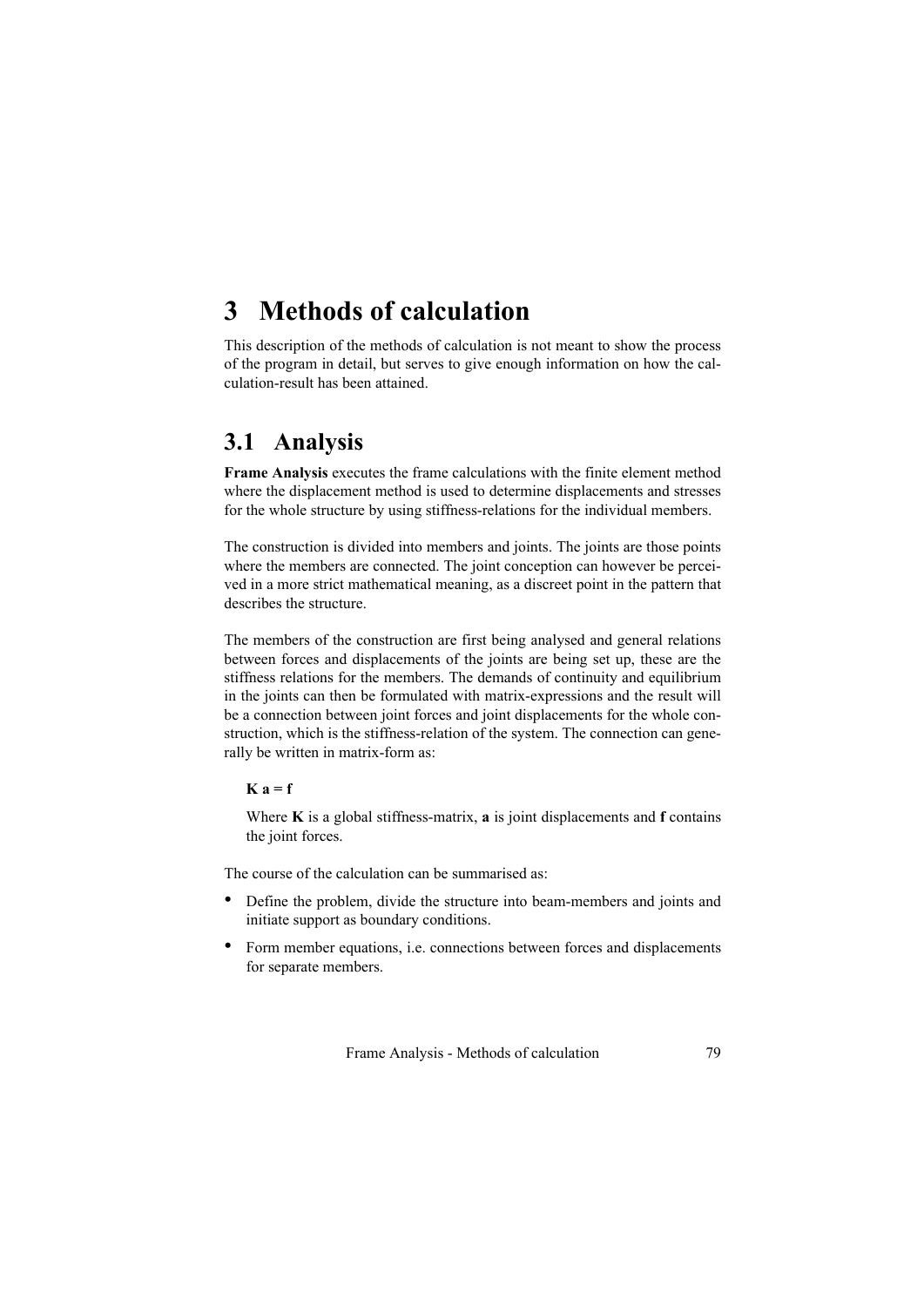- Assemble; this means that the member equations are being put into the equilibrium relations for the joints, which results in an equation system for the whole structure.
- The equation system is being solved with consideration to current boundary conditions. At this the joint displacements and the reaction forces will be known.
- Member equations and the now known displacements determine the member forces.

Consideration is taken to the alteration in the forces of the members, caused by deformation of the structure, when using the second order theory.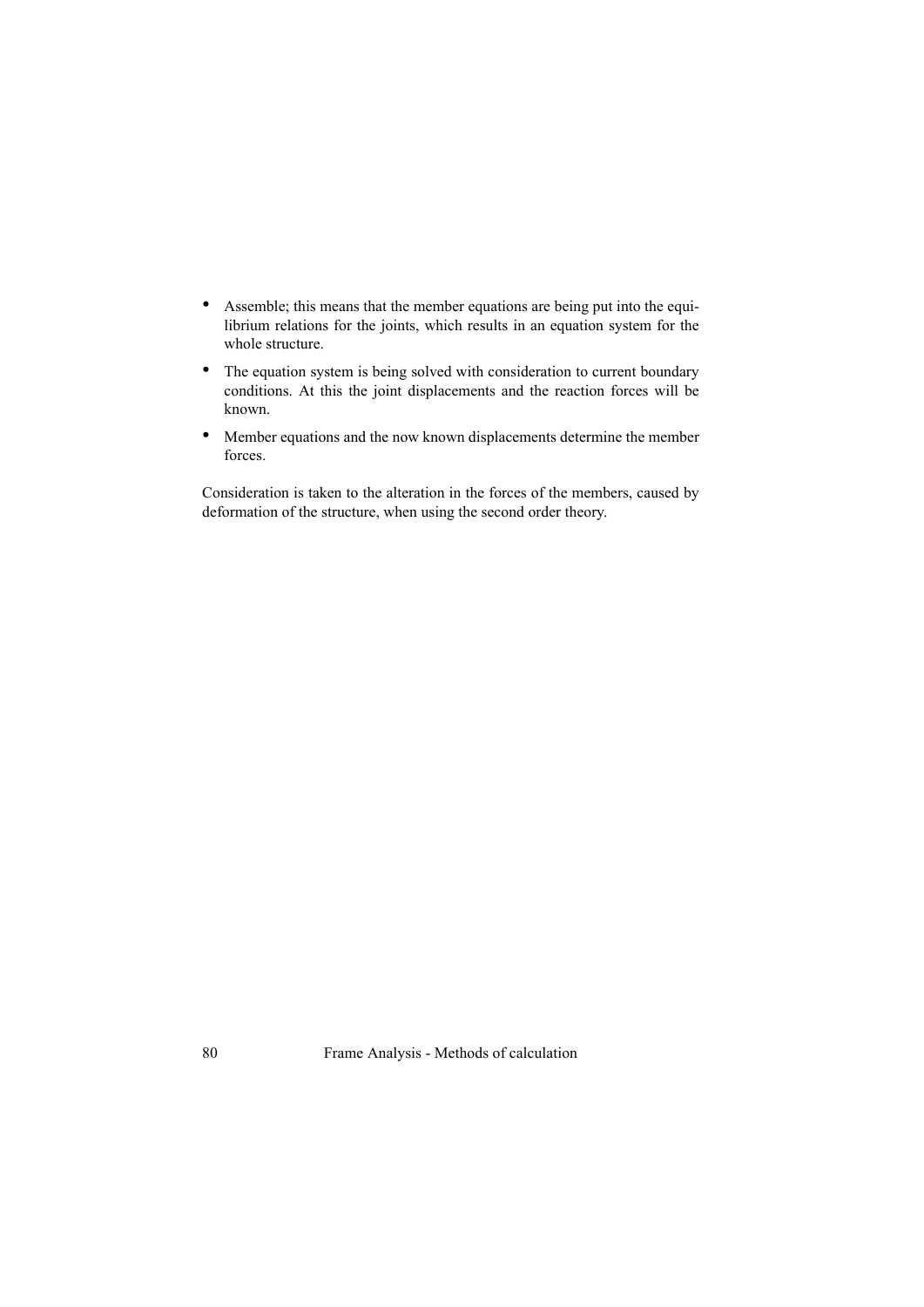# **4 References**

- 1. *Konstruktionsberäkningar med dator*, Studentlitteratur, Lund, 1990.
- 2. *Handboken Bygg*, Allmänna grunder, Avsnitt A30, Strukturstabilitet, Stockholm, 1985.
- 3. *Flexibiliteter och styvheter hos prismatiska balkpelare med konstant axialkraft,* B. Edlund, S. Wahlström och B. Åkesson, CTH, Inst. f Byggnadsstatik, Göteborg, 1979.
- 4. *Formelsamling i hållfasthetslära*, KTH, Inst. F. Hållfasthetslära, Stockholm, 1986.
- 5. *Theory of elastic stability*, S. P. Timoshenko och J. M. Gere, McGraw-Hill, 1961.
- 6. *Strength of materials*, S. P. Timoshenko, van Nostrand Company, 1947.
- 7. *Boverkets Konstruktionsregler BKR99*.
- 8. *Handboken Bygg*, Konstruktion, Avsnitt K18, Stockholm, 1985.